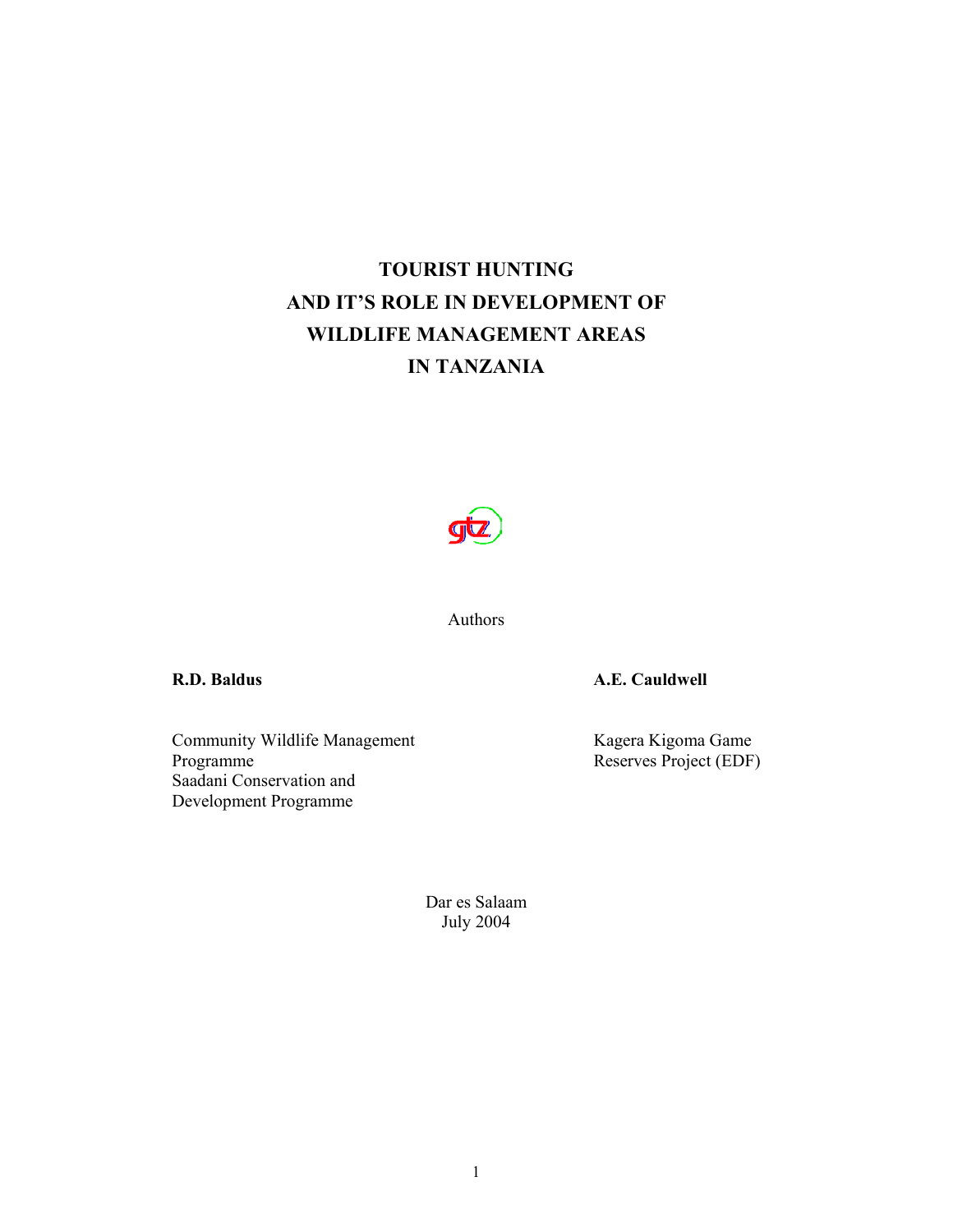# **TOURIST HUNTING AND IT'S ROLE IN DEVELOPMENT OF WILDLIFE MANAGEMENT AREAS IN TANZANIA**

|            | <b>FOREWORD</b>                                                                                                                                                                                                                |               |
|------------|--------------------------------------------------------------------------------------------------------------------------------------------------------------------------------------------------------------------------------|---------------|
|            | EXECUTIVE SUMMARY FIGURE 2010 CONTROLLER AND THE SUMMARY                                                                                                                                                                       |               |
|            | <b>TERMINOLOGY</b>                                                                                                                                                                                                             |               |
| 1.         | <b>INTRODUCTION</b>                                                                                                                                                                                                            |               |
| 1.1<br>1.2 | Development of the Tanzanian Tourist Hunting Industry <b>Canadian Countries</b> 7<br>Management and Administration of Tourist Hunting <b>Constrainer Management</b> and Administration of Tourist Hunting <b>Constrainer</b>   |               |
| 2.         | PERFORMANCE OF THE TOURIST HUNTING INDUSTRY FILLER MANAGEMENT AND THE TOURIST HUNTING INDUSTRY                                                                                                                                 |               |
| 2.1        | Overview of Total Income                                                                                                                                                                                                       |               |
| 2.2        | Comparison Against Other Sport Hunting Systems in Southern Africa <b>Comparison Against Other Sport Hunting Systems</b> in Southern Africa                                                                                     |               |
| 2.3<br>2.4 | Breakdown of Income<br>Income Generation per Concession (19)                                                                                                                                                                   |               |
| 2.5        | Subleasing, Value and Allocation of Concessions<br>Priority Species for Income Generation<br>22                                                                                                                                |               |
| 2.6        |                                                                                                                                                                                                                                |               |
| 2.7<br>2.8 | Quota Setting                                                                                                                                                                                                                  |               |
| 3.         | TOURIST HUNTING AND WILDLIFE MANAGEMENT AREAS FIG. 2001                                                                                                                                                                        |               |
| 4.         | PROBLEMS ASSOCIATED WITH TOURIST HUNTING PROBLEMS ASSOCIATED WITH TOURIST HUNTING PLATITUM ASSOCIATED WITH THE METAL ASSEMBLEM ASSEMBLEM ASSEMBLEM ASSEMBLEM ASSEMBLEM ASSEMBLEM ASSEMBLEM ASSEMBLEM ASSEMBLEM ASSEMBLEM ASSEM |               |
| 5.         | TOWARDS BETTER MANAGEMENT OF THE HUNTING INDUSTRY  37                                                                                                                                                                          |               |
| 5.1        | General Considerations for Management of the Tourist Hunting Industry <b>Example 2.1 Accord Act 2.1 Accord 2.1</b>                                                                                                             |               |
| 5.2        | The Revised Draft Management Plan for Tourist Hunting, Jan 1995  37                                                                                                                                                            |               |
| 5.3        | Adopt a Flexible Approach Towards Marketing<br>$\cdots$ 39                                                                                                                                                                     |               |
| 5.4<br>5.5 | Improved Monitoring and Quota Setting Capacity<br>Improved Performance Criteria for Outfitters<br>41                                                                                                                           |               |
| 5.6        |                                                                                                                                                                                                                                |               |
| 5.7        | Diversify the Income Base                                                                                                                                                                                                      |               |
| 5.8        | Certification of the Hunting Industry material contracts and the Hunting Industry material contracts and 43                                                                                                                    |               |
| 6.         | <b>CONCLUSION</b>                                                                                                                                                                                                              |               |
|            | APPENDIX 1: Schedule of trophy fees, hunting days and rifle calibers  47                                                                                                                                                       |               |
|            |                                                                                                                                                                                                                                |               |
|            |                                                                                                                                                                                                                                |               |
|            | APPENDIX 4: Optimisation Proposal (abridged version) material statements of the APPENDIX 4: Optimisation Proposal (abridged version)                                                                                           |               |
|            | <b>APPENDIX 5: Certification for Tourist Hunting</b>                                                                                                                                                                           |               |
|            | APPENDIX 6: Sustainable and Ethical Hunting Tourism, A Position                                                                                                                                                                |               |
|            | APPENDIX 7: Trophy hunting for endangered species, including Asian Caprinae:                                                                                                                                                   |               |
|            | Comments from the perspective of a CITES Scientific Authority of an EC-country                                                                                                                                                 | .68           |
|            | APPENDIX 8: Revised Draft Policy and Management Plan for Tourist Hunting                                                                                                                                                       | $\ldots$ . 74 |
|            | APPENDIX 9: Analysis of Selous Hunting Data                                                                                                                                                                                    |               |
|            | APPENDIX 10: Log frame of proposals to improve Tourist Hunting manufacture. 144                                                                                                                                                |               |
|            | <b>BIBLIOGRAPHY</b>                                                                                                                                                                                                            |               |
|            | <b>INDEX</b>                                                                                                                                                                                                                   |               |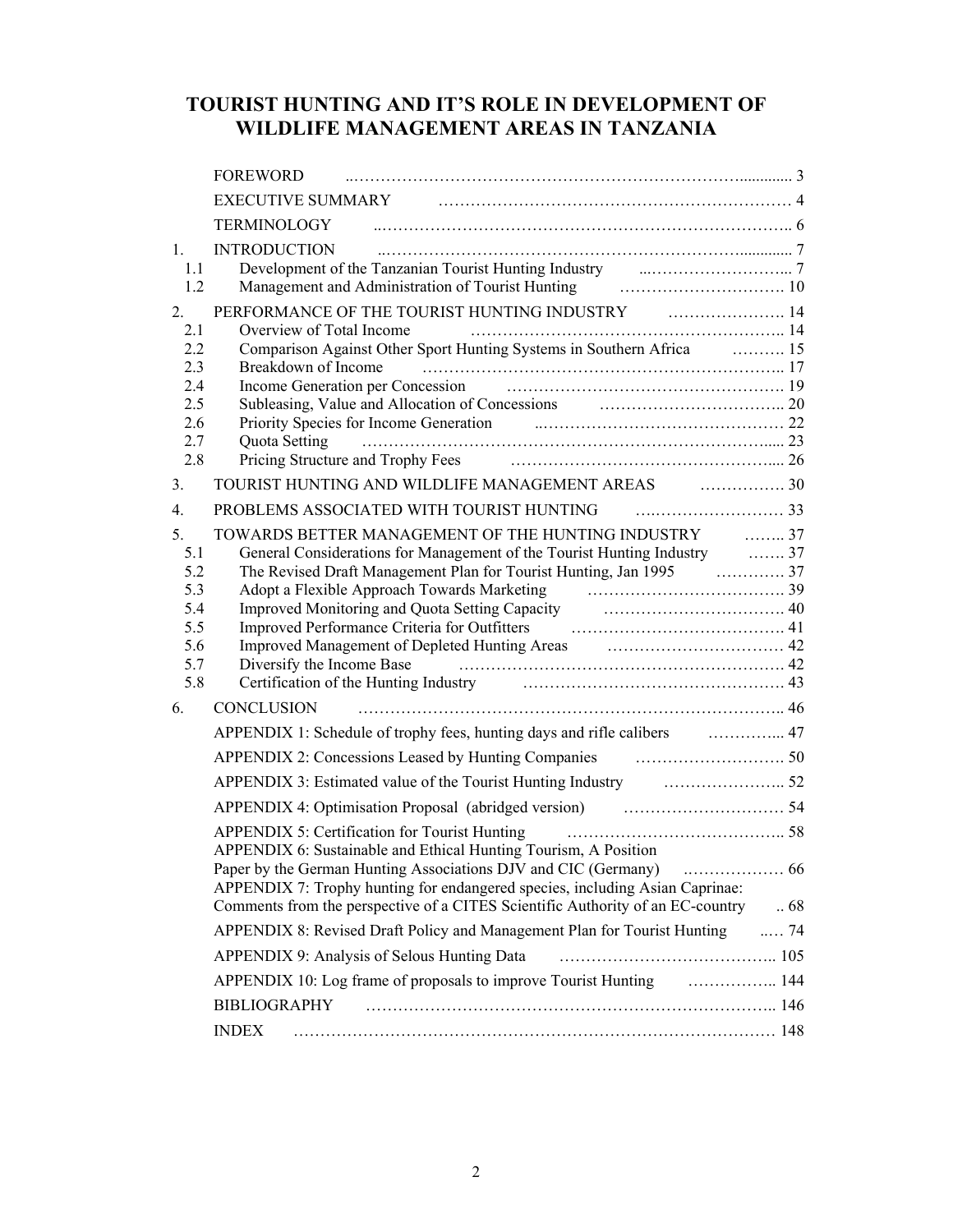## **FOREWORD**

This document presents issues relating to the Tanzanian tourist hunting industry, many of which are not well understood outside of the world of hunting. The lack of understanding is largely a result of the reluctance on the part of industry to reveal the facts and also due to a lack of critical data. Some parts of this document are therefore not based upon empirical facts, but are necessary because few reliable facts are available. This document further presents some opinions, some of which may offend some players in the industry. Hunting by its very nature attracts criticism, as it is a sport that stirs emotions, not to mention that it is highly lucrative. Any opinions, both for and against the industry are thus naturally provoking. Based on the facts available, the authors of this document offer informed opinions in an attempt to reveal a rational and holistic picture of the Tanzanian tourist hunting industry as it stands today.

This study is motivated by three necessities:

- 1. Hunting will be one of the major income earners for many Wildlife Management Areas as soon as the benefit sharing is approved by the Treasury as has been proposed by the Wildlife Division. Revenues generated from hunting must therefore be optimised to ensure that as much as possible can be accrued by the communities through the benefit sharing schemes.
- 2. In its first Public Expenditure Review for the Environmental Sector the Vice President's Office demands the various sectors, including wildlife, to capture revenue potentials and real market value of environmental products and present more data.
- 3. The terms of reference for the Saadani Conservation and Development Project included, amongst others, to provide assistance in: (i) improving the administration of revenue in the Wildlife Division, in particular to critically analyse the flow of revenue and propose improvement; (ii) creating a database for wildlife utilisation. Much of this has already been achieved, and this study is the last output under this project, which has since come to an end.

It is intended that this document will be constructive towards promoting better practices and management of the tourist hunting industry thus making the industry better able to achieve the following objectives:

- To maintain biodiversity in the areas where tourist hunting is practised;
- To safeguard the sustainability of use and secure long-term revenues;
- Make an increased contribution to the Tanzanian Government, the industry itself and the economy;
- Provide increased revenue to local communities and thus make significant and tangible contributions to poverty reduction.

This document takes a clear stand on promoting the consumptive use of wildlife, as otherwise many areas would loose their wildlife.

This document has initially been based on a internal GTZ document prepared by Vernon Booth, and has further developed from an analysis and understanding of the tourist hunting industry, particularly within the Selous Game Reserve.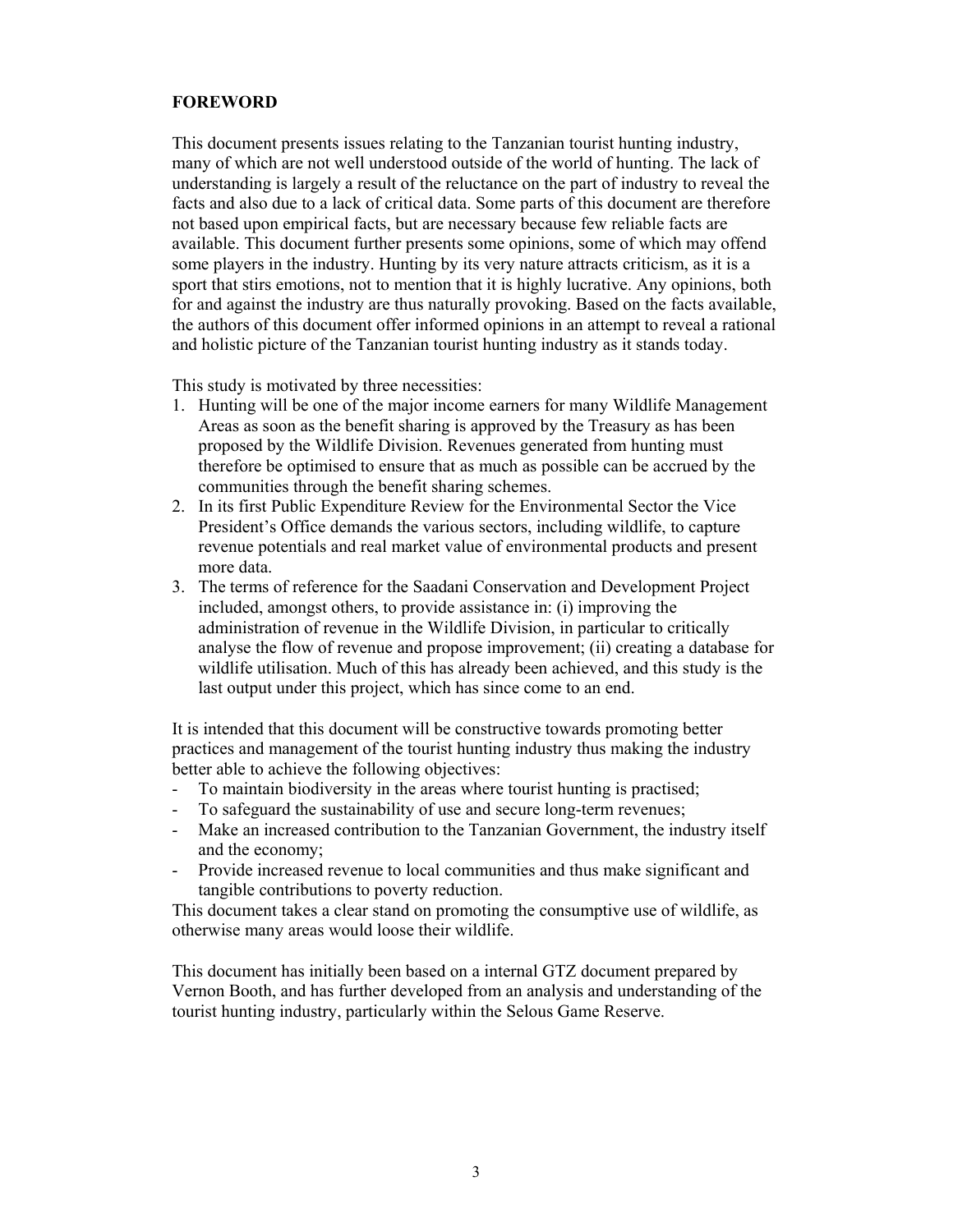## **EXECUTIVE SUMMARY**

Tourist hunting in Tanzania has developed over a long period and is now a well established industry and a principle source of income for vast areas of the country. The industry has demonstrated an impressive growth in recent years and is an important source of foreign exchange to Tanzania. However very little information is available on the industry and many aspects are shrouded in secrecy.

The Wildlife Division of the Ministry of Natural Resources and Tourism has developed a command system of control that favours a select group of hunting outfitters with reduced income generation and the exclusion of communities who are the legitimate holders of the land upon which hunting takes places. Concessions are leased at rates far below the true market value, which represents a massive loss of income to the Wildlife Division (possibly US\$7 million or more). Most of the concessions are leased to local companies that do not have the capacity to market their hunting opportunities. A system of subleasing mostly to foreigners without any residence status in Tanzania has thus developed. Hunting is subleased at low rates and as a result much of the income that is now generated by the industry never enters Tanzania and the Tanzania Revenue Authorities are unable to access much of the funds that should be due for taxation. Outfitters are billed for their hunting activities in a manner that they are shielded from financial risk by the Wildlife Division, and are able to accrue significant amounts of interest (estimated in excess of US\$ 1 million) that should be going to the Government.

The Wildlife Policy formulated in 1998 describes the development of Wildlife Management Areas (WMAs) that are managed by the local communities. Tourist hunting is the landuse option that will provide the major source of funds for WMAs. However the development of WMAs is seriously delayed and there is still no effective schedule for sharing of benefits from tourist hunting with the local communities on whose land hunting takes place. Outfitters are required to contribute towards protection and support local communities, but these requirements are vaguely set in a manner that they cannot be effectively evaluated. As a result most companies do mere window dressing. There is a general hesitation among outfitters to accept the WMA concept and effectively empower local communities. It is possible that much of the delay in development of WMAs is the result of negative high-level influence by some hunting outfitters.

There is a general lack of will to improve the tourist hunting industry, and one can only speculate on the reasons why. The lack of will is demonstrated in the following:

- o There is a poor level of control. Hunting concession boundaries are not respected and hunting takes place in areas specifically designated for nonhunting purposes, and hunting is frequently listed as taking place in areas other than where it actually happens, despite direct supervision by Wildlife Division staff.
- o Some concessions show extremely high levels of utilisation that are not sustainable, but offtakes are within quota set by the Wildlife Division.
- o Initiatives to effectively computerise the control of hunting and bring greater transparency have twice been disregarded and a cumbersome manual system of issuing and checking permits is continued. The number and variety of animals hunted annually is far greater than can be manually evaluated. As a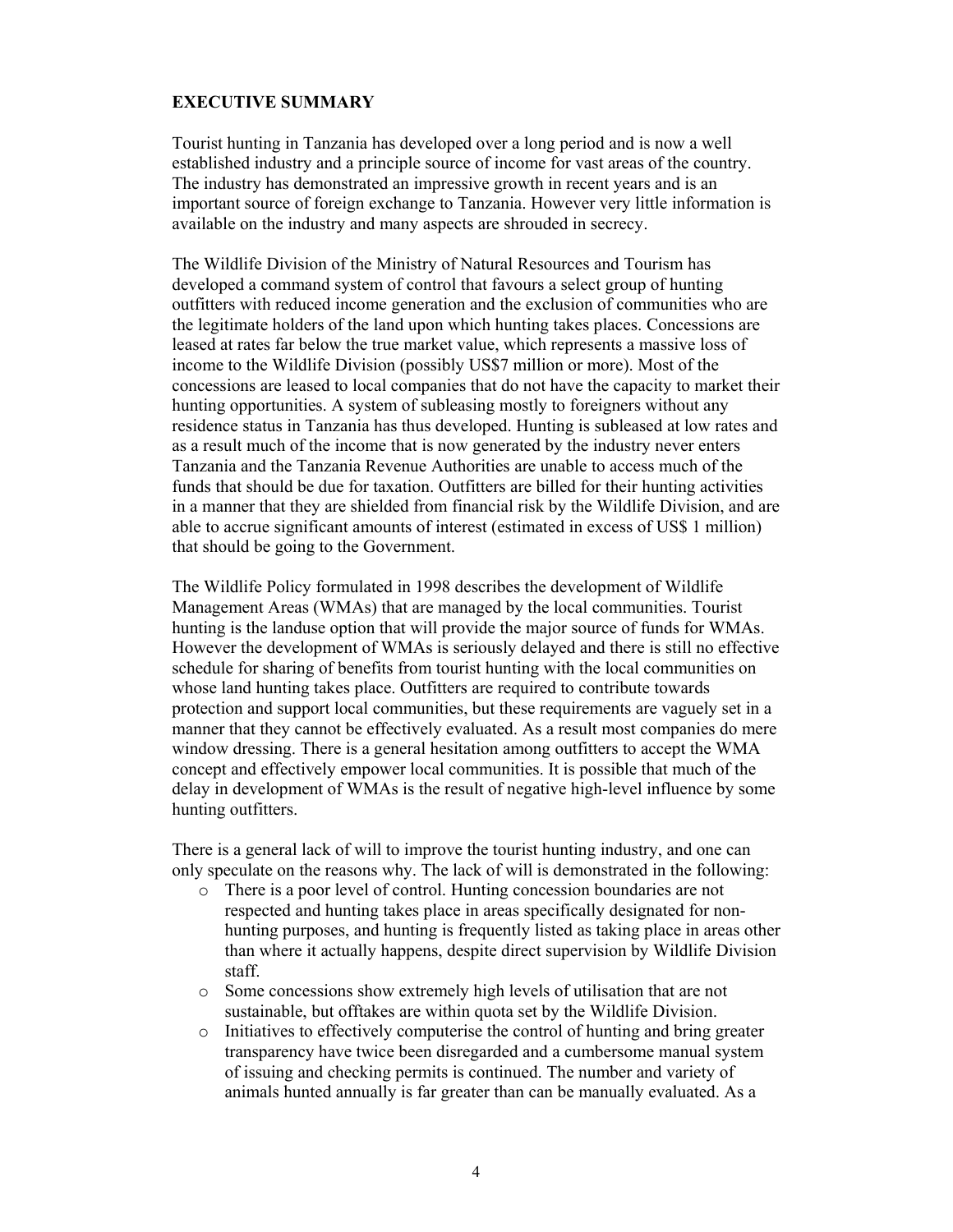result, hunting quota utilisation is not clear and effective management of quota is not possible with the current system.

- o Ecosystem monitoring has fallen into disarray, and once reliable trends in wildlife populations are no longer available, yet the Wildlife Division has requested an increased leopard quota from CITES and announced that it intends to increase the elephant quota. Distrust from the international community is bound to increase without effective supporting ecological data.
- o There is a lack of standards in the private sector. Ethics are not maintained and there is no internal control or training of professional hunters. Many young inexperienced hunters are nevertheless authorised as professionals to guide foreign clients.
- o A policy and management plan for tourist hunting was developed by the Wildlife Division in 1995. This was signed and accepted by the Director of Wildlife but has never been implemented, possibly because it shows the way for comprehensive reform of the tourist hunting industry which includes introducing competition and incorporating communities as decision-makers with access to significant funds generated from hunting.

The current system of controlling tourist hunting cannot continue much longer. International pressures will grow and will force change where it is needed. Pressures from within Tanzania will also demand change. Pressures from above are already coming from the Vice President's Office, while widespread demands among the numerous grassroots communities are building. To retain control, the Wildlife Division needs to be proactive through implementing effective reform of the tourist hunting industry, but this is only possible if:

- 1. Effective market-based competition between outfitters is introduced, i.e. outfitters bid competitively against each other for concessions;
- 2. Control of subleasing is implemented, which may come naturally through effective market-based competition;
- 3. Local communities are the principal decision makers for allocation of concessions and quota setting for hunting on their land, and they receive and manage the funds generated on their land.

All this will be achieved by implementing the Policy and Management Plan for Tourist Hunting.

This paper introduces a new concept of certification of the tourist hunting industry as a means of setting standards, in a similar manner to international certification concepts developed for the management of natural forests.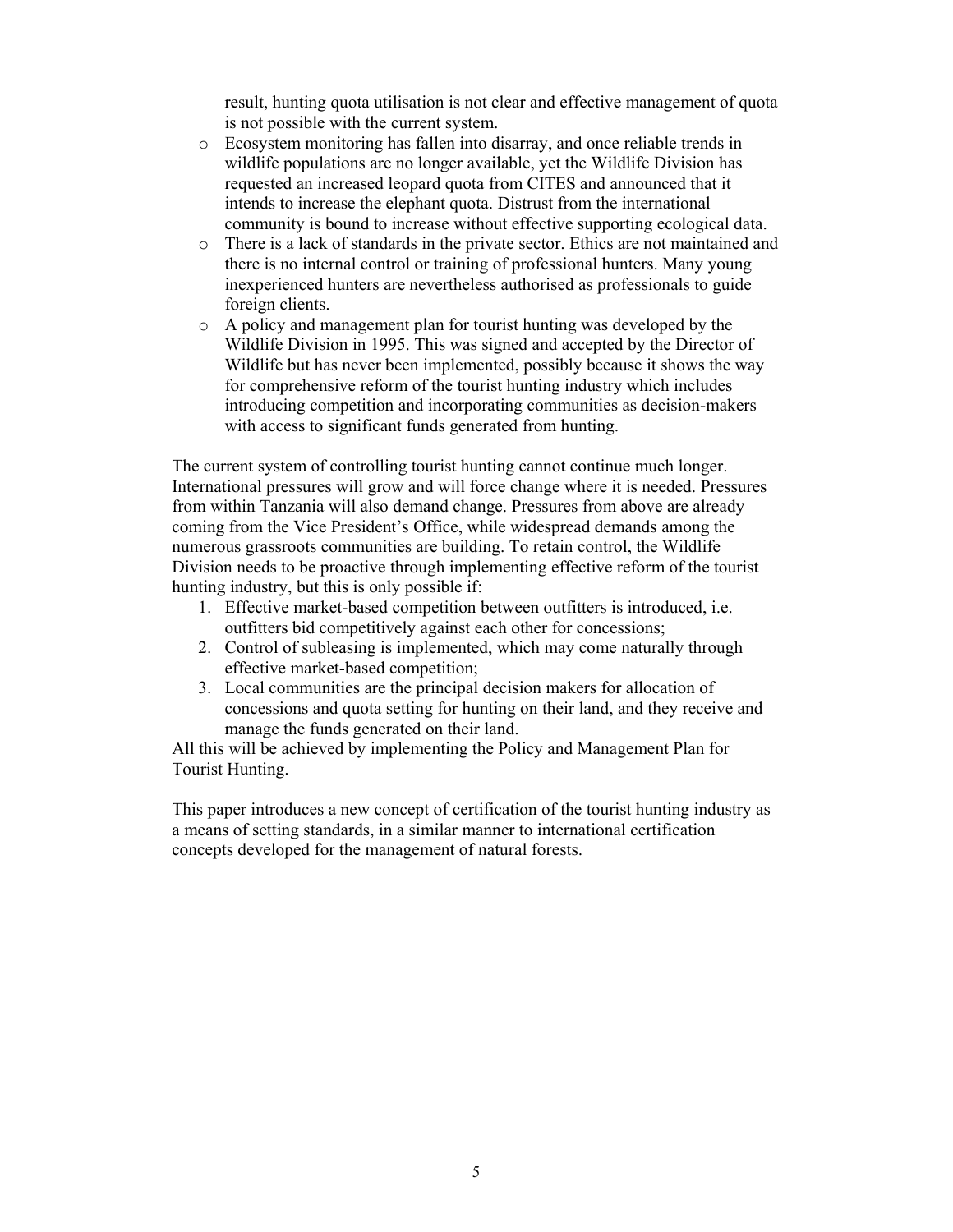## **TERMINOLOGY**

Big game - Lion, leopard, buffalo and elephant

- CITES Convention on International Trade in Endangered Species of fauna and flora: An international treaty to control the trade of species, including the transfer of hunting trophies considered to the be threatened by international trade
- Client A person paying a hunting outfitter for the for the organisation and conduct of a hunting safari
- Concession An area of land that the Wildlife Division leases together with a hunting quota to companies authorized to guide foreign hunting clients on a hunting safari, frequently referred to as a Block.
- Daily fees The daily rate paid by a hunting client to an outfitter for the right to hunt and services provided.
- Game controlled area (GCA) An area of land that was previously gazetted to prohibit all forms of hunting. The law however makes no restrictions on other forms of landuse and local communities are allowed to permanently reside within a game controlled area.
- Game reserve An area of land gazetted as game reserve and under the full jurisdiction of the Wildlife Division. No human habitation is permitted within a game reserve. Game reserves are utilised for various forms of tourism, which includes tourist hunting.
- Government revenue Used in this document to reflect the income accrued by the Wildlife Division from hunting. Does not necessarily reflect income accrued by the Government through various forms of taxation
- Gross hunting revenue The total revenue generated from tourist hunting that includes the income accrued by the Wildlife Division, Government taxation, and revenue to the private sector.
- Hunting safari A hunting trip taken by a foreign client to hunt in Tanzania
- Open area (OA) An area of land without any form of conservation status and no restrictions on human habitation or other forms of land use. Such areas may be leased by the Wildlife Division as a hunting concession.
- Outfitter A person / company responsible for offering a hunting safari to a hunting client. The outfitter provides a camp, 4x4 vehicle, employs a professional hunter, trackers and camp attendants to serve the needs of hunting clients and is responsible for general organisation.
- Plains game Larger mammals on the schedule of game (see Appendix 1) that can be hunted but not including big game
- Trophy fees Fees paid for the right to hunt a specific animal. Government trophy fees are according to the schedule of trophy fees (Appendix 1)
- Wildlife Division A Department of the Ministry of Natural Resources and Tourism (MNRT) with the mandate to manage wildlife outside of the national parks and Ngorongoro Conservation Area.
- Wildlife management area (WMA) An area of village land where the wildlife resources are managed by the local community which has the status of an Authorised Association conferred by the MNRT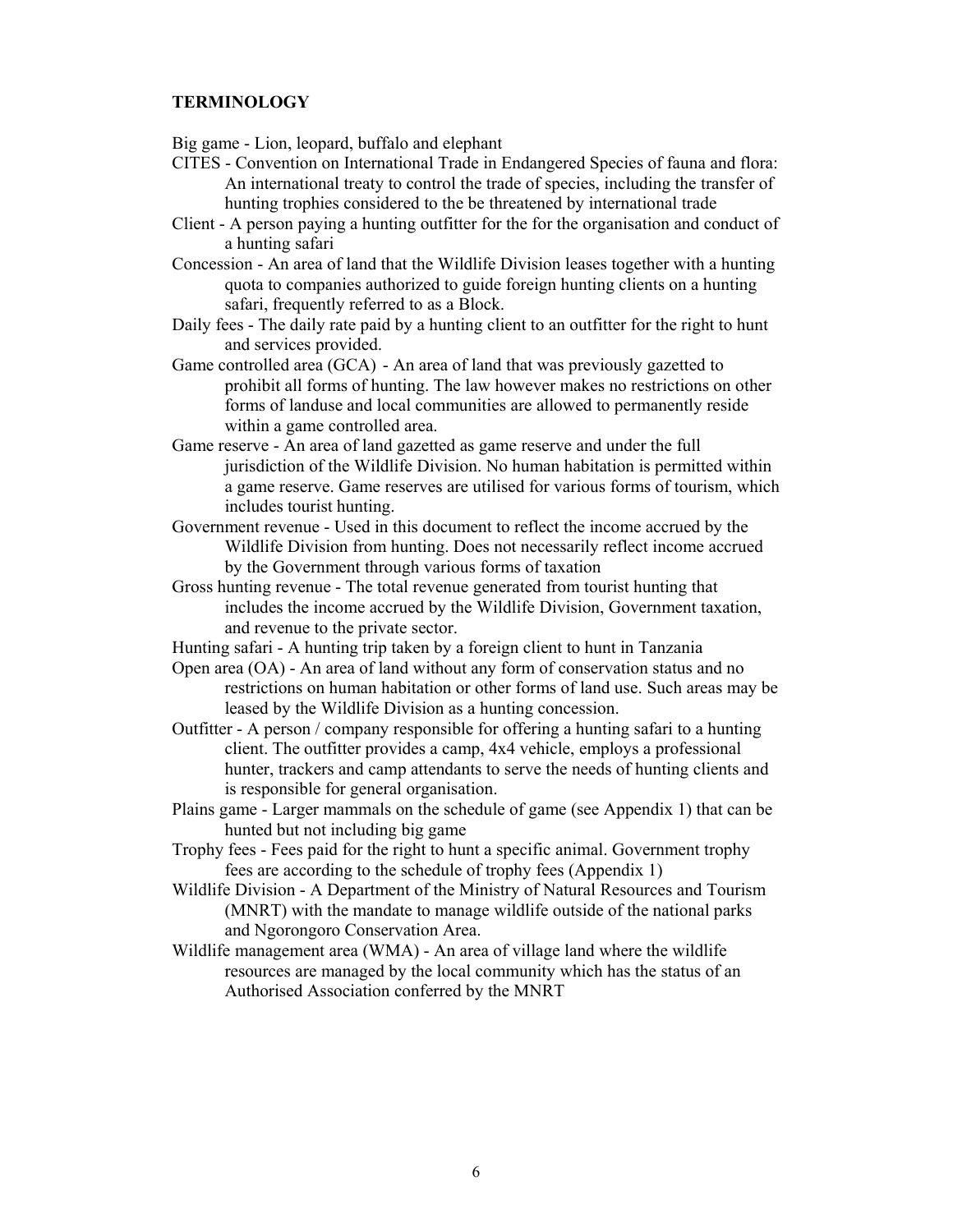# **1. INTRODUCTION**

Tanzania has over 130 hunting concessions covering an area in excess of 200,000 km² that are leased to hunting outfitters licensed to conduct tourist hunting. More than 60 species can be hunted on a tourist-hunting license. Tourist hunting plays an important role in the majority of these areas, as many of them are unsuitable for other forms of eco-tourism. They are either too remote or do not support highly visible wildlife populations. In addition, these areas are unable to compete with prime game viewing areas such as the Serengeti National Park. Tourist hunting therefore is the most economically viable form of wildlife utilisation and plays an important role in the economic development of many remote areas. Without the income generated from tourist hunting, many important wildlife areas would cease to be viable.

Annual income to the Wildlife Division from its concessions is approximately US\$ 10 million. The Tanzanian hunting industry compares favourably with other hunting industries in Africa. However, the country should be able to take the lead in the industry with the available resources and the amount of big game hunting opportunities. Income generation for the Wildlife Division by the Tanzanian Hunting Industry is largely dependant on trophy fees, i.e. on the number of animals hunted. Previous attempts to improve income generation have been focussed on increasing quotas and thus increasing hunting pressure. Although on the whole hunting is sustainable, there are many concerns being raised that selected key species, such as lion may be over-hunted and that quotas in some areas may not be sustainable.

This study assesses the performance of the tourist hunting industry to identify its strengths and weaknesses, and investigates where changes are required for the industry to move forward and fit new trends in the development of wildlife management areas.

# **1.1 Development of the Tanzanian Tourist Hunting Industry**

The regulations for hunting in Tanzania have evolved over the last 115 years. In the 1920s when wildlife was widespread and plentiful, the sport hunter was given a generous quota on his annual license, comprising 268 animals of 39 species (including 2 rhino), which he/she could shoot in any area except in the game reserves, as so well portrayed by Hemingway (1935). Tourist hunting was established as a viable industry and much was achieved by the elite East African Professional Hunter's Association in the 1930s and 1940s in improving the standards of training and codes of conduct for professional hunters.

Hunting declined during the Second World War, but in the late 1940s, as economies recovered and travel became easier, the number of hunting parties to East Africa increased rapidly. With a staff of just the game warden, four game rangers and 33 game scouts in 1951, the Tanganyika Game Department was hard pressed to cope, and two important measures were introduced to control hunting. The first was to make hunting more expensive by attaching a fee to each animal shot. The second was to increase the number of game controlled areas (GCAs), where the hunting was either totally prohibited, or allowed only on a special request basis. During the 1950s some 90 GCAs were declared, some to preserve important wildlife areas, like the vast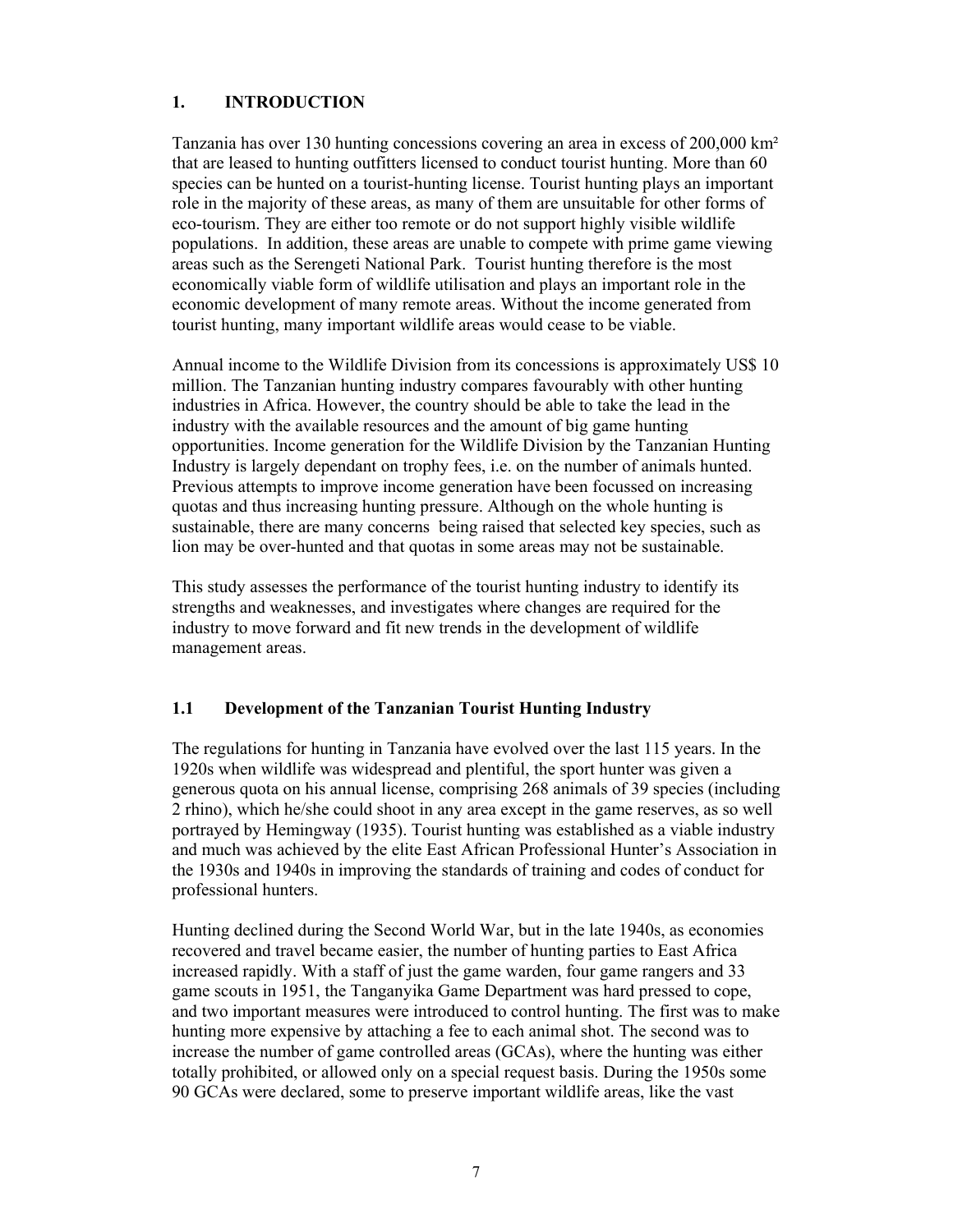Inyonga GCA of 9,000 km² in Western Tanzania, others consisting merely of a nohunting zone around a dam to protect wildfowl.

In 1959 the national parks and Ngorongoro were given their own laws and Boards of Trustees (both became parastatal authorities in the 1970s, as TANAPA and NCAA respectively). By 1960, national parks and game reserves covered 13% of Tanganyika, the forest reserves a further 14%, and the GCAs (many of which overlapped with forest reserves) covered 8%. However, the GCAs have little conservation meaning today, because there is no restriction on settlement within them. With ever increasing demands for land, they have become settled and in many (such as the GCA in which Kilimanjaro International Airport is located) the wildlife has disappeared altogether.

In the years following independence in 1961, the Game Department opened up the GCAs to regular hunting to increase earnings from wildlife. In 1965, for the first time, tourist hunting was permitted in the game reserves, starting with the vast Selous Game Reserve, which was divided into 47 hunting blocks in a system designed by Nicholson. However, the political changes that took place in Tanzania in the early 1970s led to a complete ban on sport hunting in 1973. That year, 75 game officers, representing almost the entire senior staff were transferred out of the Wildlife Division. Underlying reasons for this drastic action was also to nationalise the industry and tourist hunting was reopened in 1978 under control of the Tanzania Wildlife Corporation (TAWICO), a government parastatal. Hunting was conducted in fewer areas than today, due to the limited capacity of TAWICO, and also in the dire economic climate in the early 1980s it was difficult for outfitters to operate in the remote hunting blocks. Few hunting records survive from the TAWICO era.

In the 10 years following the lifting of the hunting ban in 1978, the Selous Game Reserve again became the focus of licensed elephant hunting, under the general supervision of TAWICO. During the mid-1980s some 70-90 elephants were shot per year in the reserve, mostly by clients of a consortium that to this day retains a virtual monopoly on elephant hunting in Tanzania. What was probably one of Africa's last 100 pounders was shot in the Selous Game Reserve in 1986, but by 1987 it became clear that under the enormous impact of poaching, the reserve had virtually no large elephants remaining. In 1988, massive corruption and incompetent management by TAWICO was evident, and the management of hunting was removed from them and placed once again with the Wildlife Division.

In 1988/89 the Tanzania Government, with support from the GTZ funded Selous Conservation Programme, launched a massive antipoaching operation (Operation Uhai) as a joint exercise between the Wildlife Division, TANAPA, the police and the army. As a result of this action, and the coincident ivory trade ban, poaching in Tanzania, particularly in the Selous Game Reserve was reduced to low levels.

Since 1988 the industry has shown substantial growth. A number of changes were introduced, notably the increase in private sector safari outfitters and some funds generated from the wildlife sector channelled to local communities. In addition, the fee structure was overhauled. A former comprehensive daily fee of US\$ 400 was reduced to US\$ 100 while permit, observer, trophy handling and block fees were introduced. These amounts, together with trophy fees are shared between the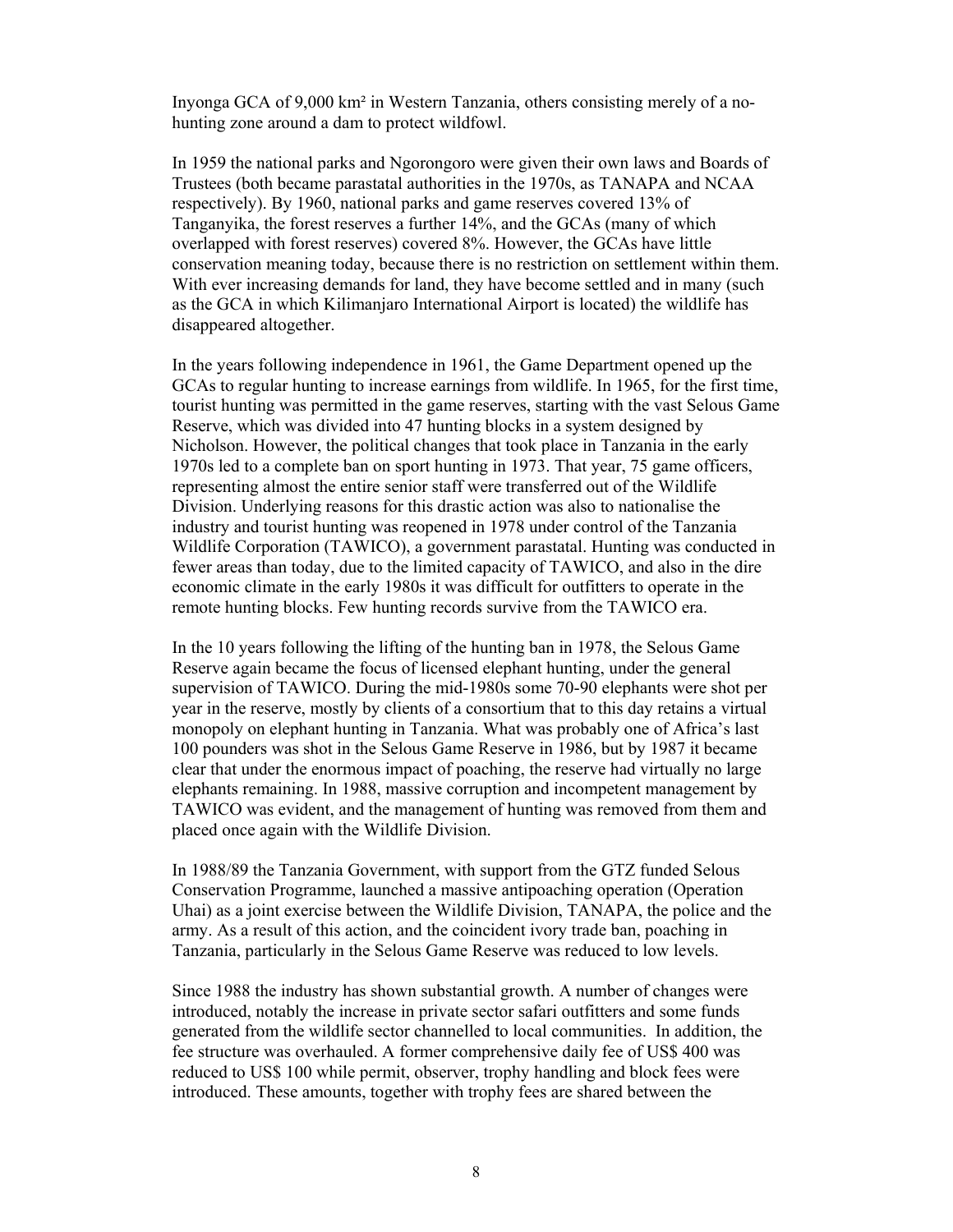Government, the Tanzania Wildlife Protection Fund (TWPF), Retention Schemes and District Councils.

#### *Subdivision of concessions*

Changes have been made to many of the hunting concessions originally established according to the layout of the old GCAs. During the 1990s many concessions were subdivided into up to 4 parts. Many of these former concessions were vast and far greater than could be utilised as a single concessions (some up to 9,000 km²). This trend will have to stop as few vast concessions now remain. When concessions were split, the original quota have usually been applied to each of the subdivisions, thus vastly increasing the quota of the original area. However, the original quota were usually set at levels of offtake that can be achieved by an operator from a single hunting camp. Quota are adjusted annually and with time substantial differences from the original quotas develop. The setting of quota is discussed at length later in the document.

#### *Development of protected areas*

Tanzania has the greatest network of protected areas in Africa. These include game reserves, game controlled areas, national parks, Ngorongoro Conservation Area, forest reserves and recently the development of wildlife management areas. Marine Parks are established offshore. A new Wildlife Act is in preparation and shall include new categories for protection of wetlands and game corridors.

Considerable evolution of the protected area network continues to take place. Some of the important developments in the past decade include the current transition and expansion of Saadani Game Reserve into Saadani National Park. Katavi National Park has been extended and Rukwa and Lukwati Game Reserves gazetted to replace the flooded Uwanda Game Reserve. Kimisi Game Reserve has been gazetted to extend the Burigi Biharamulo Game Reserve complex. Liparamba, Swaga Swaga, Msanjesi and Lukwika-Lumesure Game Reserves further extend the game reserve network. New hunting blocks are being established, while others are becoming redundant.

#### *Available literature on the hunting industry*

There was a lack of policies, plans and data to guide the management of the tourist hunting industry, which led to the initiation of the Planning and Assessment for Wildlife Management Project (PAWM) in 1990. This USAID sponsored programme was designed to tackle key planning issues at a national scale with the overall aim of promoting the sustainable development of the wildlife sector. PAWM undertook a comprehensive analysis of the tourist hunting industry and compiled a database for computerisation. The Wildlife Division, with support from the PAWM, compiled a Policy and Management Plan for Tourist Hunting (attached as Appendix 8). This management plan was signed and accepted by the then Director of Wildlife, but has never been implemented.

In 1996 an audit of the entire hunting system and the Tanzanian Wildlife Protection Fund (TWPF) was done by Broomhead at the request of the Wildlife Division with funding from GTZ. This was a comprehensive study in which a computerised system for the entire hunting industry was developed, with an emphasis on the financial management. The support included the provision of computers, advanced software and training of personnel. The system was intended to improve transparency of hunting and prevent the manipulation of quotas, but was never implemented by the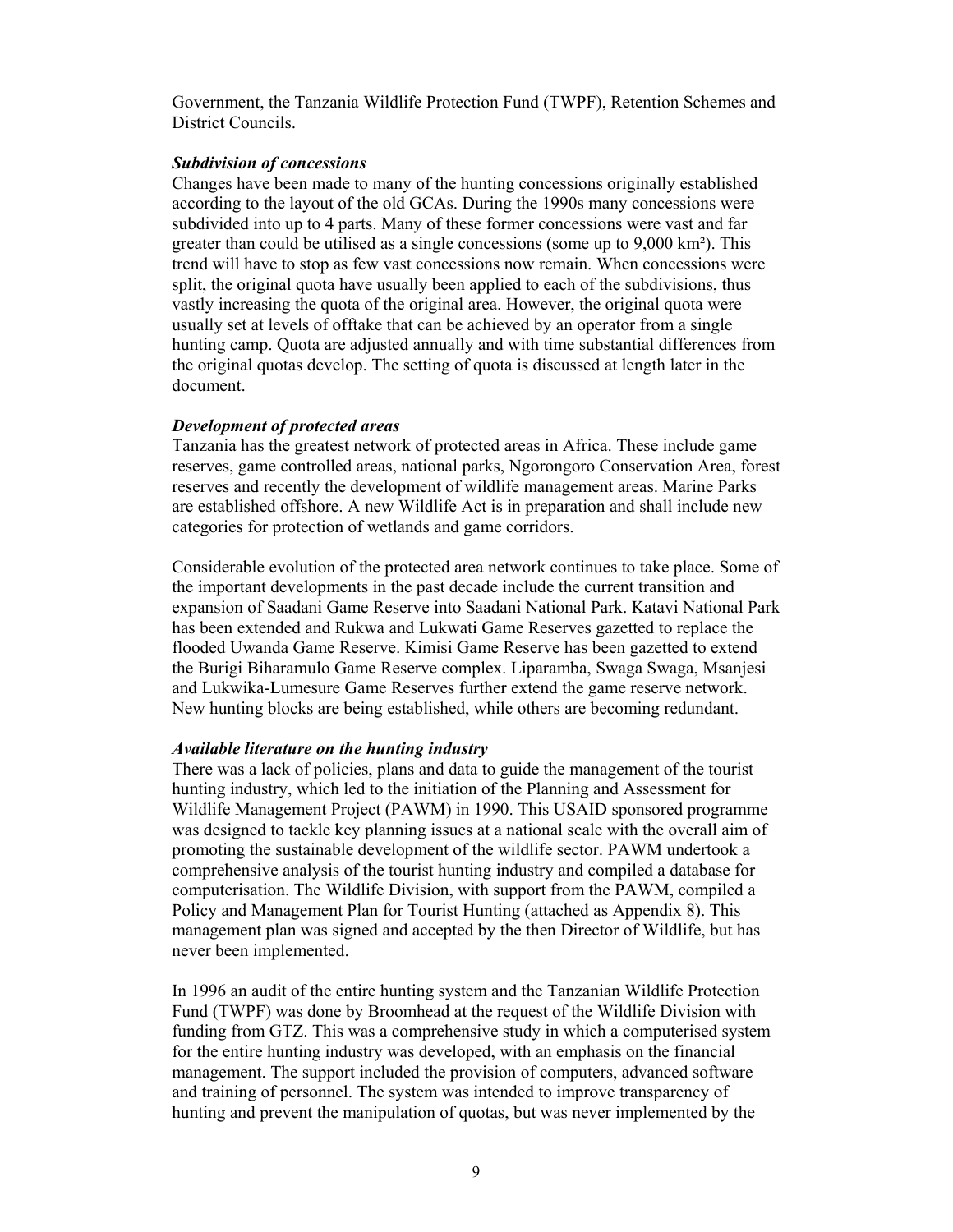Wildlife Division. Excuses given at the time were that computer generated receipts would not be legal. Reports presented by Broomhead (1997) do however provide a precise indication of the revenues received by the Wildlife Division at that time.

In 1999 a Microsoft Access database was developed at the request of the Selous Game Reserve to get an overview of the hunting there. This was developed by Cauldwell with support from GTZ. It was a low cost initiative, but has been maintained and analysed and through this process has evolved into an effective monitoring tool for the hunting that takes place in the entire Selous ecosystem. Hunting permits, quota and trophy quality data are entered and the database provides an overview of the income generation, utilisation of quota and species, trophy quality, comparison of hunting companies and experience of professional hunters. A recent analysis of the Selous hunting and photographic tourism data from this database by Cauldwell is presented in Appendix 9. Hunting in the Selous Game Reserve represents approximately 35% of the tourist hunting in Tanzania. Lessons learned from hunting data of the Selous Game Reserve should be applicable to the hunting industry in Tanzania and outcomes of this analysis are therefore widely used as background material to this paper.

Computerisation of hunting permits from the Moyowosi, Burigi and Ibanda ecosystems has also been initiated. Booth (2002) analysed an early version of the above Access database which contained hunting data (1986 – 2001) for the Game Reserves in the Kagera Region, i.e. Burigi, Biharamulo, Ibanda and Rumanyika Game Reserves as a component of the management plans of those reserves. These Game Reserves were heavily influenced by the refugee influxes from neighbouring Rwanda and Burundi following the unrest in those countries, which adversely affected the wildlife populations and the hunting. The report nevertheless gives many useful insights into the industry.

## **1.2 Management and Administration of Tourist Hunting**

The various hunting concessions are distributed throughout the country either in Game Reserves, Game Controlled Areas or Open Areas (Fig 1). The Wildlife Division leases the concessions to hunting outfitters that fulfil the requirements defined in a set of hunting regulations (within Appendix 8) and who have been authorised to guide foreign clients on big game hunting safaris. Each concession is allocated a quota of animals that can be hunted during the season (July to December). The quotas may be adjusted annually for a variety of reasons (see further discussion below) and a single outfitter can be allocated more than one concession. Concessions are leased on a five-year tenure, however there is no guarantee that a concession will be re-allocated to the same operator. Nevertheless some operators have held concessions in excess of 25 years.

## *Allocation of concessions*

The existing system of awarding hunting concessions by the Wildlife Division entails companies submitting their applications to the Wildlife Division, which are screened according to the following criteria:

- Company legal status
- Type of venture (local, foreign or joint venture)
- Capital and working equipment commitment.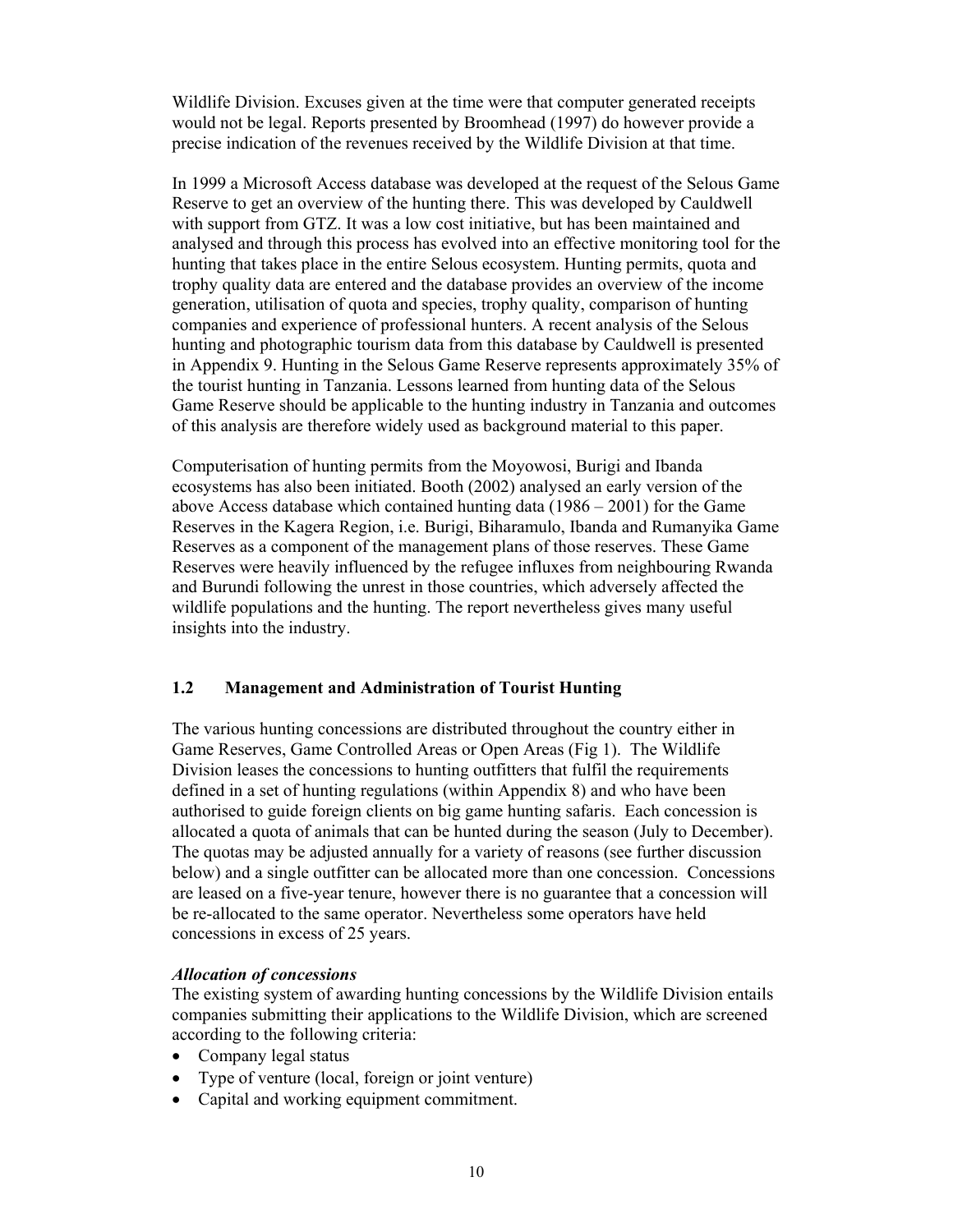An Advisory Committee on Block Allocation appointed by the Minister of Natural Resources and Tourism evaluates the applications and provides recommendations to the Minister for approval. The Director of the Wildlife Division is both the Secretary to the Advisory Committee and advisor to the Permanent Secretary of the Ministry of Natural Resources and Tourism. Concessions are not allocated according to a transparent market-driven system.

Once allocated a concession, the outfitter is required to pay all the necessary fees, and apply for hunting permits for clients that intend to visit the area. The outfitter is also required to enter into an agreement with the Director of Wildlife that outlines the responsibilities of the government and the outfitter. The outfitter must abide by the wildlife laws and is expected to contribute to antipoaching, road construction and community development. These criteria are only vaguely defined. A professional hunter licensed by the Wildlife Division must guide clients on the hunt. The conditions of lease require the leasing outfitter to pay a prescribed Block Fee of US\$ 7,500 /year. They also undertake to utilise the wildlife on quota to generate revenue not less than 40% of the value of the total quota allocated. Failing to do so, the outfitter is required to make a top-up payment to the Wildlife Division to meet the 40% minimum. The allocation of concessions and the implications thereof are further discussed in Section 2.5.

## *Conditions of a permit*

A gazetted schedule of trophy fees sets the price in US dollars for every type of animal that may be hunted on a foreign hunting license (see Appendix 1). A minimum safari length and rifle calibre is specified depending on the species to be hunted. Based on these criteria a hunting permit is issued authorising the client to hunt a selection of animals. After completing his/her safari, the client must return the hunting permit indicating which animals have been killed and/or wounded. The game scout that accompanied the safari verifies the Hunting Permit as being correct and an invoice is raised by the hunting office billing the client for the animals hunted. On receipt of the trophy fees payment and a trophy-handling fee, an export license is issued allowing the client to take his/her trophies home. (Legislation relating to hunting is explained in greater detail in Appendix 8)

| Item                 | Requirement                                        | Cost             |
|----------------------|----------------------------------------------------|------------------|
| Permit fees          | For a hunting safari up to 7 days                  | <b>US\$450</b>   |
|                      | For a hunting safari more than 7 days              | <b>US\$600</b>   |
| Conservation fee     | Daily fee per tourist hunter                       | <b>US\$100</b>   |
| Observer fee         | Daily fee per person accompanying a tourist hunter | <b>US\$50</b>    |
| Trophy handling fee  | For a hunting safari up to 7 days                  | <b>US\$200</b>   |
|                      | For a hunting safari more than 7 days              | <b>US\$300</b>   |
| <b>Block</b> fee     | Annual fee per concession payable by the hunting   | US\$7,500        |
|                      | company                                            |                  |
| Professional hunters | Professional hunters resident in Tanzania          | US\$1,000        |
| license (annual)     | Professional hunters non-resident in Tanzania      | <b>US\$2,000</b> |

*Fees payable for tourist hunting* 

The following schedule of fees is payable by the tourist hunter and hunting operation: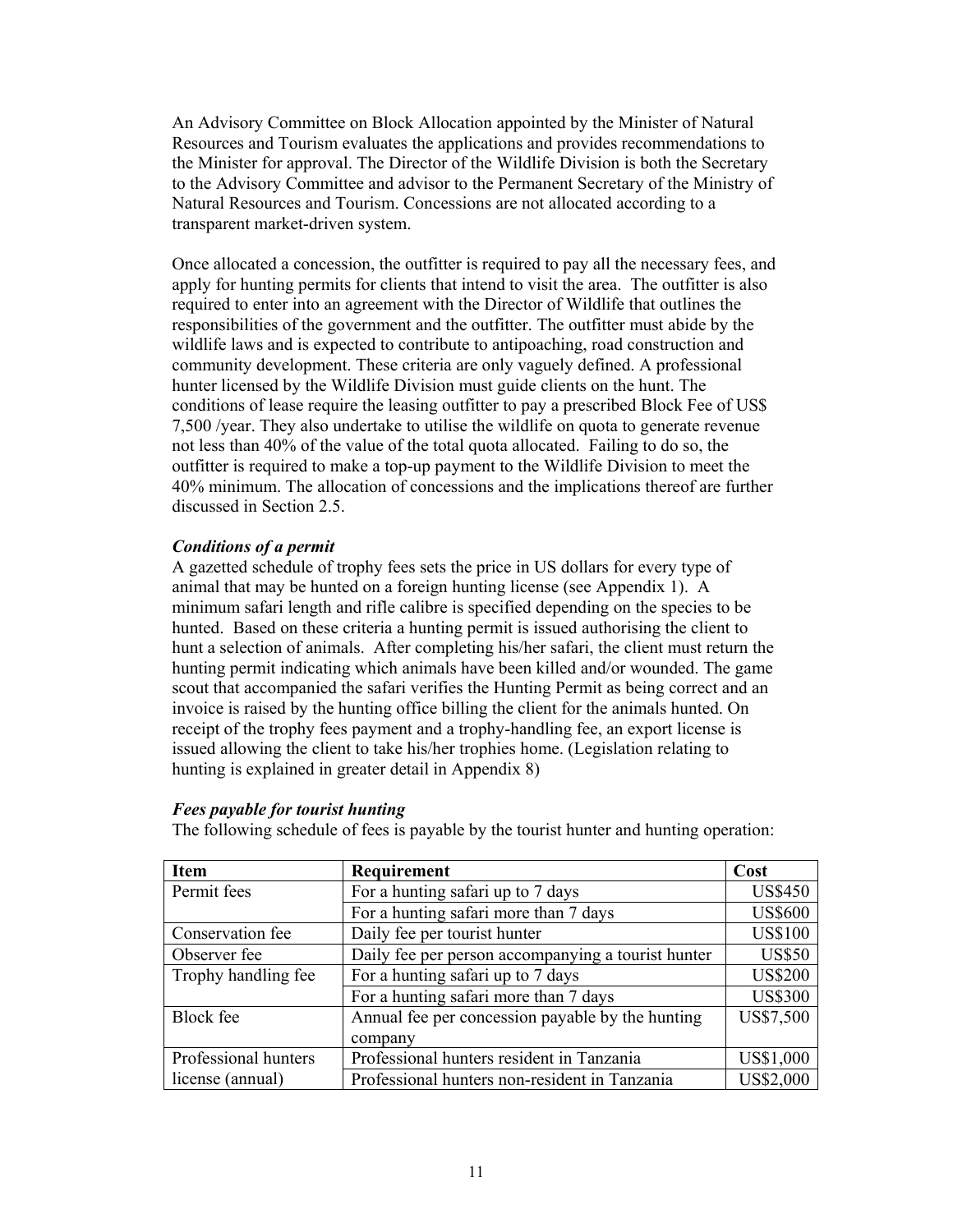## *CITES restrictions*

CITES Appendix I restrictions are applied that limit the numbers of elephant (50), leopard (500) and crocodile (100) hunting trophies that can annually be exported from Tanzania and imported into other countries signatory to the CITES agreement. Tanzania recently requested the CITES secretariat for a raise in the leopard quota and was granted an increase from 300 to 500 animals per year. Tanzania similarly intends to request an increase in the quota for elephant trophies from 50 to 100 per year. During final preparation of this report, the issue of whether to include lion onto CITES Appendix 1 was hotly debated.

For CITES Appendix I listed animals, the hunting client must bring a certificate from the CITES authorities in the country where he/she intends to export the trophy stating that they will allow this person to import such a trophy. A hunting permit is then issued to the client (a special permit in the case of an elephant). Once hunted, a CITES export permit and a CITES trophy tag are issued by the Wildlife Division. The number of trophy tags available to the Wildlife Division is controlled by CITES.

#### *Length of safari*

The Wildlife Division offers 21-day, 16-day, 14-day and 7-day safaris (see Appendix 1). Elephant, lion, leopard, hippo and a variety of large antelope (greater and lesser kudu, eland, puku, gerenuk, oryx, sable, sitatunga and roan) are only available on 21 day safaris. Bushbuck, bushpig, dik dik, duiker, hyaena, oribi, reedbuck and waterbuck can only be hunted on a safari of 14 days or more, while 7-day safaris are solely for buffalo and variety of plains game (hartebeest, warthog, gazelles, impala, topi, wildebeest and zebra). Three buffalo can be hunted on a 21or 16-day safari, whereas two buffalo can be taken on a 10 or 7-day safari. A 21-day safari allows the client the greatest flexibility to choose his/her hunting bag, and is thus the most popular safari, although few clients will stay the full length or hunt the full bag permitted. The marketing strategies for wildlife are further discussed in Section 2.8 and Appendix 4.

#### *Resident hunting*

Resident hunting is allowed in Tanzania but is restricted to open areas. Resident hunting permits are issued by District Game Officers for their own district. Applicants must have residence status and present proof of legal gun ownership. Permits are issued for a variety of common game species such as impala, hartebeest, topi, buffalo and game birds. Permits are not issued for rare and valuable species such as elephant, lion, leopard, hippo, sable, roan, sitatunga and a wide variety of other species. Two fee structures are applied, for Tanzanian citizens and residents respectively. The fees are low and the income generated from resident hunting is minimal and provides no economic return to the areas where resident hunting takes place. Consequently there is no effective management of these areas. There is equally no effective supervision of resident hunting and abuse of the system is common. Over-shooting of permits occurs widely and wildlife populations in areas where resident hunting is frequently conducted have been dramatically reduced. Few reliable data are available on resident hunting, what data exist do not adequately reflect the actual situation. This paper does not dwell on the issue of resident hunting.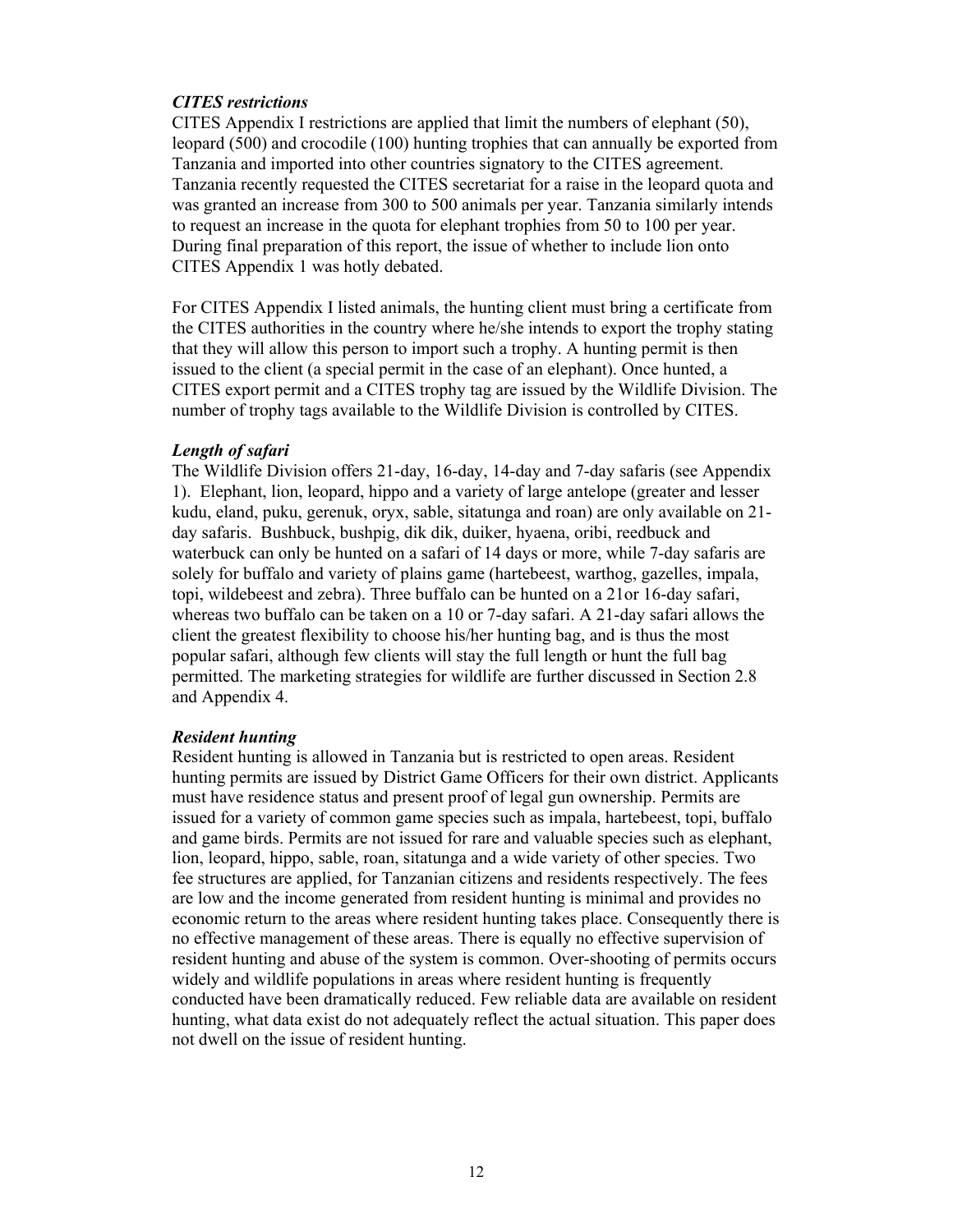

#### **Open areas (OA) and game controlled areas (GCA)**

| Western Tanzania<br>1 Makere Forest<br>2 Uvinza OA<br>3 Gombe GCA<br>4 Luganzo GCA<br>5 Ugalla OA | 6 Msima GCA<br>7 Ugunda GCA<br>8 Inyonga West GCA<br>9 Inyonga East GCA<br>10 Rungwa River GCA<br>11 Mlele North GCA | 12 Mlele South GCA<br>13 Lake Rukwa GCA<br>14 Piti West OA<br>15 Inyonga East<br>16 Chunya OA<br>17 Utengule Swamp OA | 18 Wembere OA North<br>19 Wembere OA Central<br>20 Wembere OA South<br>21 Itulu Forest East<br>22 Singida OA<br>23 Manyoni OA |
|---------------------------------------------------------------------------------------------------|----------------------------------------------------------------------------------------------------------------------|-----------------------------------------------------------------------------------------------------------------------|-------------------------------------------------------------------------------------------------------------------------------|
| <b>Masailand</b>                                                                                  |                                                                                                                      |                                                                                                                       |                                                                                                                               |
| 24 Maswa OA                                                                                       | 31 Mto wa Mbu GCA                                                                                                    | 38 Lolkisale                                                                                                          | 45 Ruvu Masai                                                                                                                 |
| 25 Nyichoka OA                                                                                    | 32 Monduli Juu                                                                                                       | 39 Simanjiro West                                                                                                     | 46 Kitwai North                                                                                                               |
| 26 Sibora OA                                                                                      | 33 Maswa Makao                                                                                                       | 40 Simanjiro Kitangare                                                                                                | 47 Kitwai Central                                                                                                             |
| 27 Loliondo GCA                                                                                   | 34 Yaeda Chini OA                                                                                                    | 41 Simanjiro Naberra                                                                                                  | 48 Kitwai South                                                                                                               |
| 28 Loliondo South GCA                                                                             | 35 Lake Balangida                                                                                                    | 42 Simanjiro East                                                                                                     | 49 Masai OA                                                                                                                   |
| 29 Lake Natron GCA                                                                                | 36 Babati OA                                                                                                         | 43 Sanya Lelatema                                                                                                     | 50 Mkungunero                                                                                                                 |
| 30 Longido GCA                                                                                    | 37 Burunge                                                                                                           | 44 Ruvu Same                                                                                                          | 51 Kondoa OA                                                                                                                  |
| <b>Selous / SE Coastal</b>                                                                        |                                                                                                                      |                                                                                                                       |                                                                                                                               |
| 52 Gonabis / Jukumu WMA                                                                           | 56 Kilombero GCA South                                                                                               | 60 Tunduru Forest                                                                                                     | 63 Mahenge OA South                                                                                                           |
| 53 Liwale OA North                                                                                | 57 Namtumbo WMA                                                                                                      | 61 Tapika OA                                                                                                          |                                                                                                                               |
| 54 Liwale OA South                                                                                | 58 Tunduru WMA                                                                                                       | 62 Kilwa OA North, Central                                                                                            |                                                                                                                               |
| 55 Kilombero GCA North                                                                            | 59 Sasawara Forest                                                                                                   | & South                                                                                                               |                                                                                                                               |

Figure 1: Protected Areas, wildlife infrastructure, game controlled and open hunting areas of Tanzania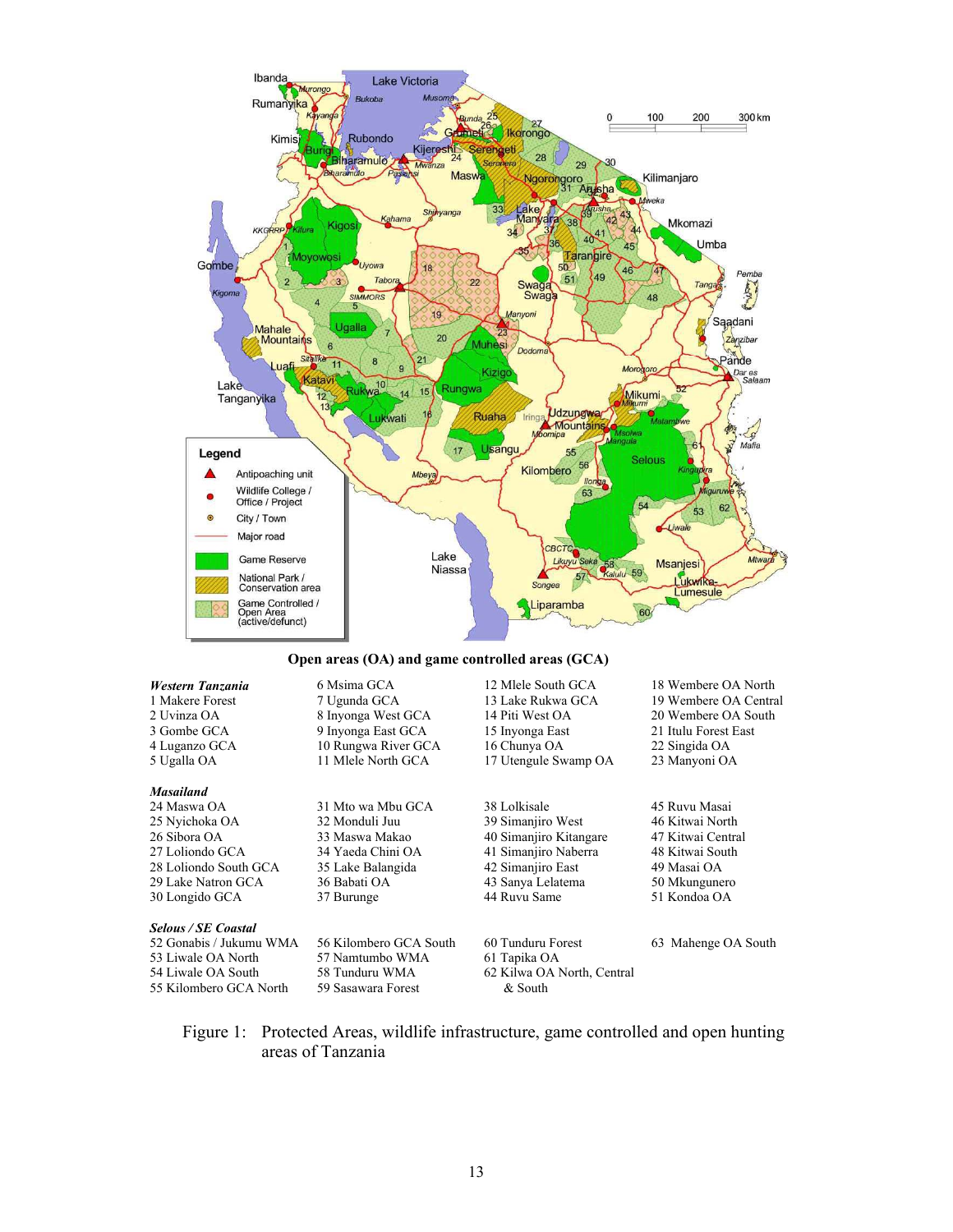# **2. PERFORMANCE OF THE TOURIST HUNTING INDUSTRY**

# **2.1 Overview of Total Income**

The primary measure of performance of the Tanzanian tourist hunting industry is the income generated, and how this is split between the Wildlife Division and the private sector. However minimal literature is available to get an overview of these amounts, and estimates are made here from what data are available.

The following overview provides a realistic estimate of the magnitude of the industry as well as its growth over the past years. The methods used to calculate these figures are explained in Appendix 3. Figures are confirmed by Kibebe (1994), Kitwara (1996), TAHOA (1999) and Pasanisi (2001).

| Year | Revenue accrued by Wildlife Division |             |                              | Gross income from             |
|------|--------------------------------------|-------------|------------------------------|-------------------------------|
|      | <b>Selous Game Reserve</b>           |             | All hunting                  | hunting industry              |
|      | Income                               | $\%$ growth | areas                        | All hunting areas             |
| 1988 | US\$ 1,000,000 *                     |             | US\$ 1,200,000 <sup>1</sup>  | US\$4,600,000**               |
| 1992 | US\$ 1,600,000 *                     | 60%         | US\$ 5,300,000 **            | US\$ 13,900,000 **            |
| 1996 | US\$ 2,600,000 *                     | 62%         | US\$ 7,400,000***            | US\$ 19,400,000 <sup>1</sup>  |
| 2001 | US\$ 3,600,000 *                     | 38%         | US\$ 10,500,000 <sup>1</sup> | US\$ 27,600, 000 <sup>1</sup> |

Sources of data: \* Appendix 9; \*\* PAWM (1995); \*\*\* Broomhead (1997);  $\frac{1}{2}$  Appendix 3

An alternative method using the Selous hunting data for 2001 as a basis is used to calculate the gross income generated by the industry and provides a similar result to the above estimates (see Appendix 3). It is estimated that approximately 20,500 hunting days are sold annually to 1,370 clients, generating a gross income for the industry of over US\$ 30 million from daily rates. In addition, many of the leasing companies have up to 40% mark-up on the trophy fees thus generating an additional US\$ 8.5 million.

By comparison to the above figures, Hurt and Ravn (2000) estimated that the minimum revenue of the tourist hunting industry in Tanzania in 1995 was approximately US\$ 30 million (see table below). They arrive at this figure based on a hypothetical situation where 30 hunting companies fully utilise 80 concessions, which can be regarded as quality areas. Of these revenues, 45% would accrue to the safari outfitters and 41% would accrue directly to the Wildlife Division with the balance going towards other service providers.

| Full use of 80 Blocks = $676$ clients                  | Revenue        | $\frac{6}{9}$ |
|--------------------------------------------------------|----------------|---------------|
| Client safari fees @ US\$20,000/client                 | US\$13,520,000 | 45.2          |
| Government fees @ US\$6,300/client                     | US\$4,258,800  | 14.2          |
| Trophy fees @ US\$12,000/client                        | US\$8,112,000  | 27.0          |
| Air charters $\omega$ US\$3,000                        | US\$2,028,000  | 6.8           |
| Miscellaneous (curios, hotel etc) $(a)$ \$3,000/client | US\$2,028,000  | 6.8           |
| Minimum gross revenue                                  | US\$29,946,800 | 100%          |

The figures of Hurt and Ravn (2000) were calculated for the year 1995 and are therefore very optimistic in comparison to the figures presented above. Their figures were calculated from a hypothetical situation and possibly represent the potential that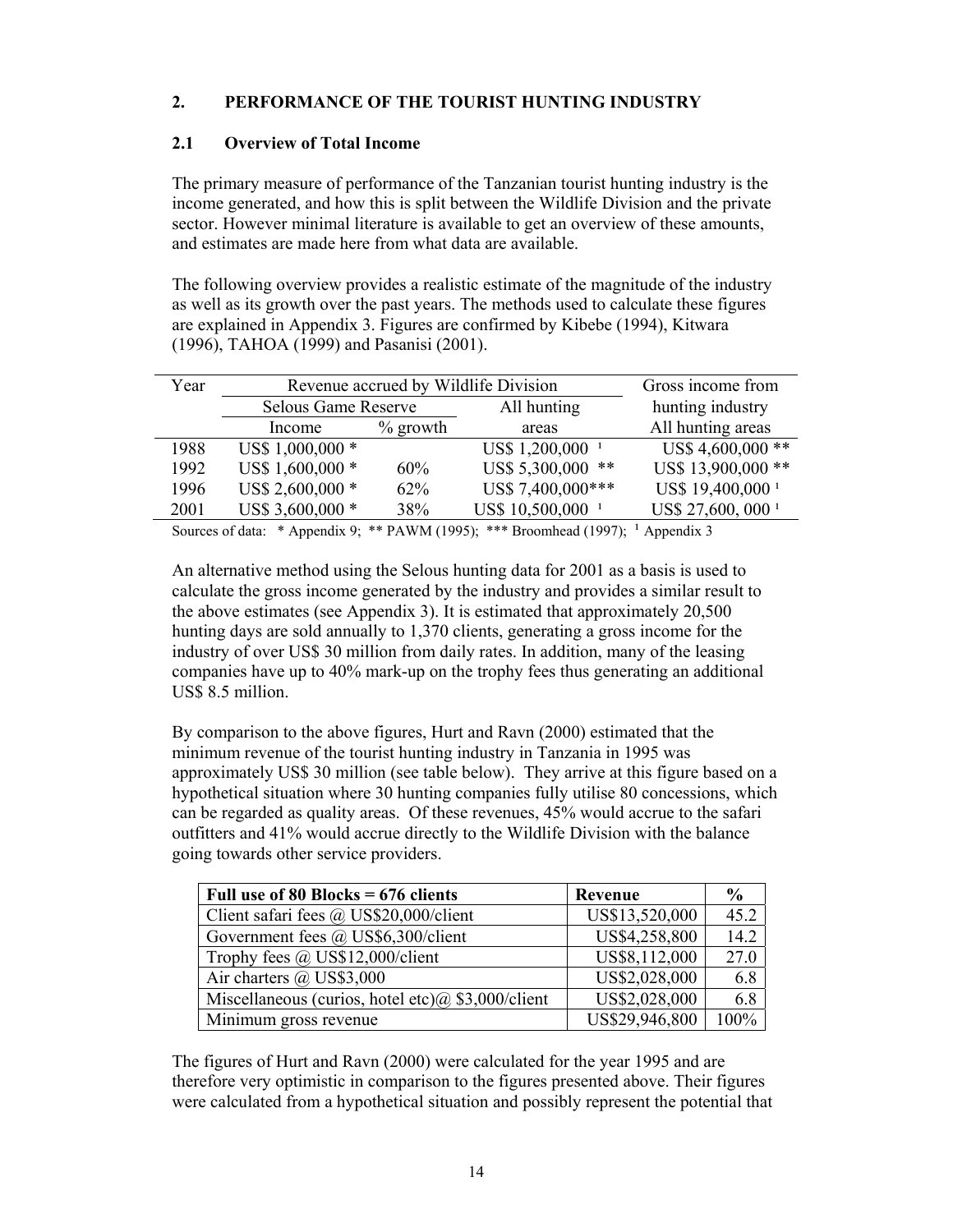the hunting industry could have generated at that time given optimal conditions, suggesting that a 50% increase in funds is possible.

The figures calculated in Appendix 3 compare well with the figures of Hurt and Ravn (2000). While the industry is generating a substantial income, there appears to be a 40-50% scope for improvement. The Tanzanian economy and tax revenue could benefit a great deal with improved management and better control of the hunting industry, particularly regarding subleasing as discussed in Section 2.5.

## *Basic facts on the hunting industry*

Some basic facts that demonstrate the performance of the tourist hunting industry in Tanzania are presented below:

- Trophy fees represent 60% of the income generated by the Wildlife Division from hunting (Fig. 2)
- Average income to the Wildlife Division per hunting client is approximately US\$7,000
- Income generation in the Selous Game Reserve has grown on average by 13.7% per annum from 1988 to 2001. Income from trophy fees and conservation fees has grown by 14% and 17.5% respectively.
- Income generation per unit area from all hunting areas of Tanzania is approximately US\$ 40 / km². Hunting income per unit area for the Selous Game Reserve (SGR) is approximately US\$ 70 / km²
- Photographic tourism in the Selous Game Reserve generates approximately US\$ 130 / km² prior to a recent expansion of the area. Photographic tourism in the SGR generates nearly double the income than does hunting tourism in the same reserve, but at over 50 times the tourist density per unit area. The impact of photographic tourism through off-road driving, fuel spillages & waste disposal, disturbance of wildlife, need for infrastructure, presence of support staff etc certainly exceeds the impact of a limited offtake of wildlife through hunting.
- The number of hunting clients visiting the Selous Game Reserve has grown by nearly 400% from 1988 to 2001. Income generation has however grown by a lesser 250% over the same period, despite an increased utilisation of concessions. Income generated by the Wildlife Division per hunter day has remained static at approximately US\$520 per hunter day.
- 141 concessions are leased to 42 companies, however 32 groups of companies exist. 51 concessions (36%) are leased to the 3 largest groups.

# **2.2 Comparison Against Other Sport Hunting Systems in Southern Africa**

A comparison of the approximate gross income against other sport hunting industries in southern Africa is provided below.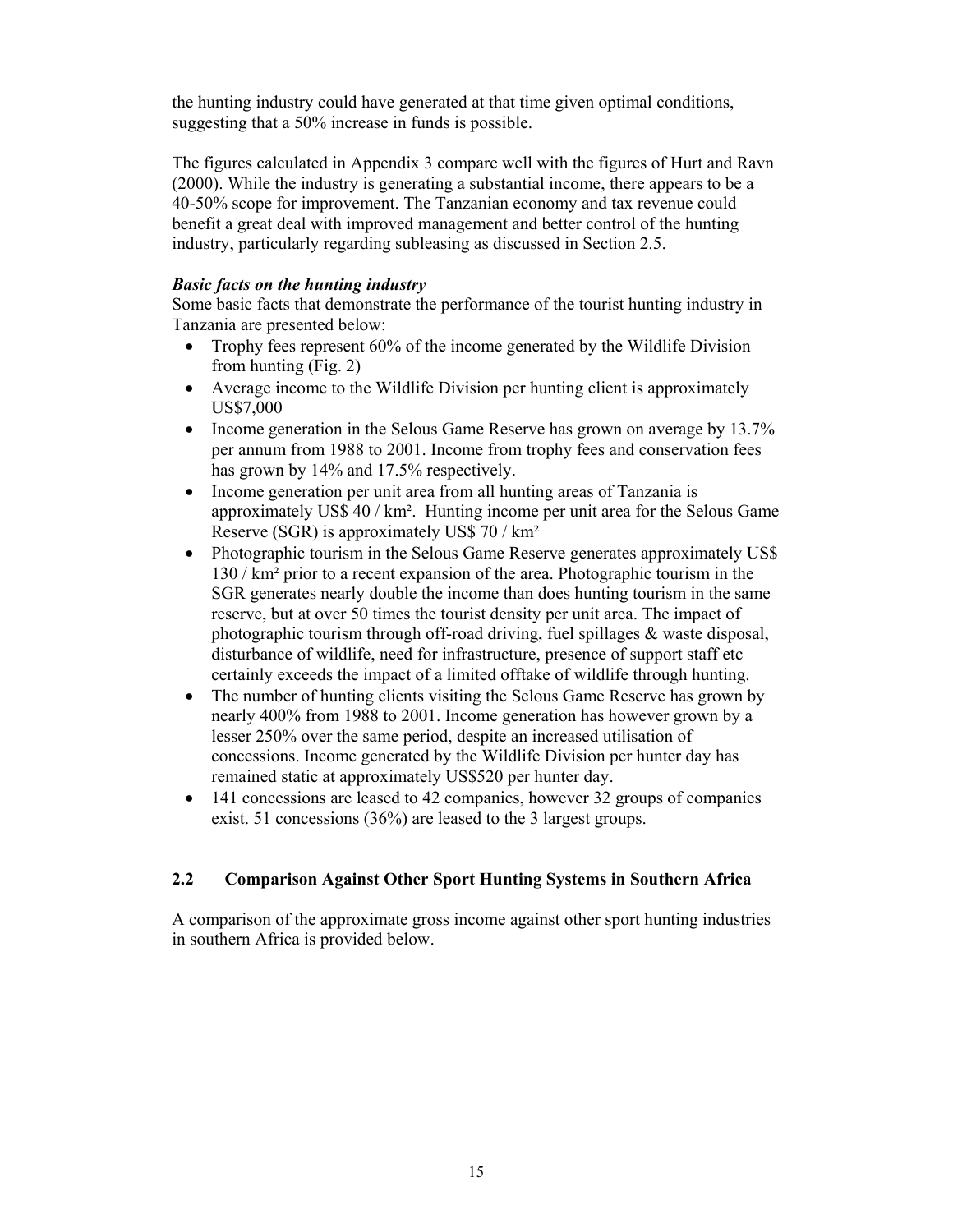| Country   | Approximate         | <b>Comments</b>                                                                                                                                                              |
|-----------|---------------------|------------------------------------------------------------------------------------------------------------------------------------------------------------------------------|
|           | <b>Gross Income</b> |                                                                                                                                                                              |
| Tanzania  | US\$ 27.6 million   | See discussion above                                                                                                                                                         |
| Zimbabwe* | US\$ 22 million     | Mixture of "big game" hunting and game<br>ranching/farming. Represents the highest<br>amount obtained which was achieved in 1998.<br>The Industry has since been in decline. |
| Botswana* | US\$ 15 million     | "Big game" hunting reliant on WMAs.<br>Considerable community involvement.                                                                                                   |
| Namibia*  | US\$ 5 million      | Reliant on "Plains Game" hunting. Private<br>sector driven but with limited big game<br>hunting opportunities.                                                               |

\* Source of data: TRAFFIC, 2001

The size of the South African tourist hunting industry is uncertain and is therefore not listed in the above table. That industry has many local sport hunters and it is not easy to distinguish these from foreign hunters. However, the true tourist hunting industry there is certainly valued considerably higher than the Tanzanian tourist hunting industry. The industry in South Africa is largely private sector driven which has the advantage that they can respond rapidly to market fluctuations. Furthermore, the South Africa hunting is managed for maximum profits, with many private ranches having no predation and with minimal poaching. (It also has a vibrant game ranching industry with over 20,000 animals sold at live auctions in 2003). Tanzania however has the advantage of far greater wildlife resources over South Africa.

#### *Botswana hunting industry*

An economic analysis of the Botswana sport hunting industry (ULG, 2001) demonstrated its positive contribution to national development criteria, especially in promoting development, employment and economic opportunities in remote areas. The turnover of the industry in 2000 was estimated at US\$ 15 million. Of this turnover, 47% is generated from daily fees, 35% from trophy income and the balance from other levies, tips, curio sales etc. ULG (2001) concluded that the per capita contribution of hunting in the districts where the hunting is conducted is worth more than 10 times the per capita contribution of the industry to Botswana as a whole. Patterns of spending indicated that government (central and local) received 23% of all expenditure by the industry while support services (accommodation, accounting, advertising, air charter etc.) cost 18% of total expenditure. Payments to communities accounted for 15% with the balance accruing to management remuneration, commissions, profits, capital services and supplies.

#### *Zimbabwe hunting industry*

An analysis of the Zimbabwe sport hunting industry for the period 1984 – 2000 showed that gross revenue (Daily rates  $+$  Guest non-hunting Rates  $+$  Trophy fees) steadily increased from US\$ 2.1 million in 1984 to US\$18,5 million in 2000, peaking at US\$ 22 million in 1998 (WWF, 2002). The split between daily rate and trophy fees was 59:41, placing an emphasis on the right to hunt (i.e. daily rates) rather than shooting of animals.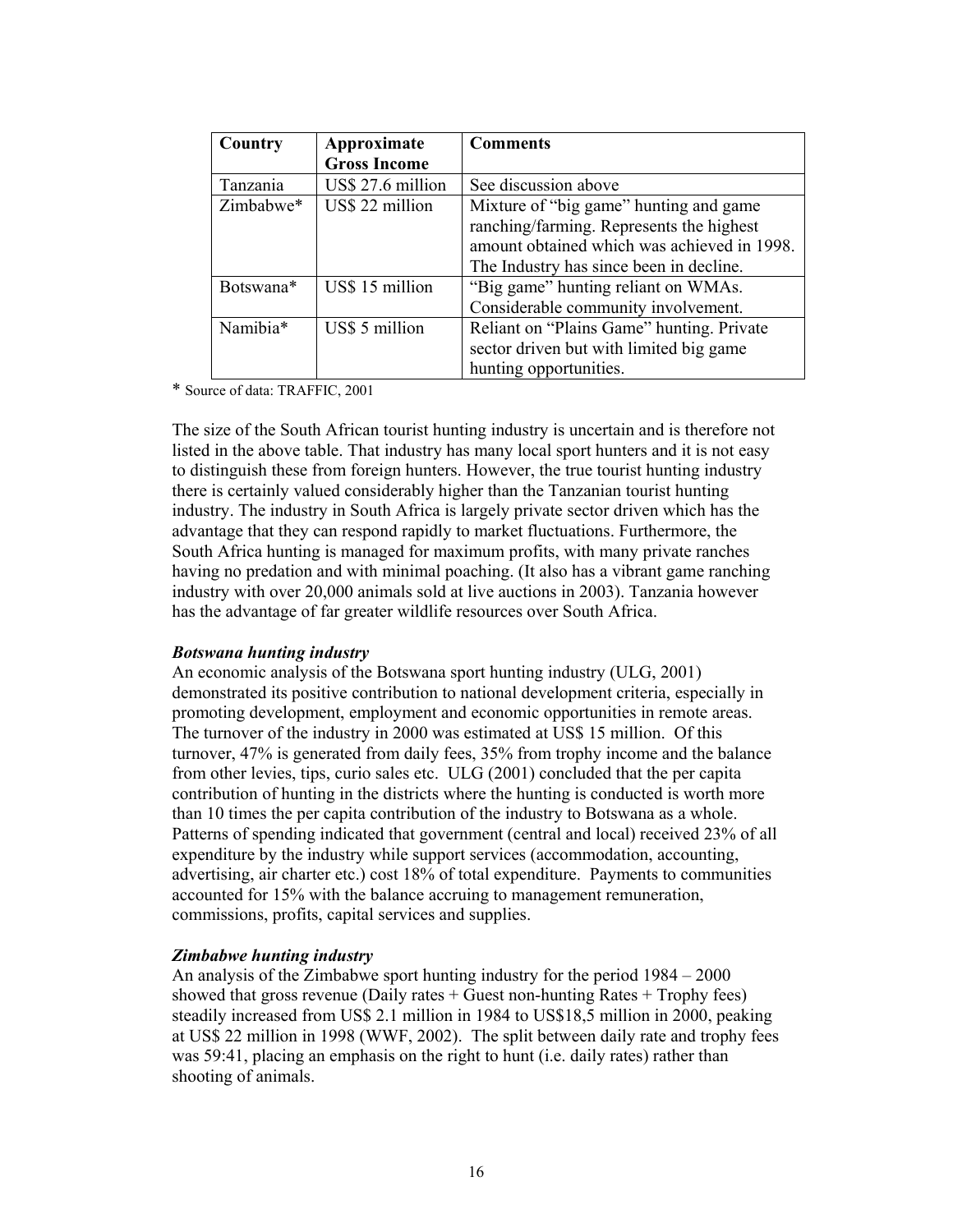# *General*

During preparation of this report the following hunting-related issues are noted elsewhere in East and Southern Africa:

- Political consequences in Zimbabwe have virtually brought the hunting system there to a standstill;
- Botswana has banned the hunting of lion;
- The Zambian Wildlife Authority has brought about major upheavals into the leasing of concessions in attempts to control corruption;
- Arguments rage in Uganda and Kenya on whether or not to allow tourist hunting.

# **2.3 Breakdown of Income**

The breakdown of total Wildlife Division revenue generated from hunting in the Selous Game Reserve according to the components permit fees, conservation fees, trophy fees and block fees was averaged for the years 1996 to 2001 and is presented as a pie chart in Figure 2.



Figure 2: Breakdown of hunting income in the Selous Game Reserve paid to the Wildlife Division (see also Appendix 9)

# *Tourist fluctuations and reliability of income*

The companies leasing blocks are legally required to utilise at least 40% of the value of the quota failing which they must pay the Wildlife Division the shortfall. The Wildlife Division is therefore assured of receiving the block fee (representing  $10\%$ , see Fig. 2) plus 40% of the annual quota, which in reality represents approximately 36% of the total Wildlife Division revenue (averaged from 1996 to 2001 of the Selous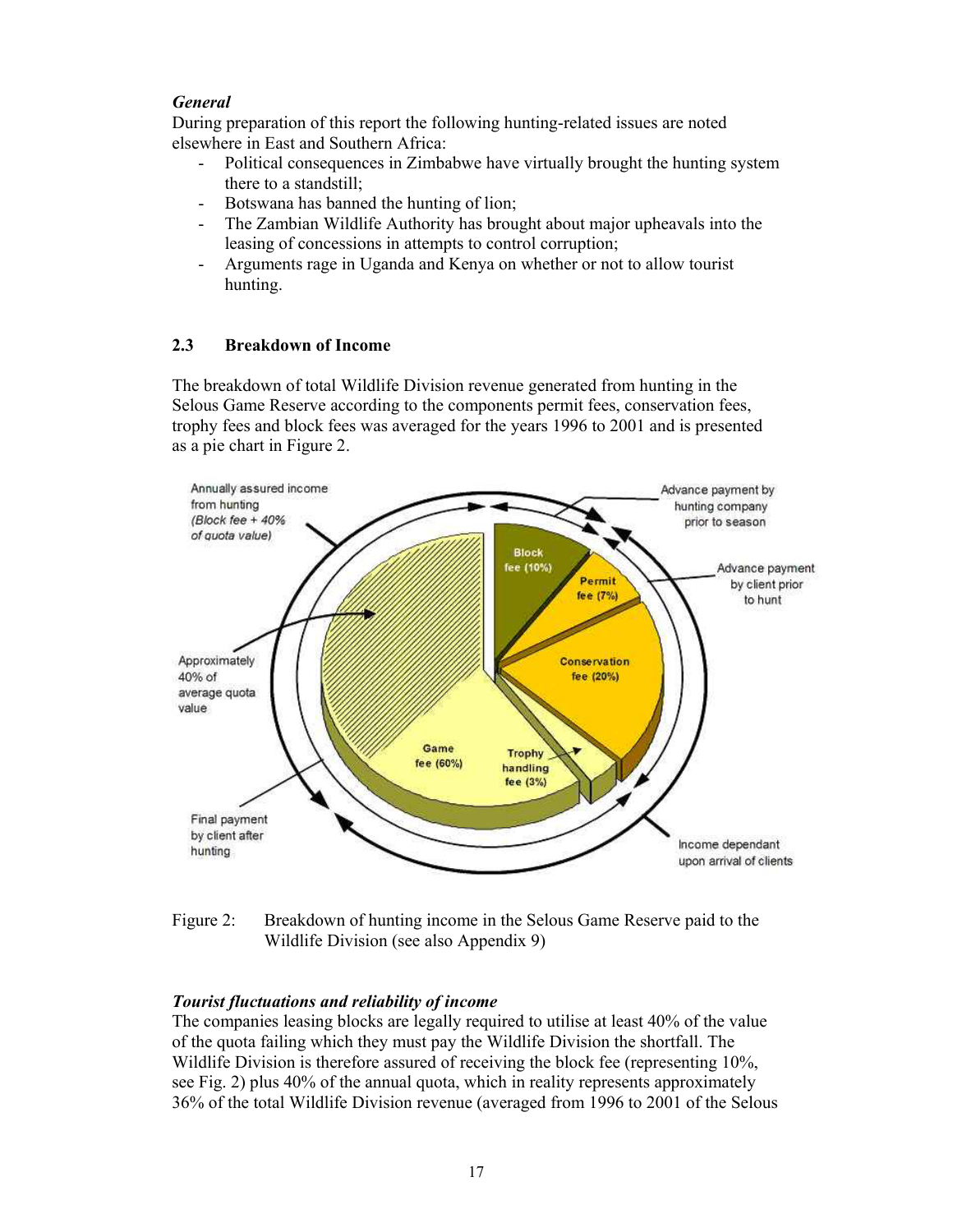hunting data). The guaranteed annual income to the Wildlife Division is therefore:  $36\% + 10\% = 46\%$ . The remaining 54% is dependant upon the arrival of hunting clients, which is influenced by fluctuations in tourist demand and the marketing strategies used by the leasing companies. The Wildlife Division therefore carries a risk of losing up to 54% of its average income depending on global stability and the operational efficiency of the companies leasing concessions. There is a significant annual fluctuation in the number of hunting tourists coming to Tanzania. In Appendix 9 it is shown that local and international terror attacks have caused dramatic drops in the number of tourist hunters. The fluctuation between the maximum and minimum number of hunting clients visiting the Selous Game Reserve from 1996 to 2003 represents 26% of the average number of clients over that period (see Appendix 9).

#### *Dependence on trophy fees*

The dependence of the current hunting system on income from trophy fees (60%) is clearly evident from Figure 2. As a result, the hunting system requires an increased offtake of animals to boost income. As a conservation agency, the Wildlife Division should be striving towards increasing the conservation and reducing the offtake of wildlife. This does not necessarily imply non-sustainability within the hunting system, but both sound conservation and economic principles would require that the maximum benefit should be achieved from the minimum offtake.

#### *Payment schedule*

Under the current system, the outfitters are only required to pay the Block fee (US\$7,500) in advance (only 10% of their payments to the Wildlife Division). The remainder of the funds are paid only after their clients arrive: 27% when the hunting clients arrive and purchase a permit, but the bulk (63%) is paid at the end once hunting season is completed and accounting work has been finalised, the deadline for this payment being 30 April. On the other hand, the outfitters typically demand a 50% advance payment of the daily fees by their clients on booking a safari 6 to 8 months prior to the hunt. The remainder of the daily fees must be paid in full at least 2 months prior to the hunt. Interest accrued by the industry on this amount probably exceeds US\$1 million per annum. The outfitters also encourage their clients to take out insurance against cancellation of a hunting safari, as refunds are normally not considered. The hunting outfitters therefore take minimal risk of loss of income.

The current financial system with the major income based on trophy fees does not encourage other forms of income generation within the concessions, for example fishing or photographic tourism. Indeed companies are not even allowed to engage themselves in other income generating activities.

#### *Effects on the hunting system*

The net result of the current hunting administration strategies adopted by the Wildlife Division is that it has been structured to favour a select group of hunting companies for the following reasons:

- The Wildlife Division assumes the greater proportion of risk on behalf of the outfitters, shielding them from fluctuations in tourist demand;
- Their selection criteria, fixed concession fees and exclusion of other activities protect their selected companies from competition on the open market;
- There is little pressure brought to bear on the outfitters to bring clients to Tanzania because the fees due to the Wildlife Division from the outfitters are so low;
- The fee structure allows companies to accrue significant amounts of interest.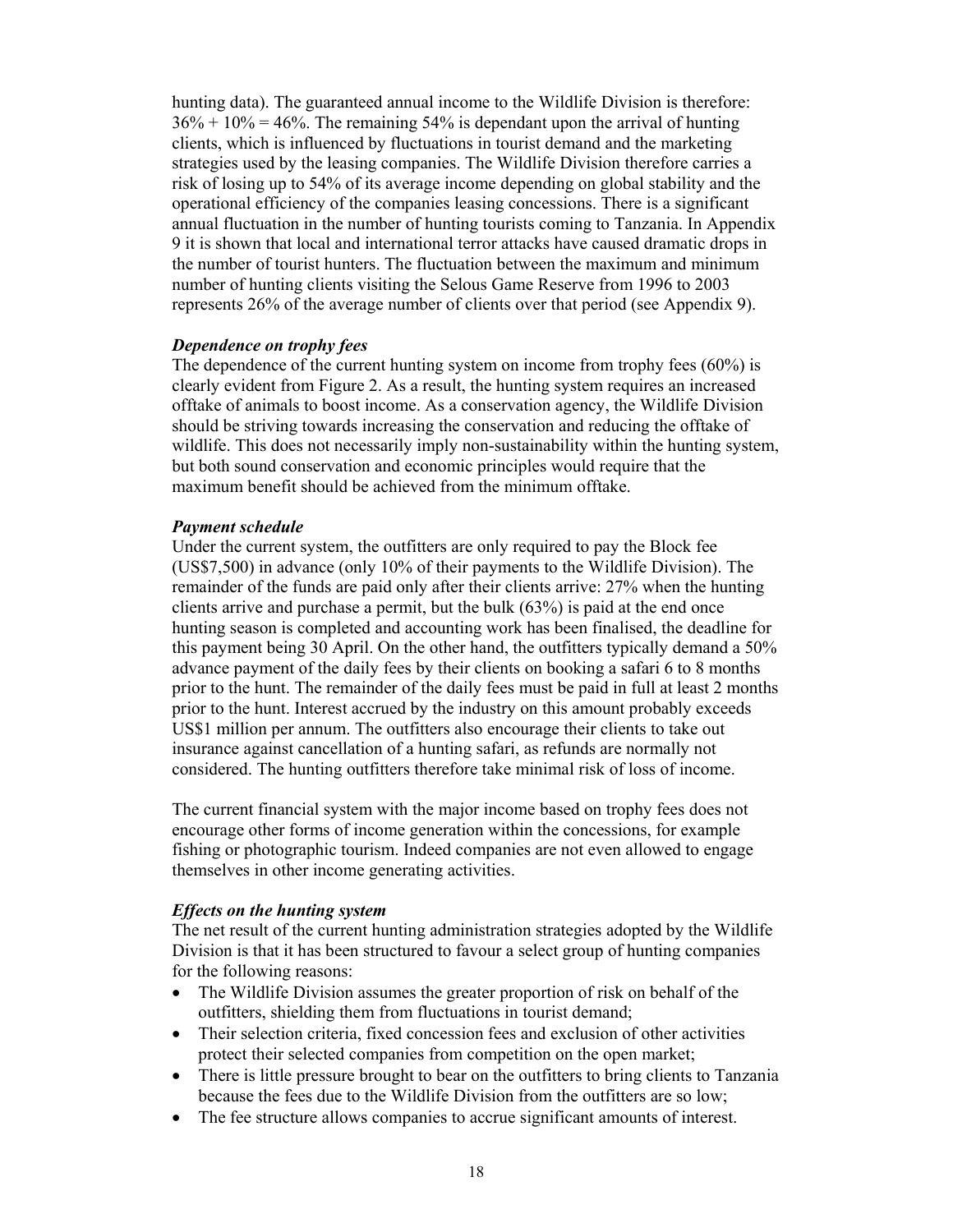A better system is outlined in Annex 8: Management Plan for Tourist Hunting, where the emphasis of income generation (greater than 60%) is on daily fees and lease of concessions. Such payments would be payable to the Wildlife Division at an earlier stage thus shifting the financial risk to the outfitters. Performance of leasing companies must be assessed on total income generated from a concession (including the lease). Such a system would also reduce the emphasis on offtake of animals and encourage other forms of income generation. At the same time, financially marginal companies would be discouraged.

## **2.4 Income Generation per Concession**

The analysis of the Selous hunting data highlighted the differences in income generation capacity of the various blocks in the Selous Game Reserve. The highest earning concession yielded US\$108,000 per annum for the Wildlife Division compared to the lowest earning concession with US\$29,000 per annum for the Wildlife Division. This difference was attributed to a number of factors such as accessibility and/or wildlife densities. However, the analysis drew attention to the impact of block size. Larger concessions in the southern sectors of the reserve generated lower incomes than smaller concessions in the north. Based on income generation per concession, areas in the Selous could be grouped as heavily utilised, optimally utilised and under-utilised (Appendix 9).

The 2003 hunting data from the Wildlife Division for all of Tanzania were plotted on graphs showing total income per company and income generated per block. The most severe case of over-utilisation occurs in Loliondo Block in Northern Tanzania leased by Ortello Business Corporation (Appendix 9).

Gross annual income of the outfitters / company from hunting in the Selous Game Reserve over the period 1990 to 2001 was estimated from the hunting data and the results presented in the table below.

| Company category                                         | <b>Estimated</b> gross | Estimated average     |
|----------------------------------------------------------|------------------------|-----------------------|
|                                                          | annual turnover        | income per concession |
| Pasanisi / Barlett / TAWISA /<br>Holland & Holland Group | US\$ 3,470,000         | <b>US\$ 450,000</b>   |
| Other companies not subleasing                           | US\$460,000            | US\$ 175,000          |
| Companies subleasing                                     | US\$ 115,000           | <b>US\$47,000</b>     |

The companies leasing hunting concessions can generate substantial income, but there are big differences in income between companies. The real reasons that bring about these differences are brought about by the marketing strategies of the leasing companies.

## *Outfitter marketing strategies*

The outfitters that lease the larger more productive concessions use their marketing strategies to take advantage of the rigid government pricing structure. Such outfitters deliberately under-utilise their quota, which reduces their payments due to the Wildlife Division as well as their running costs, while at the same time their reduced offtake allows them to offer a highly exclusive product at high prices. These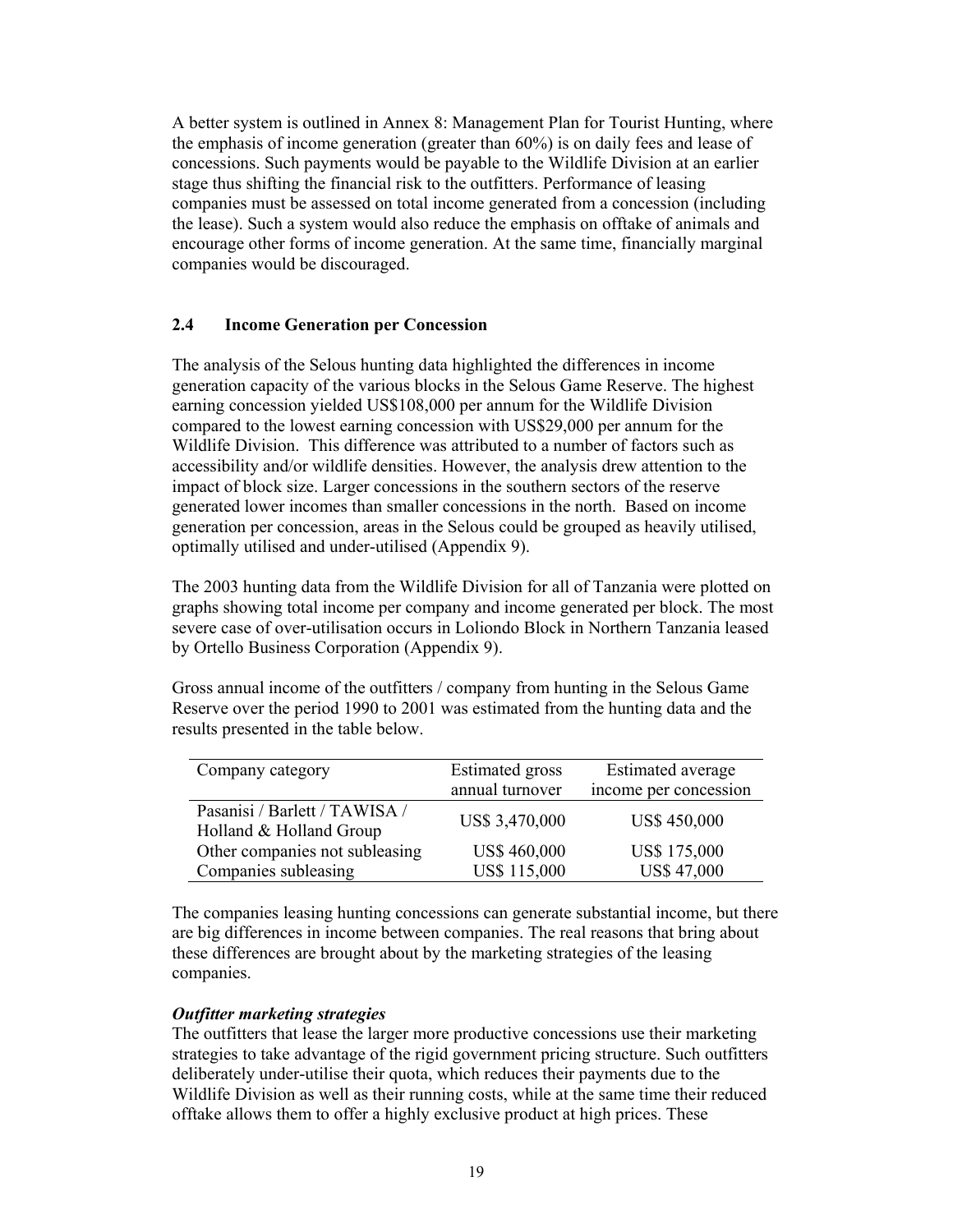companies generate their profits by maximising the income generated per client. The system further works in their favour as their reduced offtake provides them with lower subsequent quota allocations and consequently less pressure to perform. These outfitters are often influential with senior government.

The opposite of this scenario are those leasing companies offering cheaper safaris and thus utilise their concessions heavily to generate the necessary turnover. Their high levels of utilisation lead to higher quota allocations, which further encourage overutilisation. These companies tend not to hold concessions for as long a period as the more exclusive outfitters. In addition, these companies are not competent in marketing their hunts directly and thus do not develop a sufficient client base of their own and therefore tend to sublease their hunting to wandering professional hunters and/or other operators. Those persons finally involved in the actual hunting activities have little or no commitment to the area or for their own reputation and are most often the persons that bring the industry into disrepute.

The above text describes a simple model for opposing strategies of companies that lease hunting concessions. In reality there is a full spectrum of strategies that complete the range between these opposing sides, but the situation can be best described as comprising 3 discrete groups, those exclusive outfitters, a moderate group that strive for a balance between their own profits and offering an ethical hunting product, and the fly-by-night types that attempt to maximise profits from minimal investment and maximum tax evasion.

## **2.5 Subleasing, Value and Allocation of Concessions**

Subleasing of concessions occurs widely in the hunting industry in Tanzania. The Wildlife Division has implemented an affirmative action policy aimed at increasing the ownership of companies leasing concessions by Tanzanian nationals. A concession is leased by the Wildlife Division at a fixed rate of US\$ 7,500 per year. Many of the local leasing companies do not have the capacity to market their hunts internationally and are not able to secure clients. They therefore sell their quota to professional hunters or companies with clients, referred to here as wandering professional hunters (usually of foreign origin). The leasing company is usually responsible for providing a camp in the concession. These facilities and the right to a hunt is normally sold to the wandering professional hunters at US\$ 600 to US\$ 700 per day depending on whether a hunting vehicle is provided. The wandering professional hunters however bill their clients between US\$ 1,500 and US\$ 1,800 per hunting day.

#### *Taxation*

The leasing company is responsible for paying all Government fees and is liable for taxation by the Tanzanian Revenue Authority (TRA). Virtually all of these wandering professional hunters are foreigners, some do not register with the Wildlife Division and enter Tanzania on tourist visas together with their clients. These hunters bill their clients in foreign currency overseas and the bulk of the income paid by their clients never enters Tanzania (estimated to represent up to 30% of the gross value of the tourist hunting industry). Some of these wandering professional hunters do not even pay professional hunter fees. Evidence of this is in pamphlets offered by outfitters advertising hunting in Tanzania, but their companies and professional hunters do not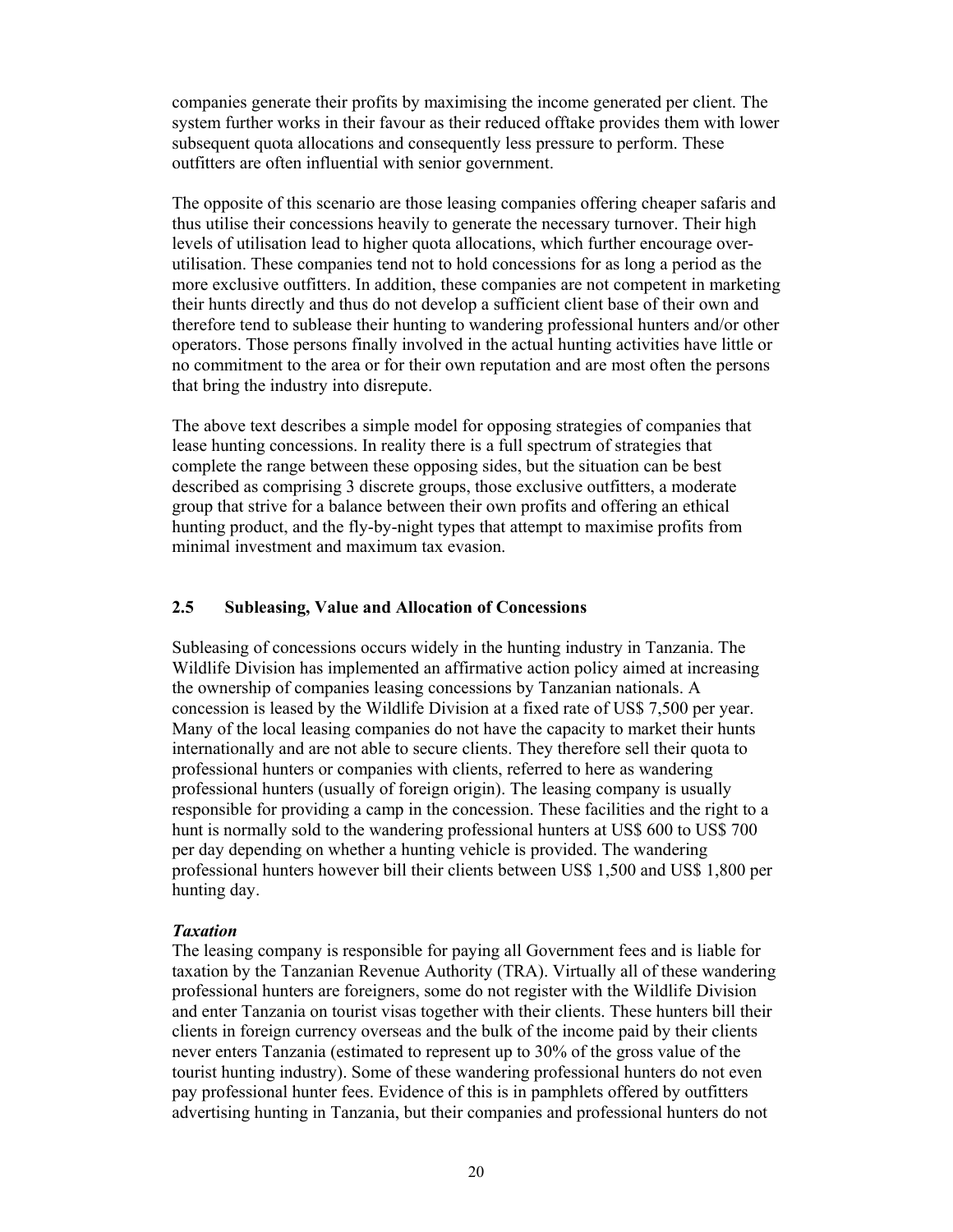appear in the statistics. There is strong reason to believe that the major part of these funds are never taxed, which could only be possible if the TRA are not given access to the quota allocations of the Wildlife Division that stipulate the minimum income requirements expected from concessions. It is clearly difficult for TRA to regulate the income lost through subleasing as it is not open and transparent. The only option to clarify this issue is for the Wildlife Division to implement effective control of the subleasing, and to collaborate and share data with the TRA.

#### *Vague basis for allocation of concessions*

There is no true market-based competition between companies as concessions are leased at a fixed rate to selected companies, however there appears to be an intense struggle between the current group of outfitters for recognition by the Wildlife Division for the allocation of concessions. Allocation of concessions is according to a command system, but it is not clear what criteria are used as a basis for the allocation. Some vague requirements are outlined in a Consensus of Agreement on the allocation of concessions between the Minister, the Permanent Secretary and the Tanzanian Hunter's Association whereby outfitters are expected to contribute towards protection and community development. But these requirements are so vague and un-objective that they cannot be measured effectively. The Consensus of Agreement stipulates that the renewal of concessions will be automatic where an outfitter fulfils the vague set of conditions. There have been cases where this agreement has been taken to court and decisions of the Director of Wildlife on the allocation of concessions, backed up by the Minister have been overruled.

#### *Holding of concessions*

In 2003, the Wildlife Division allocated the 141 hunting concessions to 42 outfitters in Tanzania (Appendix 2). One group of companies under common ownership (Gerard Pasanisi, Barlette Safaris and Tanganyika Wildlife Safaris with a total of 20 concessions) controls 35% of the concessions in the Selous, plus additional concessions in open areas adjacent to the Selous (Wildlife Division, 2002). The Tanzanian Game Trackers Safaris – Wengert Windrose Safaris Group is increasing the number of concessions that are leased and currently holds 15 leases. The Tanzania Big Game Safaris, Tandala Hunting Safaris, Tanzania Safaris and Hunting Group is another significant player in the industry holding 16 leases.

#### *Duration of lease*

Outfitters regularly bring up the issue that short leases issued by the Wildlife Division is a major obstacle to their investment and care of their hunting areas. Ensuring a secure lease for a sufficient period of time is a key issue towards improving the standard of hunting. Insecure leases have been a problem in the past, analysis of the Selous hunting data reveals that during the period 1993 to 1995 there was a great deal of uncertainty regarding lease of concessions, however from 1996 there has been a much improved continuity in the lease, and the level of continuity has continuously increased up to 2003 (see Table 6: Appendix 9). Also a number of outfitters have retained their concessions for longer than 25 years.

A solution to many inherent problems discussed in this document is to establish the true market value of hunting and particularly the lease of concessions. Concessions are currently leased for a 5-year period. In economic terms this is a long time to issue a lease, and extending beyond that would have detrimental effect on establishing the market values for concessions.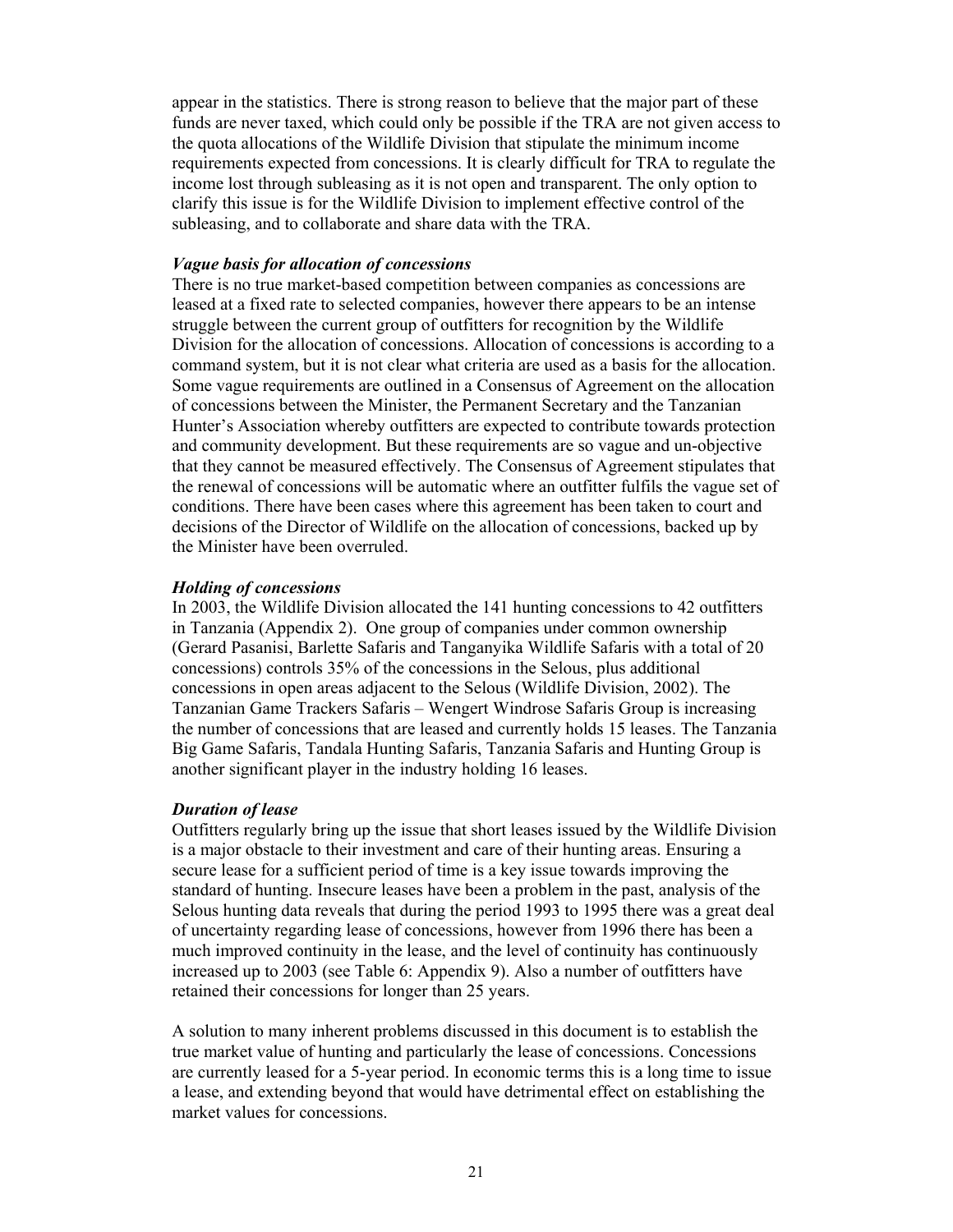## *Value of concessions and hunting companies*

The analysis of the Selous hunting data reveals a wide range in the income generated from concessions, with the highest earning concessions generating 4 times the income of the lowest earning concessions. The willingness of outfitters to lease lower potential concessions at the current rates strongly suggests that a considerably higher lease is possible from the concessions with higher potential.

In some instances entire concessions are subleased and there is reliable evidence that these are leased at values up to 20 times (in excess of US\$130,000 per annum) the rate at which they are leased from the Wildlife Division. There is unsubstantiated evidence that rents of up to US\$200,000 per annum are possible from some of the highest potential hunting concessions. Clearly the current fixed rate of US\$7,500 per annum is a gross under estimate of the value of concessions.

Outfitters are able to sell their companies at high prices. Evaluation of a company sold recently indicates that the market value of a concession lease (after deduction of fixed and movable assets) was conservatively estimated at US\$ 50,000 per annum. The demand for concessions is high and they are certainly valued commercially at not less than US\$ 150,000 to US\$ 200,000 per 5-year lease.

The value of a hunting company is therefore determined essentially by the allocation of concessions which is done through political decision, and common sense implies that each outfitter is wise to make every effort to influence the process. A marketbased allocation would dramatically alter the situation to one where companies are valued on sound economic principles rather than the subjective discretion of a few individuals.

# **2.6 Priority Species for Income Generation**

Analysis of the Selous data confirms the importance of buffalo, leopard and lion to the tourist hunting industry. These three key species are responsible for generating 42% of the trophy fees for the Wildlife Division. Buffalo are by far the most important species contributing 22.1% (representing 13.3% of the total Wildlife Division income). This species is being heavily hunted with approximately 1.5 animals shot per client that visits the Selous. Clearly the viability of the Selous, and much of Tanzania as a prime-hunting destination depends on maintaining a healthy buffalo population.

Of concern however, is that the data suggests there is a general decline in the numbers of lion and leopard being hunted per year (only 1 in 5 clients takes a lion trophy), and approximately 40% and 63% of the lion and leopard quota are utilised respectively. These data alone suggest that the quotas are too high. The data also shows that increasing numbers of buffalo, wildebeest and zebra are being hunted each year, which could be a reflection of the pressure on outfitters to meet the 40% rule while faced with declining lion and leopard hunts.

# *Hunting of elephant*

Performance of elephant hunting towards income generation has been low with 1 in 11 clients visiting the Selous taking an elephant trophy, and elephant contribute 7.6%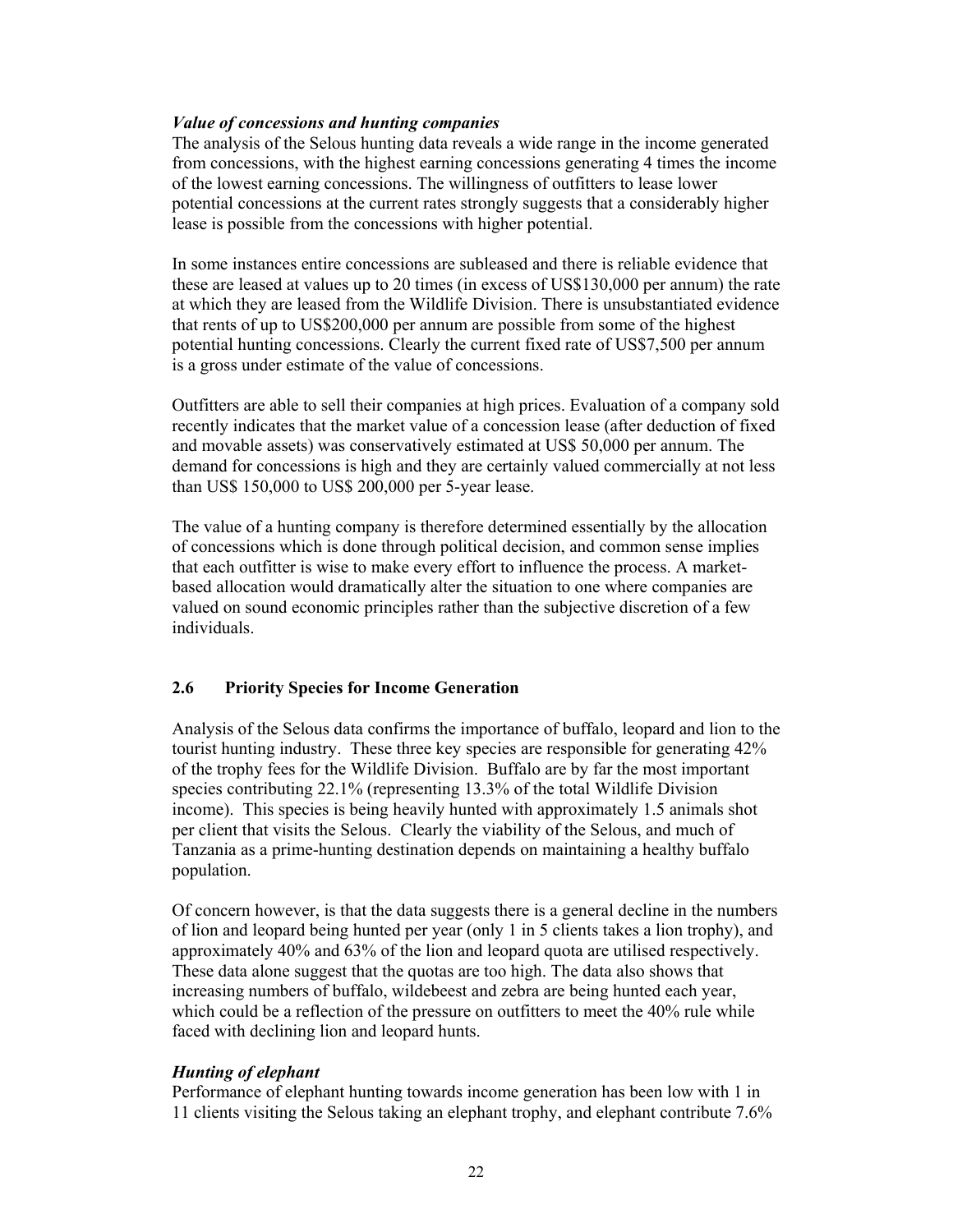of trophy fees for the Selous Game Reserve. However the past years have seen a rapid increase in the numbers of elephants hunted. In 2001, only 1 in 15 clients hunted an elephant. Elephant hunting is concentrated in the greater Selous Ecosystem and few elephants are hunted elsewhere. Low elephant offtakes are due to the restrictions imposed by CITES. Tanzania suffered heavy elephant poaching in the eighties, which caused a serious decline in elephant populations. Old bulls carrying large ivory were targeted in this poaching and very few remained. To encourage recovery of elephant populations, CITES listed elephants on Appendix 1 and restricts the number of trophies for export from Tanzania to 50 animals. To limit the offtake and keep within the CITES requirements, the Wildlife Division does not list elephants in the quota for hunting concessions. Instead special elephant permits are issued and strict minimum size trophy requirements are imposed, whereby the largest tusk must have a minimum of 1.7 m length or weight of 20 kg. This regulation has served well and elephant populations have recovered in many wildlife areas of Tanzania. The carrying capacity for elephants has been reached in some areas, such as the Selous Ecosystem and crop raiding in the village areas around the Selous has become a serious problem. These areas are regaining a reputation for prime elephant hunting, and in another 10 years there will be a multitude of elephants in the 70-pound trophy category. There is however inadequate monitoring of populations making the situation difficult to demonstrate.

Hunting outfitters stress that there is a strong demand from tourist hunters for elephant trophies. The importance of elephant hunting in Tanzania is certainly going to increase and changes to the current system are needed. The CITES quota should be increased in accordance with the population increase and it is felt that the minimum trophy standards should be adjusted. Elephants should be placed on the hunting quota for the areas where good trophies are available. Recommendations for changes in the regulations of elephant hunting are further discussed below in Section 2.8: Pricing Structure and Trophy Fees.

## **2.7 Quota Setting**

Monitoring efforts of Tanzania's wildlife populations tend to concentrate in and around national parks and Ngorongoro Conservation Area. Most areas managed by the Wildlife Division, which include most of the country's hunting blocks, are not subject to any regular population monitoring, with the exception of the Selous Game Reserve.

Developing an ecological basis for setting quota is not easy. It is extremely costly to conduct regular aerial surveys countrywide. Furthermore, aerial surveys are unable to provide data for key species such as lion and leopard and do not provide consistently reliable trends of buffalo populations. The current tourist hunting industry depends on the offtake of these 3 species. Aerial census data provide only trends in various animal populations and the method alone therefore does not provide sufficient information for setting quota for any species. To derive scientific estimates for lion and leopard populations for small areas requires detailed study over several years at least. It is clearly not feasible to accurately estimate populations for all hunting areas. It is doubtful that a truly scientific basis for setting quota will ever be developed in the complex multi-species ecosystems in Africa. Instead the cumulative experience of setting quotas over many years that relies on several verifiable indicators (population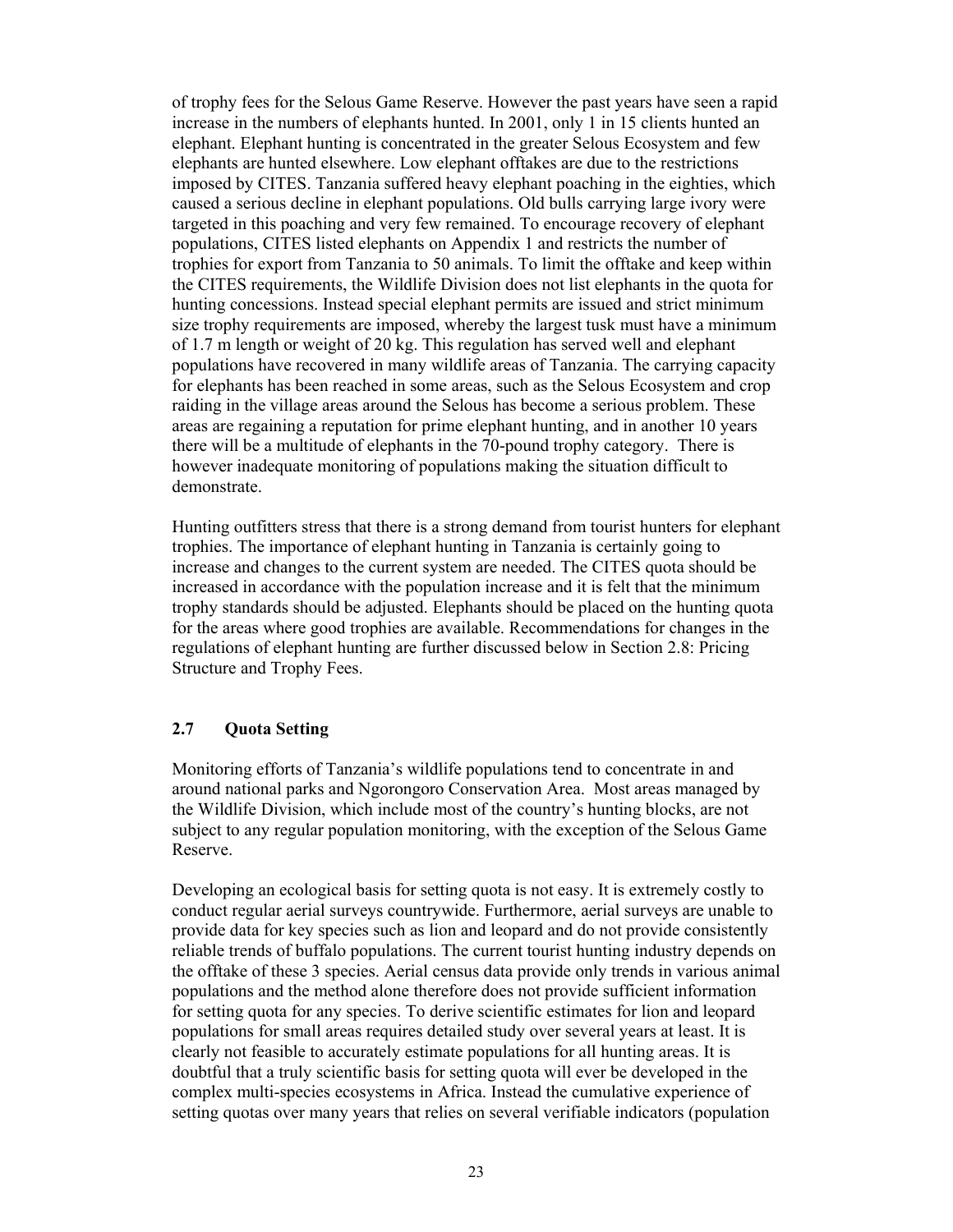estimates, trophy quality, age, abundance, offtake levels etc.) that can demonstrate little or no significant detrimental impacts on the wildlife populations provides the bench mark that allows for the confidence of setting future hunting quota through an adaptive management approach.

The Wildlife Division's capacity to implement an adaptive management of quota is questionable. Approximately 7,500 animals representing up to 60 species are hunted annually in over 130 blocks. Analysing past records to evaluate quota utilisation is an enormous undertaking, yet the Wildlife Division has twice not accepted attempts to assist computerisation of the system. While computers are widely used as glorified typewriters, there is no computerised analysis in place. The situation would be very different if the computerisation initiatives of PAWM (USAID) and Broomhead (GTZ) had been implemented and allowed to evolve through regular use. The shortage of data and lack of objectivity in managing offtake by the hunting industry will in future lead to a mistrust from the international community.

Trends in trophy quality (and age of animals harvested) provide a useful indicator of the sustainability of hunting on a population if trends are available over a reasonably long period. Unfortunately no organised system of monitoring trophy quality has yet been put in place. There are data available since 1999 from the Selous Game Reserve, and the first results are included in Appendix 9.

The approach used by the Wildlife Division to allocate quotas is to rely on the knowledge of Project Managers and District Game Officers who suggest quotas for the Game Reserves and Game Controlled and Open Areas respectively. Aerial survey data are taken into account (where available) together with past hunting records and recommendations of professional hunters and outfitters.

As described earlier, there is a tendency for outfitters to be allocated their required hunting quotas, particularly those exclusive and influential outfitters who tend to demand lower quotas. The less scrupulous outfitters tend to request higher quotas, which are readily granted as these bring, increased income to the Wildlife Division. There are also allegations by some hunting outfitters that quotas are increasingly raised regardless of the population status, and this is done deliberately so that the Wildlife Division accrues greater income from the 40% quota utilisation requirement. Some concessions have been subdivided into four quarters yet the original quota has been maintained for each quarter, thus effectively quadrupling the quota of the original area. Some people allege that the Wildlife Division is purely a financially driven organisation, however this is countered by the fact that hunting has been abandoned in some areas (e.g. Mkomazi, Saadani Game Reserves, outskirts of Kilimanjaro) for protection of the wildlife and greater ecosystems.

#### *Sale of quota*

An idea currently supported by some wildlife officers is that outfitters should be required to purchase the entire quota (100% as opposed to 40%) at the start of the season regardless of whether the animals are hunted. This idea goes against the management plan for tourist hunting (Appendix 8). A very real danger with this approach is that unscrupulous outfitters could develop the notion that all animals on the quotas are theirs, and having paid for them, may as well shoot them. Outfitters would offer many hunts free to clients as a marketing strategy (shoot a lion and get a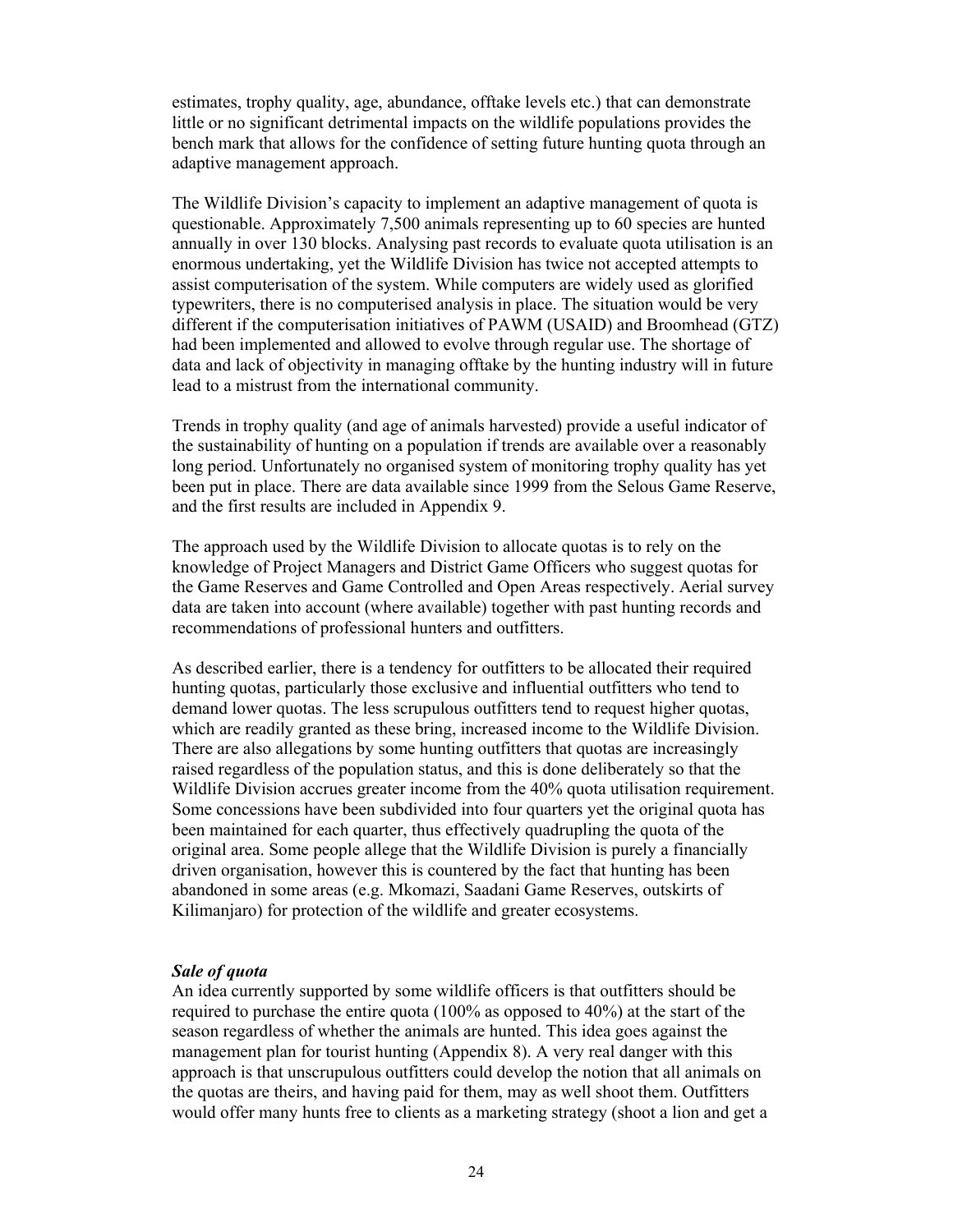leopard free), and utilisation of species such as lion, leopard and buffalo, which are already heavily hunted, would increase dramatically. Such an approach would further increase the income generated from game fees, which will have an increasingly detrimental impact on wildlife populations. This paper takes a strong stand opposing this approach!

#### *Lion quota and hunting*

There is concern by many people that lion quota are too high. In the Selous Game Reserve on average only 52% of the lion quotas have been used since 1996. Lion trophy fees are high at US\$2,000 per animal therefore increasing the number of lion on quota greatly increases the quota value and is the easiest means of applying pressure on the hunting operators to increase revenue.

Whitman *et. al.* (2004) have used field data and careful modelling to demonstrate that harvesting only lions of 6 years and older (which can be determined from nose colour) is not harmful to a normal lion population. A relatively high offtake is possible provided no young lions are removed and the quality of trophies would be much improved. Their results imply that strict adherence to offtake of only old animals would make quotas for lions obsolete. They speculate that applying similar principles to other species would contribute towards the sustainability of hunting. Based on their results and external pressures to uplist lion at CITES, the Wildlife Division is considering to a system of discouraging the export of lion trophies from animals less than 6 years old. The method of ageing trophies prior to issue of export documents is not yet clear, but this is a step towards better management of the lion population in the country.

A few professional hunters have tried this technique but found that it is difficult to assess the nose colour of live lions while hunting them. Frequently light is poor and the lions are usually too far from the hunters to clearly assess their age from nose colour. Also hunters believe there is too much variation between lions, with some old lions having pale noses, and the reverse might also be true. Experienced professional hunters find skull structure, in particular skull width, to be a good indicator of age on a live adult male lion. Unfortunately few professional hunters have this level of experience.

The Wildlife Division imposes a minimum requirement for leopard trophies whereby the body length (excluding the tail) must equal or exceed 1.3 meters, and this age criterion for lions is thus not an entirely new concept to the hunting industry. Minimum trophy sizes are also applicable to elephants. The minimum requirement for leopards is easily met, with the average body length of animals hunted in 2001 being 2 meters (Games & Severre, 2002). A minimum 6-year age requirement for lion trophies will present a far greater challenge to the hunting industry.

## *Impacts of hunting*

There is unsubstantiated evidence from professional hunters that trophy quality and age of key species such as buffalo has declined in the last five years in some key areas. Many hunting outfitters also admit that it is becoming increasingly difficult to hunt good lion trophies. Many outfitters are now restricting the numbers of lion hunted in their concessions to encourage an increase in the available lion trophies despite high quota allocations. Some operators are imposing their own tight standards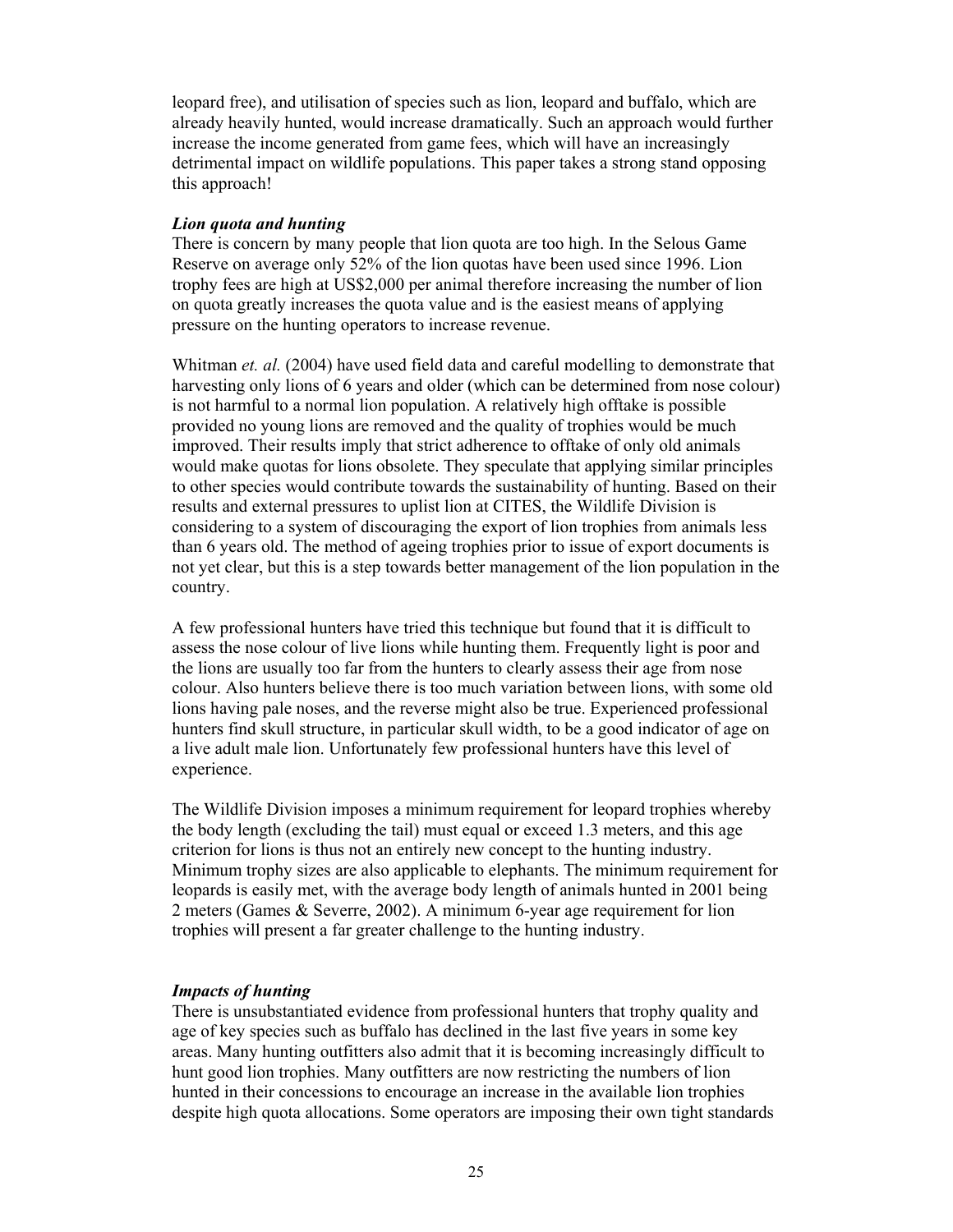on the age and quality of lion trophies taken, but others are over-shooting their quotas and taking young animals.

A few species, such as lion are being affected by trophy hunting, however the vast majority of species are unaffected. Wildlife populations have declined in many areas of Tanzania, but this is attributed to increased settlement and illegal offtake of bushmeat. There is no evidence that the regulated tourist hunting industry has contributed to the general decline of wildlife populations, but there is plenty of evidence that the presence of a regulated hunting industry contributes significantly to reducing the illegal activities of poachers and provides an economic incentive to protect vast areas.

## **2.8 Pricing Structure and Trophy Fees**

The fees charged and the number of days required for hunting various animals is based on the gazetted schedule of fees (Appendix 1). This is effectively the marketing system used by the Wildlife Division. The disadvantage of this gazetted schedule is that it is rigid and adjustments to the trophy fees need to be made with Ministerial approval and are thus difficult to achieve. To increase income, the easiest option to the Wildlife Division has therefore been to increase the quota settings for some concessions thereby forcing the shooting of more animals.

The rigid marketing system creates difficulties for the outfitters (as discussed in Appendix 4). The numbers of many species that can be hunted is controlled by the quota allocations, and offtake is actually forced by the 40% utilisation requirement. Many species require a 21-day permit to be hunted (e.g. hippo, sable, roan, klipspringer), however the numbers of hunts that an outfitter can sell effectively depends on the number of lion, leopard and buffalo trophies available in his concession and on the quota. Outfitters are not able to bring clients at the costs of hunting in Tanzania to take a 21-day license to shoot an antelope, and thus these trophies become difficult to market.

In most cases the numbers of other species are higher and are mostly sufficiently abundant to be unaffected by the levels of tourist hunting offtake.

Trophy fees for tourist hunting were gazetted in 1991 and have not been amended since. As a result, the trophy fees charged (in US\$) for some key species are significantly lower than that applicable elsewhere in the region as shown in the table below: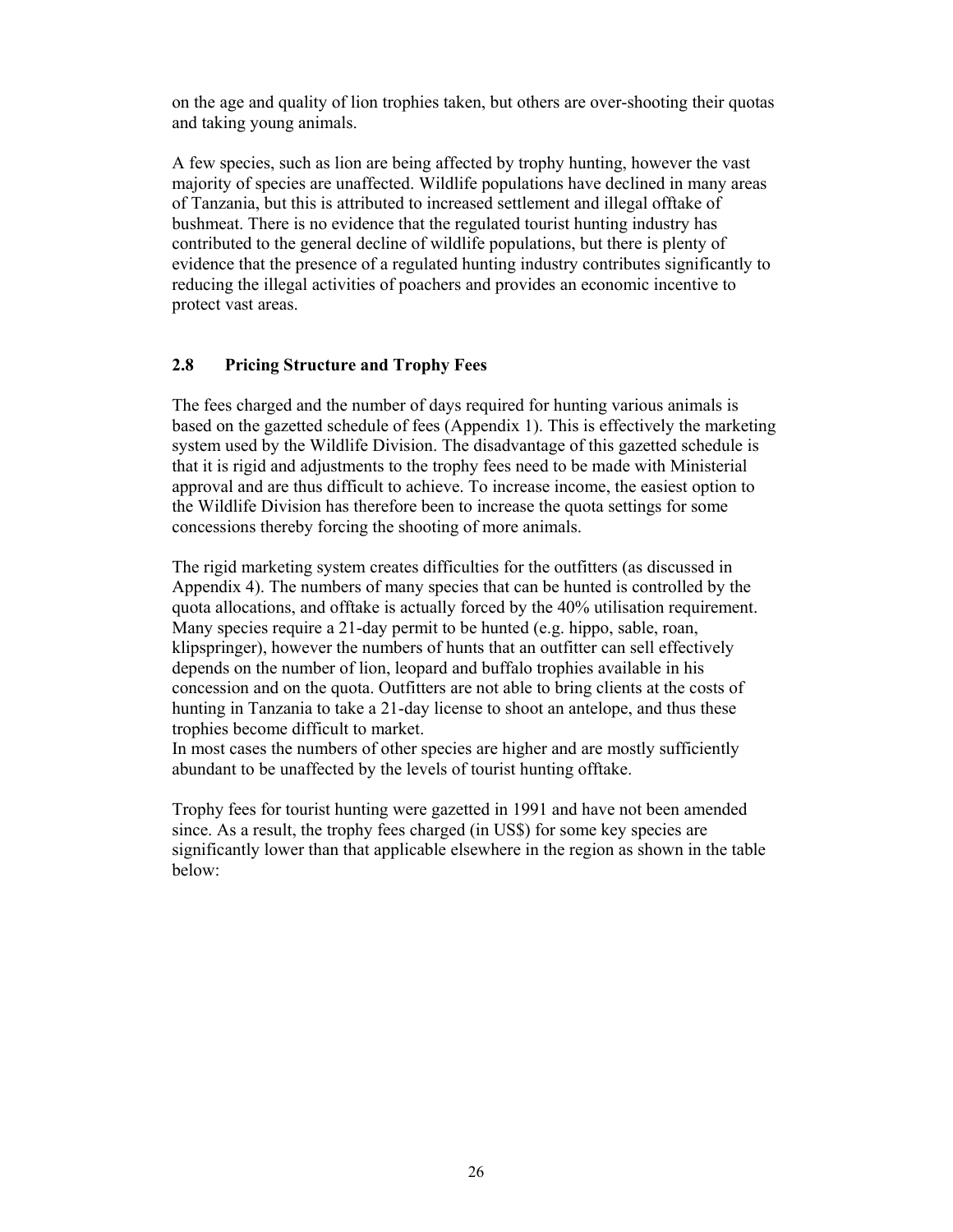| Animal         | <b>Trophy fees (US\$)</b> |          |                 |        |
|----------------|---------------------------|----------|-----------------|--------|
|                | <b>Tanzania</b>           | Zimbabwe | <b>Botswana</b> | Zambia |
| Elephant       | 4,000                     | 9,000    | 19,000          |        |
| Lion           | 2,000                     | 3,420    | 5,500           | 2,750  |
| Leopard        | 2,000                     | 2,000    | 4,100           | 1,750  |
| <b>Buffalo</b> | 720                       | 1,680    | 2,500           | 1,000  |
| Zebra          | 590                       | 680      | 1,000           | 600    |
| Sable          | 1,200                     | 2,000    |                 | 2,700  |
| Hartebeest     | 370                       | 1,000    |                 | 650    |
| Waterbuck      | 440                       | 1,200    |                 | 1,000  |
| Wildebeest     | 320                       | 600      | 950             | 650    |
| Impala         | 240                       | 120      | 400             | 100    |
| Warthog        | 320                       | 175      | 300             | 300    |

In Tanzania three buffalo are available on a permit at increasing prices:

 $1<sup>st</sup>$  buffalo – US\$ 600;  $2<sup>nd</sup>$  buffalo – US\$ 720;  $3<sup>rd</sup>$  buffalo – US\$ 840 Tanzania is therefore offering three key animals at a price similar to one animal in Zimbabwe or Botswana. As a result buffalo are being heavily hunted in Tanzania. Income generated for the Wildlife Division is heavily dependant on buffalo hunting and raising the fees for buffalo will have a big impact on the industry. A proposal has been submitted by some of the outfitters (Mantheakis & Oelofse 2003) proposing a more flexible approach to the marketing, while urging strongly that trophy fees should not be raised. This proposal (Appendix 4: Optimisation Proposal) claims it can improve the quota utilisation for lesser species and reduce the emphasis on the main species of lion, leopard and elephant.

## *Fees and restrictions on elephant hunting*

There is consensus that elephant fees are far too low. Tanzania has been required through CITES restrictions to limit trophy hunting of elephant to not more than 50 animals per year. The Wildlife Division has achieved this by imposing a high minimum trophy size limit. Problems have arisen with under-sized elephants being shot, which is due to various reasons: i) the low trophy fee whereby professional hunters and their clients are willing to face a possible penalty for the sake of getting their elephant trophy; ii) a high demand for elephant trophies which is currently not being met; and iii) inexperienced professional hunters misjudging the ivory on live elephants. Raising the trophy fee considerably would facilitate enforcement of the regulations and adherence to CITES limits.

Outfitters have proposed an increase in elephant fees through imposing an additional ivory tax of US\$ 50 per kg that is above the minimum limit (Rohwer 1998). The Selous Conservation Programme (1999), referred to as SCP, presented a more comprehensive proposal in which the minimum requirement for elephant trophies should be relaxed and the fees should be raised, but that the fees should be based on trophy size according to the following criteria:

- 1. Only bulls must be hunted
- 2. Minimum trophy size should be thirty (30) pounds (all weights given refer to the largest tusk and are given in English pounds as this is the traditional measure for elephants; current limit of 20 kg = 44 pounds)
- 3. If a bull under thirty (30) pounds is shot, the price should be US\$ 10,000.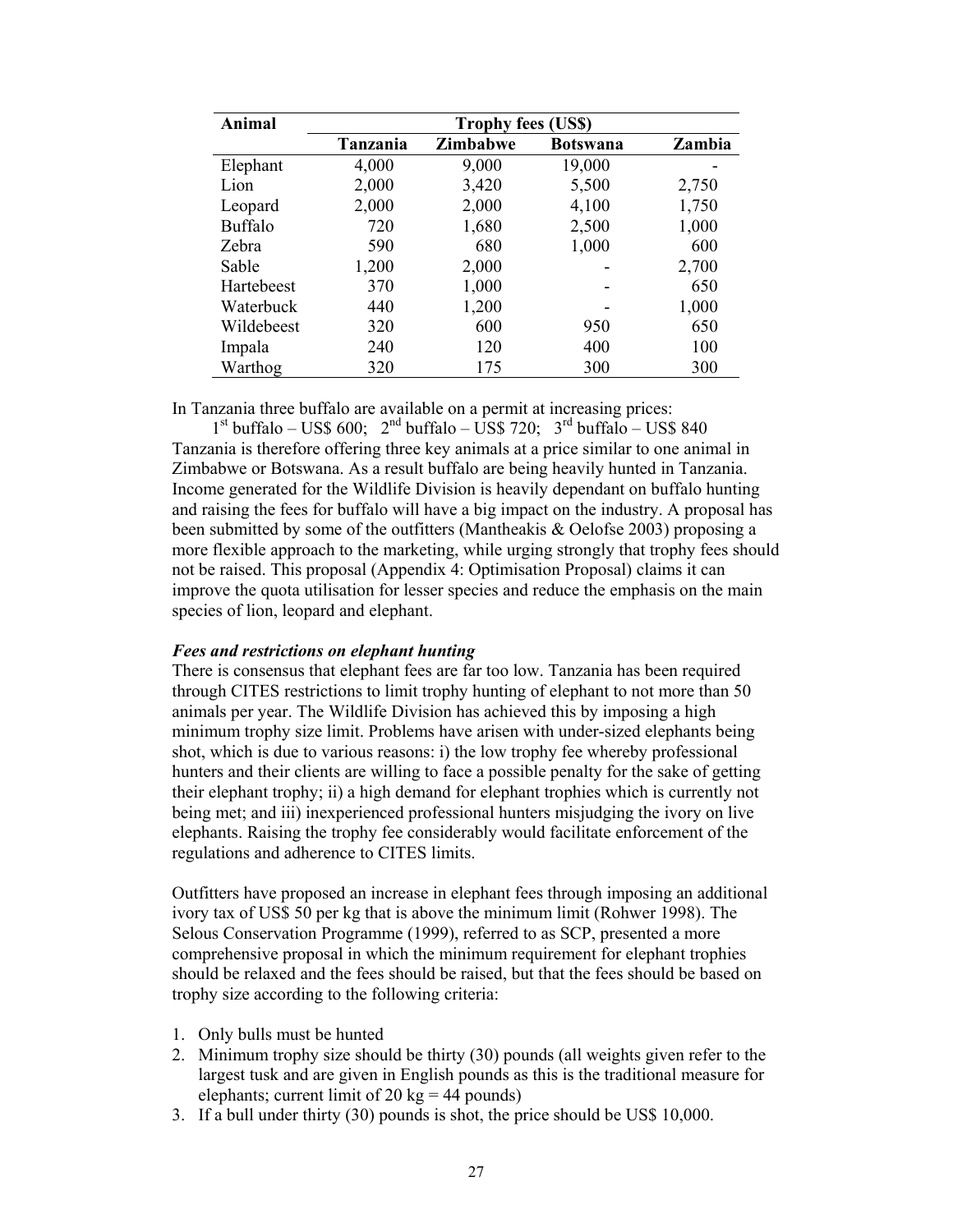- 4. An elephant between thirty (30) and fifty (50) pounds costs US\$ 8,000.
- 5. An elephant between fifty (50) and seventy five (75) pounds should cost an additional US\$ 100 for every pound over fifty (50) pounds.
- 6. An elephant over seventy five (75) pounds should cost US\$ 10,500 plus an additional US\$ 200 for every pound over seventy five (75) pounds.

The SCP (1999) proposal raises the elephant trophy fees considerably higher than the proposal of Rohwer (1998) as shown in the table below. An even higher fee structure than the SCP proposal could be possible. Systems must be simple, practical and enforceable. Experiences from a similar approach to elephant hunting in Zimbabwe were that such systems are cumbersome to administer, and they eventually set a single limit at a fixed price. Experience generally in Tanzania shows that complicated systems do not work.

| Weight of largest tusk |          | Rohwer            | <b>Selous Conservation</b> |
|------------------------|----------|-------------------|----------------------------|
| Pounds                 | Kilogram | (1998)            | Programme (1999)           |
| 30                     | 13.6     |                   | <b>US\$ 8,000</b>          |
| 50                     | 22.7     | <b>US\$ 4,150</b> | <b>US\$ 8,000</b>          |
| 75                     | 34.1     | <b>US\$ 4,700</b> | <b>US\$ 10,500</b>         |
| 80                     | 36.3     | <b>US\$ 4,800</b> | <b>US\$ 11,500</b>         |

The SCP proposal further recommends that systems should be developed to include the control of crop-raiding elephants (including female animals) into the tourist hunting industry. This concept is further discussed below under the heading Problem Animal Control.

Consideration should be given to endemic species and those species not easily hunted elsewhere, in which the Tanzanian hunting industry has an effective monopoly. These should be offered at a high cost. Such species (and current trophy fees) include:

| Animal            | Current price     | Proposed price    |
|-------------------|-------------------|-------------------|
| Gerenuk           | <b>US\$ 1,300</b> | <b>US\$ 2,000</b> |
| Sitatunga         | <b>US\$ 900</b>   | <b>US\$ 1,500</b> |
| Lesser kudu       | <b>US\$ 1,300</b> | <b>US\$ 2,000</b> |
| Roosevelt's Sable | <b>US\$1,200</b>  | <b>US\$ 2,000</b> |

While some increases to trophy fees are justified, large crosscutting increases are not recommended. The Tanzanian hunting industry is already heavily dependent on trophy fees, and emphasis needs to be shifted towards daily fees and concession lease fees. Raising trophy fees is therefore not the recommended solution. A simple comparison of the ratio between trophy fees and daily fees for various countries is presented below:

| Country         | % Trophy Fees % Daily Fees |    |
|-----------------|----------------------------|----|
| Tanzania        | 60                         | ∗  |
| <b>Botswana</b> | 35                         | 47 |
| Zimbabwe        | $\Delta$                   | 59 |

\* Includes permit fees and trophy handling fees as these are directly related to the number of clients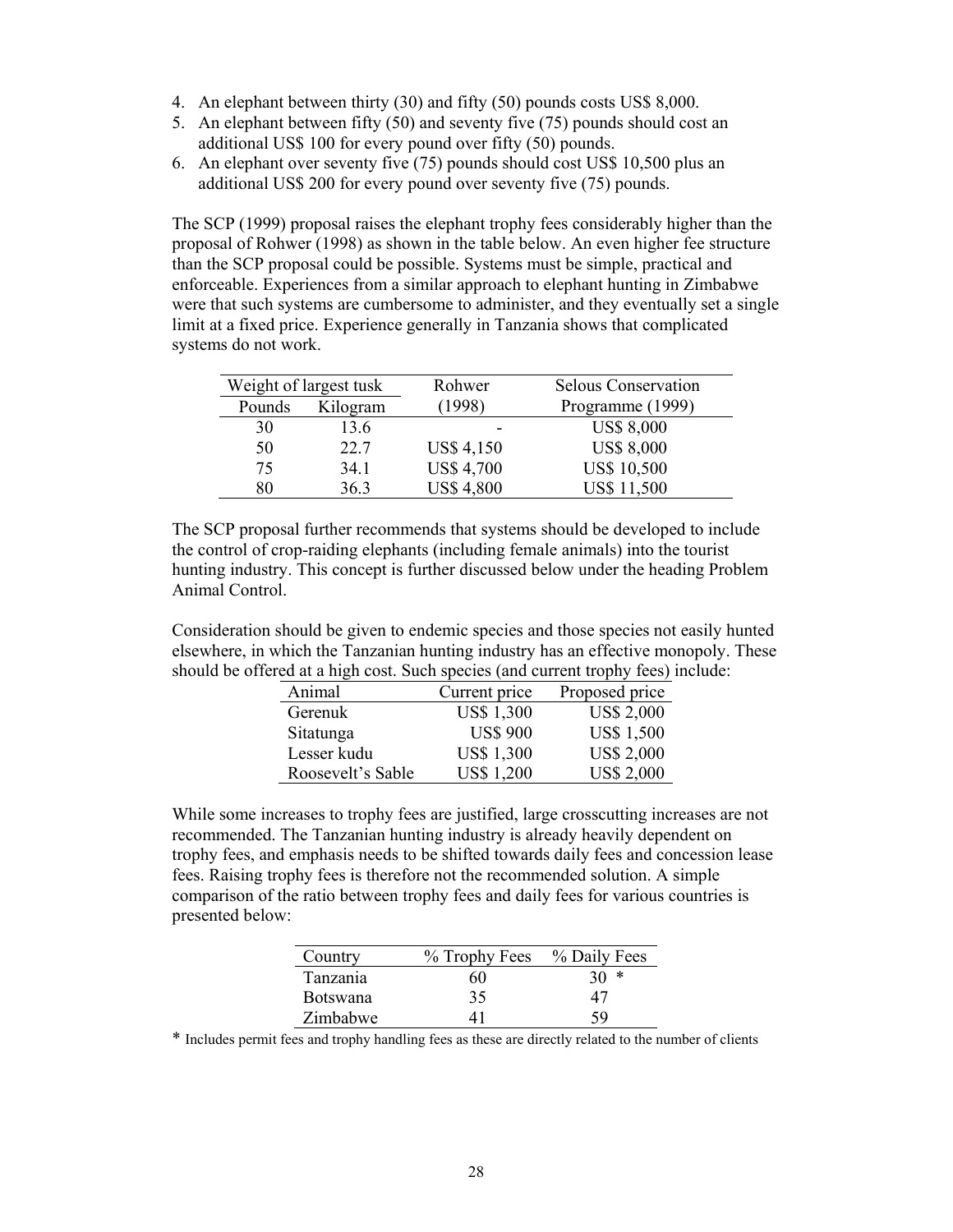#### *Problem Animal Control*

The SCP proposal on elephant hunting discussed above further recommends that systems should be developed to include the control of crop-raiding elephants (including female animals) into the tourist hunting industry. This seems a logical solution to a chronic situation that becomes an ever-greater problem as wildlife populations increase in response to better protection. The involvement of tourist and professional hunters has also been proposed by the hunting fraternity on many occasions. The problem relates not only to elephants, but also to a range of animals that are considered dangerous game such as lion, crocodile, and to a lesser extent buffalo, hippo and leopard and even lesser crop raiding animals such as baboons, monkeys and bushpigs. The problem relates not only to crop-raiding, damage to property and loss of livestock, but more severely to injury and loss of human life. In Tanzania approximately 200 people are killed by wildlife every year. Man-eating lions are a serious problem in Tanzania particularly in the south east, with approximately 30% of cases of wildlife-related loss of life attributed to active predation by lions (Baldus 2004). Killing sprees even occur where troublesome individuals or prides of lions develop a particular taste for human flesh.

The authors are conscious that incorporation of problem animals into tourist hunting can lead to problems. The system opens opportunity for abuse to shoot animals under the guise of problem animal control, and erodes the importance of quota setting. Experiences show that the elimination of man-eating lions is extremely difficult, sometimes taking up to 2 years of diligent effort to locate and despatch these animals in the village areas. Incidence of man-eating correlates with rainfall, with most cases occurring during the rainy season when wildlife is dispersed and the widespread tall grass seems to give the lions greater confidence. Use of tourist and commercial professional hunters in these areas for a variety of reasons is simply not an option.

Compensation is a difficult and politically sensitive topic, and is not considered within the scope of this document, save to say that some consideration should be given towards establishing a fund from dangerous animals hunted that is used as a means of compensation for seriously injured persons and instances where there has been some loss of life. Loss of life cannot be compensated, but a compensation fund generated from hunted dangerous game could be used as a means of reducing the occurrence of problems, for example strengthening of people's houses in affected areas and providing safe access to water. The following levies is being proposed (Baldus 2004):

| Dangerous      | Compensation | Approximate   | Estimated     |
|----------------|--------------|---------------|---------------|
| game           | fee (US\$)   | number hunted | Income (US\$) |
| Lion           | 1,000        | 250           | 250,000       |
| Elephant       | 1,000        | 50            | 50,000        |
| Leopard        | 500          | 300           | 150,000       |
| <b>Buffalo</b> | 100          | 2,000         | 200,000       |
| Hippo          | 100          | 160           | 35,000        |
| Crocodile      | 100          | 170           | 17,000        |
| Total          |              |               | 702,000       |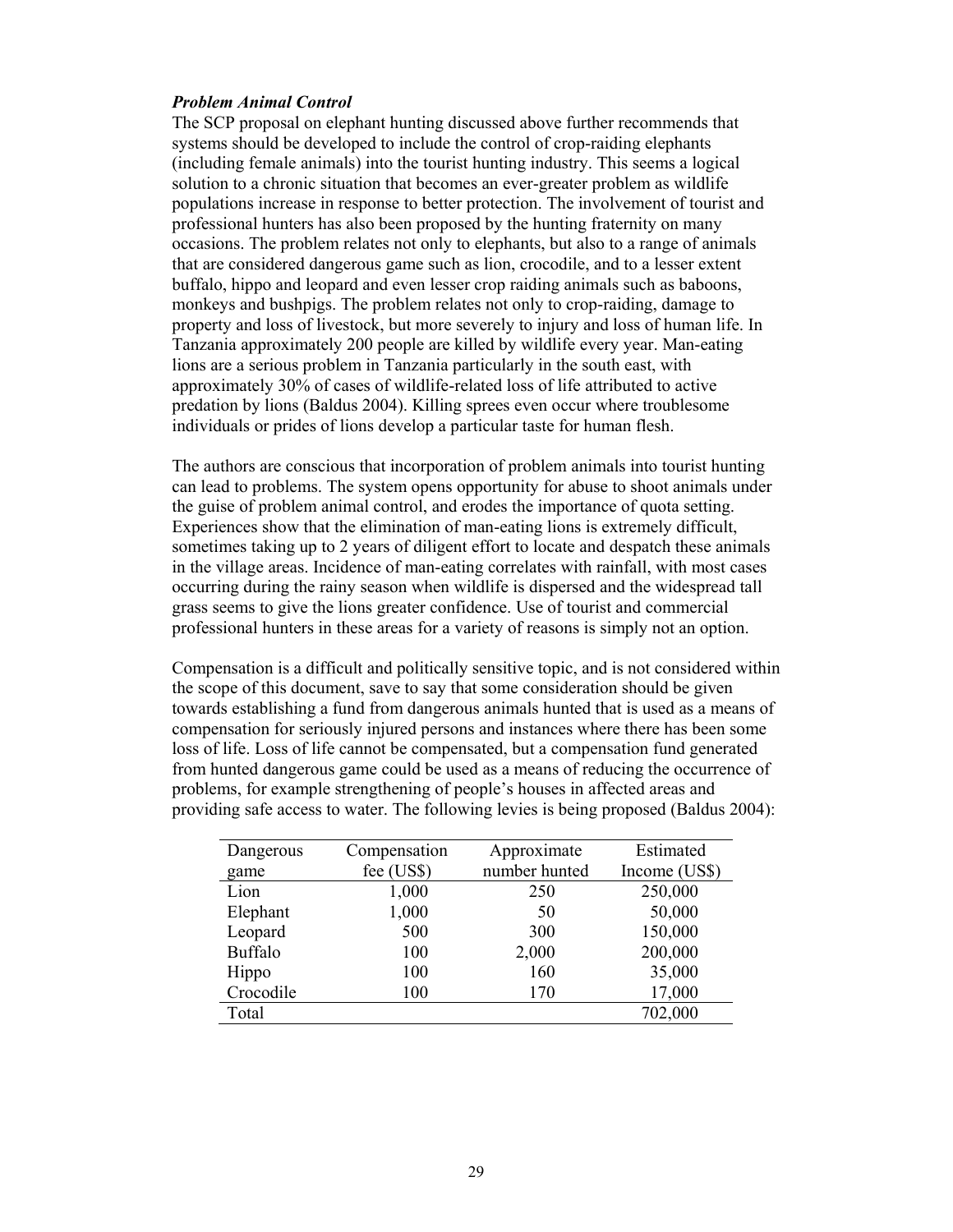## **3. TOURIST HUNTING AND WILDLIFE MANAGEMENT AREAS**

## *Wildlife Policy*

The concept of Wildlife Management Areas (WMA) in Tanzania has evolved from experience in the field. The development of the concept in Tanzanian legislation has been slow with the first drafts appearing in the National Wildlife Policy in 1996. At that time, it was envisaged that the WMAs would replace many Game Controlled Areas or Open Areas as shown in the following extract from the Wildlife Policy (1998):

*"Wildlife Management Areas (will be created) in place of Game Controlled Areas where the private sector will be encouraged to set up joint ventures with village communities to utilize wildlife. Furthermore, those village communities and landowners (will be allowed) to manage their wildlife and to retain all benefit from such utilization schemes. In return, the owner or lessee of the land will have to abide by certain regulations governing the development of agriculture and livestock".* 

The objectives of the Policy clearly demonstrate that it is the government's intention to support wildlife development in rural areas outside the protected areas. On Wildlife Protection, the policy objectives are:

*"To promote the conservation of wildlife and its habitats outside core areas (NPs, GRs & NCA) by establishing WMAs;"* 

*"To transfer the management of WMA to local communities thus taking care of corridors, migration routes and buffer zones and ensure that the local communities obtain substantial tangible benefits from wildlife conservation;"* 

When referring to Wildlife Utilisation, the policy objectives state:

*"To ensure that wildlife is appropriately valued in order to reduce its illegal offtake and encourage its sustainable use by rural communities;"* 

*"To create an enabling environment which will ensure that legal and sustainable wildlife schemes directly benefit local communities;"* 

The Wildlife Policy (1998) was welcomed across the country as it presents the ideals of community involvement and participation in the management of wildlife on village land through the creation of WMAs. The policy falls short of identifying the pitfalls and explaining the finer details of how these ideals are to be achieved, however it is not necessarily the role of the policy to identify how it is to be implemented. Rather, there is a distinct lack of will to implement the policy.

#### *Previous achievements*

Much has already been achieved in the field of community wildlife management in Tanzania. Most notably are the successful community conservation schemes around the Selous Game Reserve developed with support from GTZ. These schemes give much of the responsibility of day-to-day management duties to the communities, such as basic monitoring and protection. In return the village natural resource committees are allocated a quota of common wildlife species that can be harvested so that the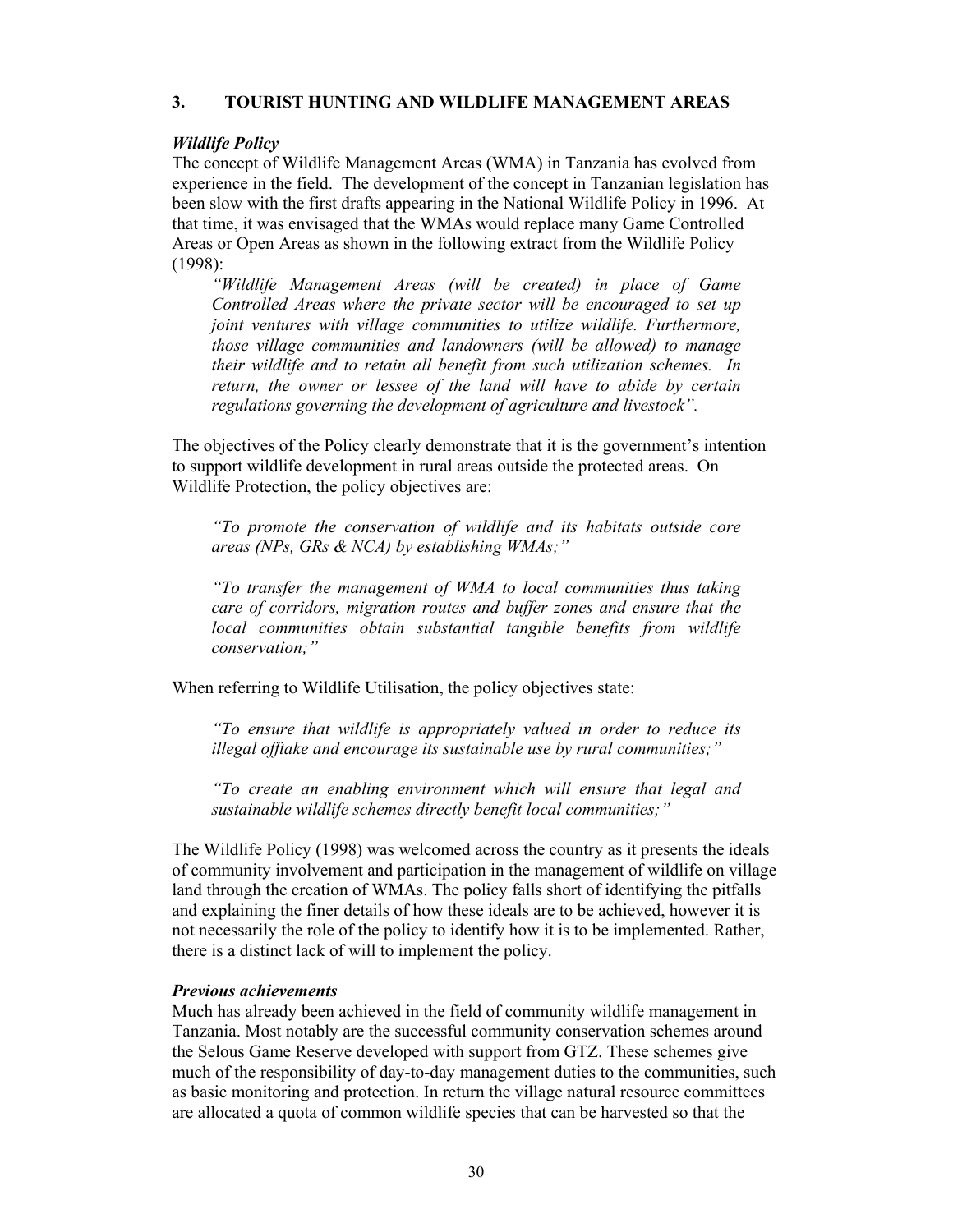meat can be sold at nominal rates within the village. Wildlife populations in these areas have grown over the duration of these initiatives and some of the best elephant hunting in Tanzania takes place in these areas.

#### *WMA regulations*

With a liberal Wildlife Policy, the Wildlife Division has been required to develop and implement the concept of WMAs. But it was only after much deliberation and discussion that the regulations detailing the procedures to be followed for the establishment and management of WMAs were released at the end of 2002. These regulations list 16 pilot areas in Tanzania where the concept of WMAs will be tested over a three-year period (2003 – 2005). A number of applications for establishment of WMAs within these pilot areas have been submitted to the Wildlife Division, but by mid 2004 the actual step of formally establishing the first WMA has yet to be taken.

The above regulations for this pilot testing phase do not place any real control of the WMAs in the hands of the communities as was first envisaged when the Wildlife Policy was compiled. It is widely known that hunting will be the major source of income for the WMAs, but scrutiny of the regulations reveals that the Wildlife Division will retain full control over the appointment of outfitters to hunt the WMAs, and what they are allowed to hunt by controlling the quotas.

## *Communities and tourist hunting*

As discussed earlier in this document there is an intense struggle for recognition by the Wildlife Division between hunting outfitters, and there is the good, bad and dishonourable among them. This document also reveals that the revenue generated from tourist hunting is considerable, actually enormous in comparison to most rural village economies, most of which are absolutely destitute.

Many rural villagers will work a day's labour for the minimal amount of TZS 600  $(US$0.50 - 0.60)$ . In comparison many foreign hunters will pay a daily rate of US\$ 1,500 or more per day for the privilege of luxury style hunting. This equates to 6 years of hard manual labour, 7 days every week, to the poor villager. Thrusting such people into a situation where they must negotiate big business deals with some of the most indiscriminate businessmen of the business community would be disastrous at this stage (There is already evidence of corruption between village leaders and hunting outfitters in some of the areas identified as pilot WMAs). This explains why the Wildlife Division has retained full control over the outfitters and their quota allocations over this pilot-testing phase.

Yet the fundamental issue remains, the WMA land belongs to the communities and they must be involved in the process of appointing outfitters and must receive an equitable benefit from the proceeds generated from their land. Experiences elsewhere in Africa show that communities can learn the necessary skills and a staged development of community empowerment is required (Child *in prep*). A Management Plan for Tourist Hunting (Appendix 8) was developed by the Wildlife Division which presents a generous formula for sharing of benefits between the communities, district councils and the Wildlife Division. In the long term there will be a win-win situation for all sides and provide scope for growth of the industry if this basic ideal can be achieved.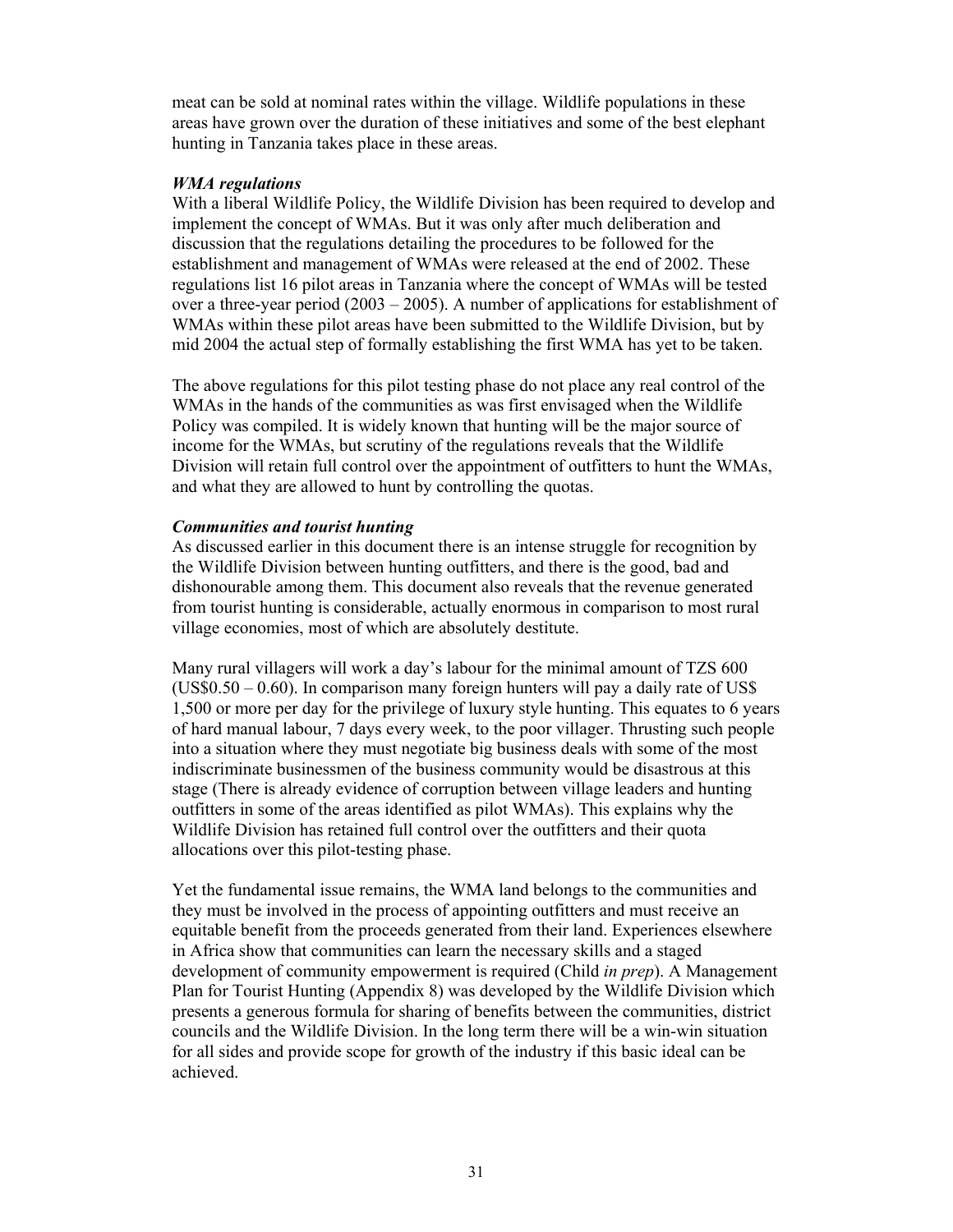#### *Hesitation of hunting outfitters*

Many of the outfitters leasing concessions are opposed to the concept of WMAs being introduced into Tanzania. The outfitters who have secured leases for concessions are afraid of change. They fear they might loose what they have and that costs will rise. As shown earlier, the Wildlife Division prevents alternative forms of income generation and concessions are therefore reserved for hunting outfitters, and they are protected from competing against other forms of wildlife tourism. This paper also shows how the Wildlife Division carries much of the financial risk for the outfitters. If there is a drop in tourists visiting the country, the Wildlife Division will shoulder the greatest loss. The Wildlife Division has further fixed the costs at which the outfitters lease concessions, thereby shielding them from their own natural market forces. The introduction of the WMA concept will incorporate the communities into the decisionmaking role regarding wildlife utilisation and the outfitters will need to start negotiating with many new players in the industry. Many more competitive outfitters will be able to enter the market and they will need to compete on the open market against other wildlife related tour operators. It is therefore not surprising that so many of the current select group of outfitters are opposed to the threat posed by the introduction of WMAs.

A few of the forward-looking outfitters are entering into dialogue with the communities and engage in small-scale social upliftment projects. However, most companies do mere 'window dressing' and are not taken to task, as the requirements set by the Wildlife Division are particularly vague in this regard. Hunting outfitters, and indeed many tourist providers want it to be their privilege to decide when and how to engage with communities without having the need imposed upon them. They prefer a paternalistic approach rather than a true empowerment of the communities to manage the wildlife. This approach will have to change as the communities become more experienced in dealing with outfitters.

A competition for space is emerging between hunting and photographic outfitters in Masailand in northern Tanzania. Photographic tour operators have the advantage of not needing exclusive access rights to vast areas and are infringing into some of the game controlled areas. The Wildlife Division is currently opposed to this trend and acts in the interests of the hunting outfitters. This power base will change with effective implementation of the WMA concept.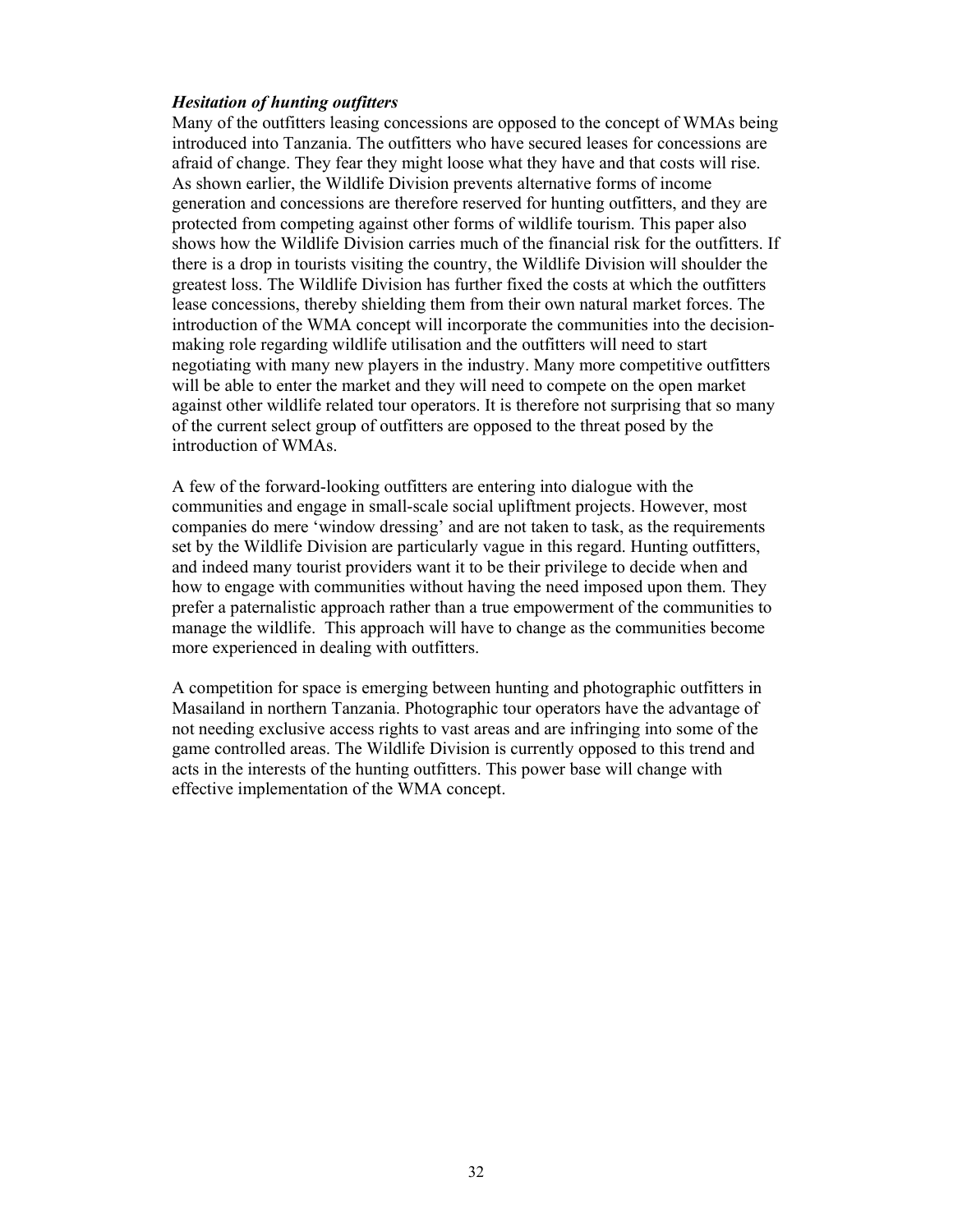# **4. PROBLEMS ASSOCIATED WITH TOURIST HUNTING**

A number of problems are known to exist within the tourist hunting industry. Many of these are explained below. Problems are listed with the intention of encouraging discussion and developing solutions. Responsibility of finding solutions however, rests with the Wildlife Division.

## *Inadequate control*

There are inadequate control mechanisms applied by the Wildlife Division and as a result corruption appears to have become ingrained into the primary means of control of hunting, i.e. game scouts supervising the actual hunt. The differences between the government game scout salaries and the fees paid by foreign hunting clients is tremendous resulting in a situation where the game scout is easily bribed.

- There is little effective control from the game reserve offices. Senior wildlife officials seldom go on field visits and many hunting persons do not report to the local wildlife offices, and total control in most cases is reliant upon a game scout.
- Many outfitters tolerate and even encourage a corrupt practice of clients tipping the game scout at the start of a hunting safari in return for 'no problem safaris'.
- Overshooting of permits does occur and trophies are discarded in the field, in such cases only the better trophies being declared and exported.
- Hunting permits do not list the presence of observers and not all outfitters are honestly declaring the presence of observers in their hunting camps.
- Very few wounded animals are declared. Very few hunting clients have proper hunting experience and many professional hunters lack the necessary skills. Even the best hunters occasionally lose wounded animals, and something is certainly fishy if outfitters declare less than 10% wounded animals lost. Statistics from the Selous hunting database reveal that a wounding rate of only 1.5% is declared.

## *Professional hunters not professional*

- Too many professional hunters are simply not competent to hunt big game in Tanzania. This lack of competence ranges from inadequate handling of large calibre firearms, inadequate field experience and ignorance of relevant Tanzanian law. The problem occurs because there is no certification of competence for professional hunters in Tanzania. A written examination is required at present, but the standard of this exam is disgracefully low and does not do justice to the industry.
- A fundamental problem is that there is nobody or organisation in Tanzania who could certify their competence. As a result the Wildlife Division issues only provisional professional hunters licenses. Legally there are no licensed professional hunters in Tanzania. Hunting is a dangerous sport and accidents frequently occur where even experienced professional hunters are mauled/killed by the animals they hunt. The Wildlife Division is placing itself in a risky legal situation provisionally authorising persons of unknown ability to guide high paying foreign tourists.
- Many young South African "professional hunters" are hunting in Tanzania. There is minimal big game hunting in South Africa and these people therefore have to gain their experience in Tanzania, yet are provisionally authorised as professionals from the start.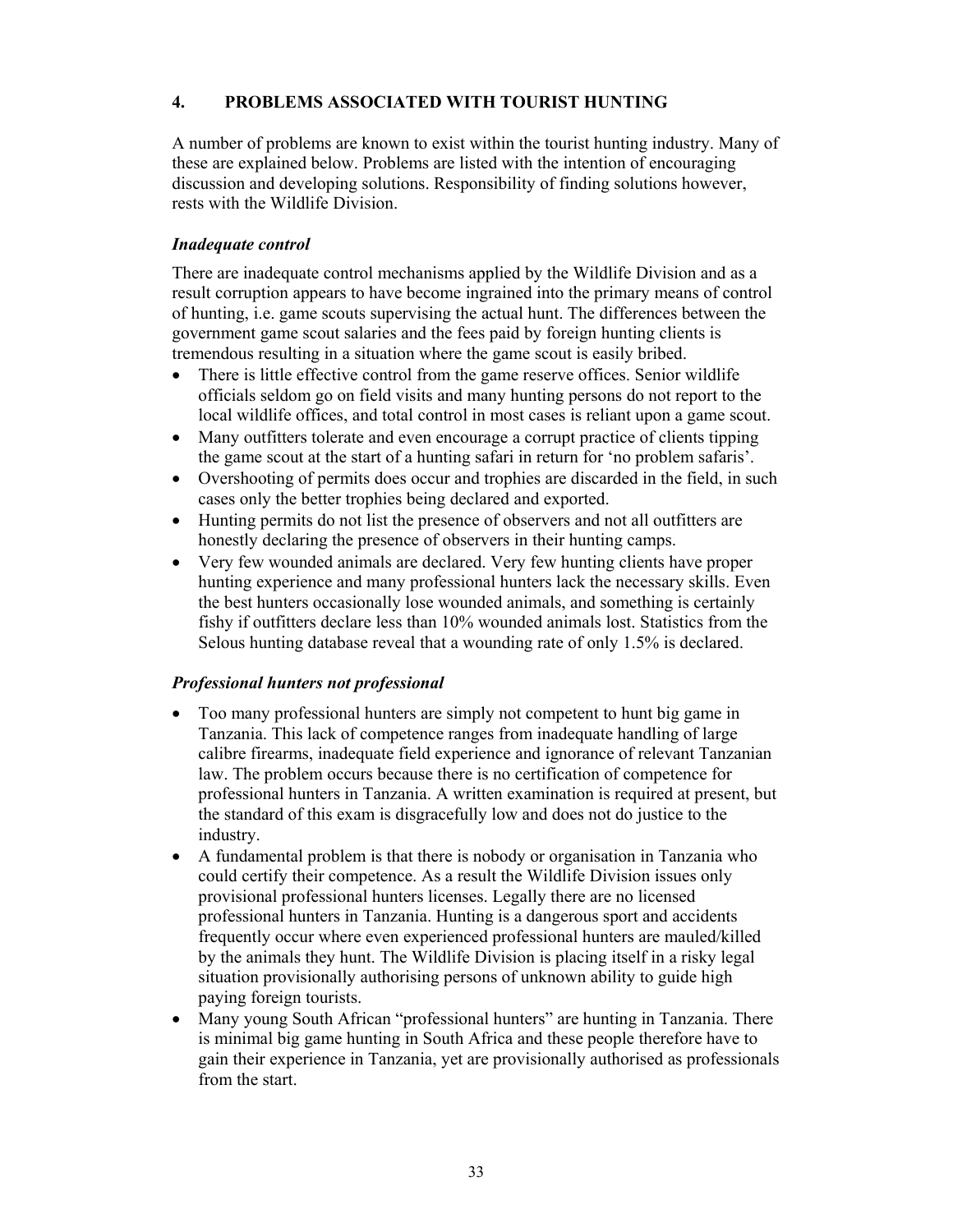- Professional hunters that are disqualified for bad hunting practices elsewhere in Africa are allowed to guide hunting clients in Tanzania, even with the Wildlife Authorities having full knowledge of the digressions of such professional hunters elsewhere.
- Some professional hunters have a disregard for the hunting regulations and are disrespectful to wildlife officials. Evidence for this statement is the corruption of game scouts and under-sized elephant trophies being shot. Issues are reported and the rogue elements in the industry are known, but appropriate action is seldom taken. Even professional hunters that were barred at some stage from hunting in Tanzania are able to renew their licenses without difficulty.
- Inability of hunters to recognise sexual differences results in many female animals being hunted mistakenly, particularly with leopard, topi, hartebeest and zebra.

# *Under-sized trophies are legalised*

- Elephant trophies that do not meet the minimum standard are provided with the necessary CITES export documentation.
- A promotional pamphlet produced by the Wildlife Division in 2002 shows a hunter posing with an under-sized elephant trophy.
- Many other under-sized animals are also being hunted which are detrimental to the dynamics of populations, particularly lion, leopard and buffalo.

# *Ethical standards not maintained*

- A number of hunting outfitters are not adhering to any code of ethics. Examples of ethical contraventions are:
	- Hunting from vehicles and a reluctance to walk
	- Wounded animals are frequently not followed
	- Commercial videos that are detrimental to the hunting industry are produced, in which animals are incited to charge and there is a blatant disregard of hunting ethics. Commercial photography fees are due but such videos are not declared and fees are thus not paid.
	- Charging animals are sometimes shot above permit and/or quota requirements under the guise of 'self protection'
	- Hunting cats at night with artificial lights and calling of lions using tapes and other artificial means
	- Small aircraft are being used to easily locate trophy animals, particularly in areas where wildlife populations are low and decent trophies are difficult to find.

# *Quota adjustments*

- The Wildlife Division issues additional quotas to outfitters upon request during the hunting season.
- There are allegations that quota are adjusted for some companies after the hunting season has ended.

# *Environmental standards not maintained*

• Environmental standards for hunting camps are inadequate, and the existing standards are not enforced at all.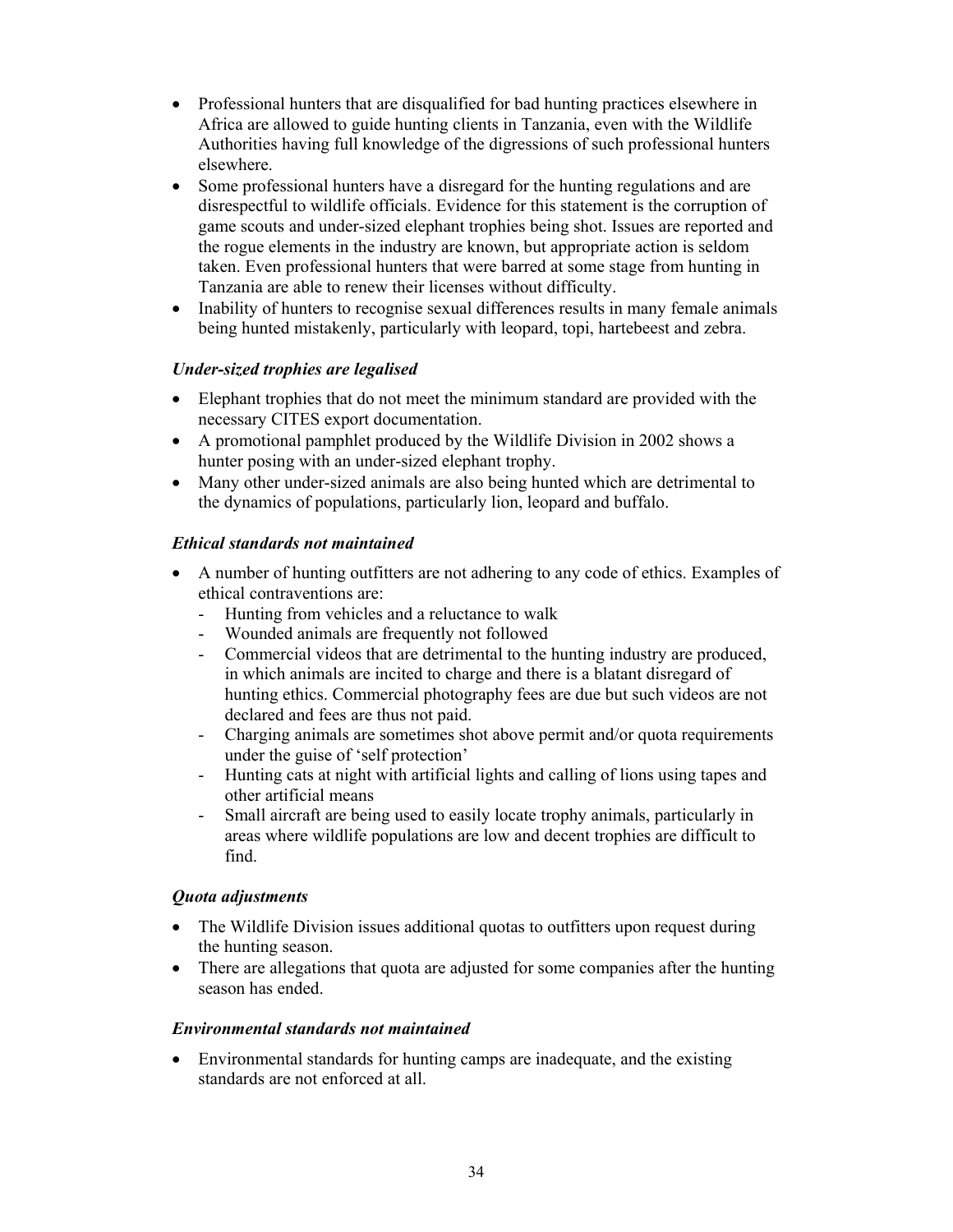- In some camps there is an excessive accumulation of litter around hunting camps over many years.
- Permanent constructions are not permitted but the use of cement in hunting camps is widespread. Cutting trees for camp clearing and construction gets excessive. Many camps are located in ecologically sensitive sites but with little concern to the environmental impact.

## *Zanzibar not signatory to CITES*

• Zanzibar wildlife authorities do not consider themselves signatory to CITES and make no attempt to control the export of CITES restricted wildlife products originating from the mainland. Many countries are of the opinion that if a product is legally exported, then it may be legally imported. There is a substantial loophole for the export of many wildlife products without the full set of legal documentation, in particular to countries with lax import regulations.

## *Declining wildlife populations*

• Wildlife populations are declining in many parts of Tanzania and there is an effective shrinkage of many hunting areas as a result of increasing human settlement and due to the bush meat trade.

## *Subleasing and loss of revenue*

• Subleasing of concessions is widespread. It is estimated that up to 70% of companies leasing concessions are subleasing these in various ways. Sub-lessees possibly account for approximately 40% of the industry's income, yet there are no specific taxation controls on the sub-lessees who are gaining huge profits at the expense of the industry. Many foreign PHs are bringing clients to sublet concessions, among these are PHs entering as undeclared observers, paying neither observer fees nor PH licenses.

# *Outfitters shielded from the competitive market*

• The Wildlife Division is shielding its selected group of outfitters from natural market forces resulting in a loss of income to the Tanzanian economy.

## *Outfitters are influential and manipulate senior government*

• Some hunting outfitters are highly influential with the Government and influence the block allocation processes and are partly responsible for delays in developing and implementing the WMA concepts.

## *System of administration*

- The Wildlife Division imposes an inflexible approach to marketing hunting in Tanzania
- Rigid game fee schedules and a strong emphasis on trophy fees leaves the Wildlife Division with no option other than to increase quota offtake to generate increased revenue
- Income generation from the concessions is dependant solely on hunting and is not conducive to the development of other sources of income
- There has never been an inventory of the true value of the hunting concessions.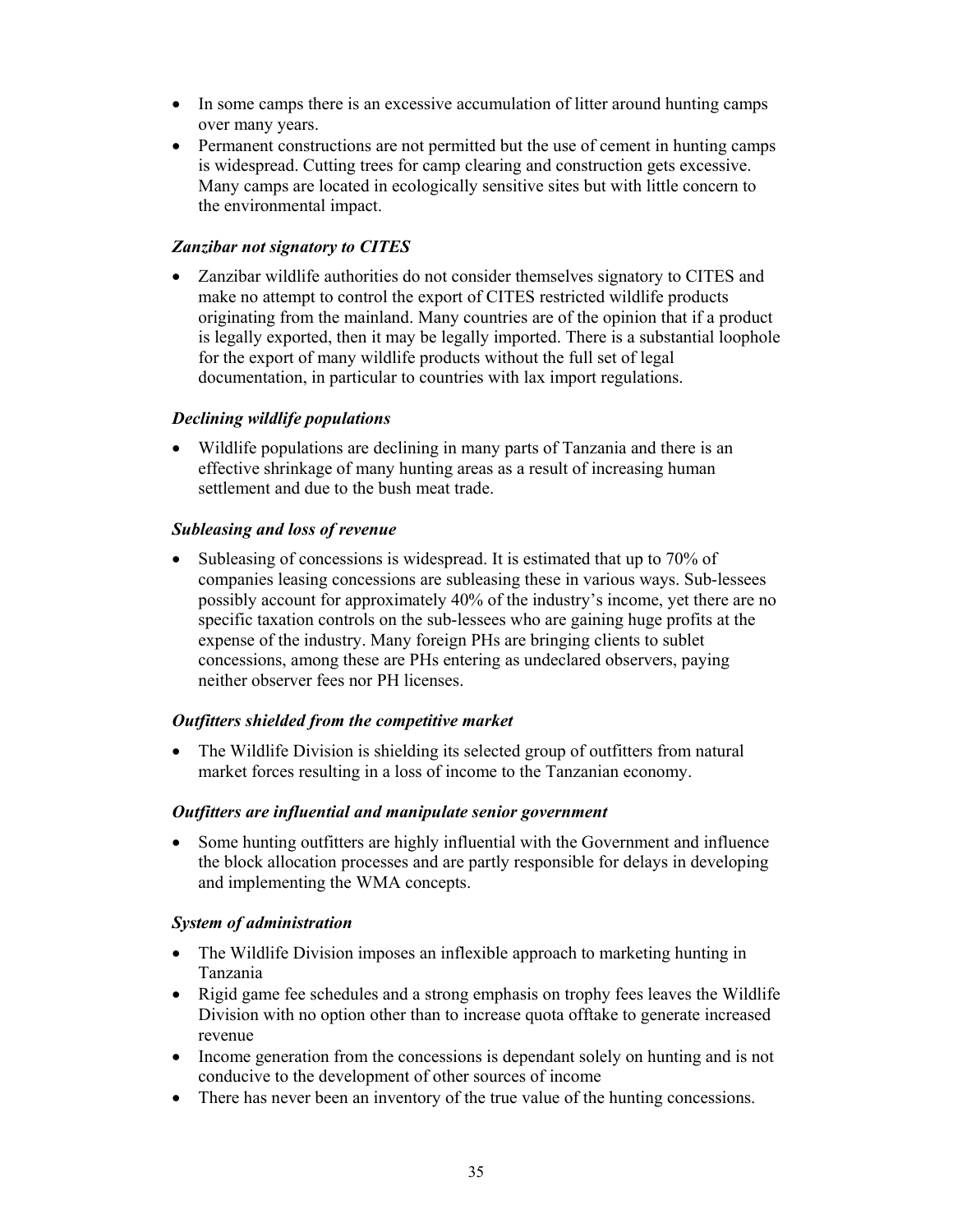## *Lack of desire to improve the industry*

- A policy and management plan for tourist hunting (Appendix 8) was compiled by the Wildlife Division and accepted in 1995 but has never been implemented. This plan is well formulated and outlines the way for extensive reform in the industry. Many of the problems listed above would be addressed through implementing this plan.
- Support has twice been provided for computerisation of the issuing of tourist hunting permits by the PAWM project and through the Selous Conservation Programme. Neither of these initiatives has been maintained and instead an outdated and non-transparent system of issuing permits is continued.
- The hunting operators association (TAHOA) argue strongly against reform. Influential members of this association were able to convince even the Minister that higher prices for the operators would force them to over hunt the wildlife resource to survive, which is simply wrong and one can only speculate about the underlying reasons. Experience shows that the worse the players, the greater is the level of over-utilisation. To improve the system, the bad players must be removed!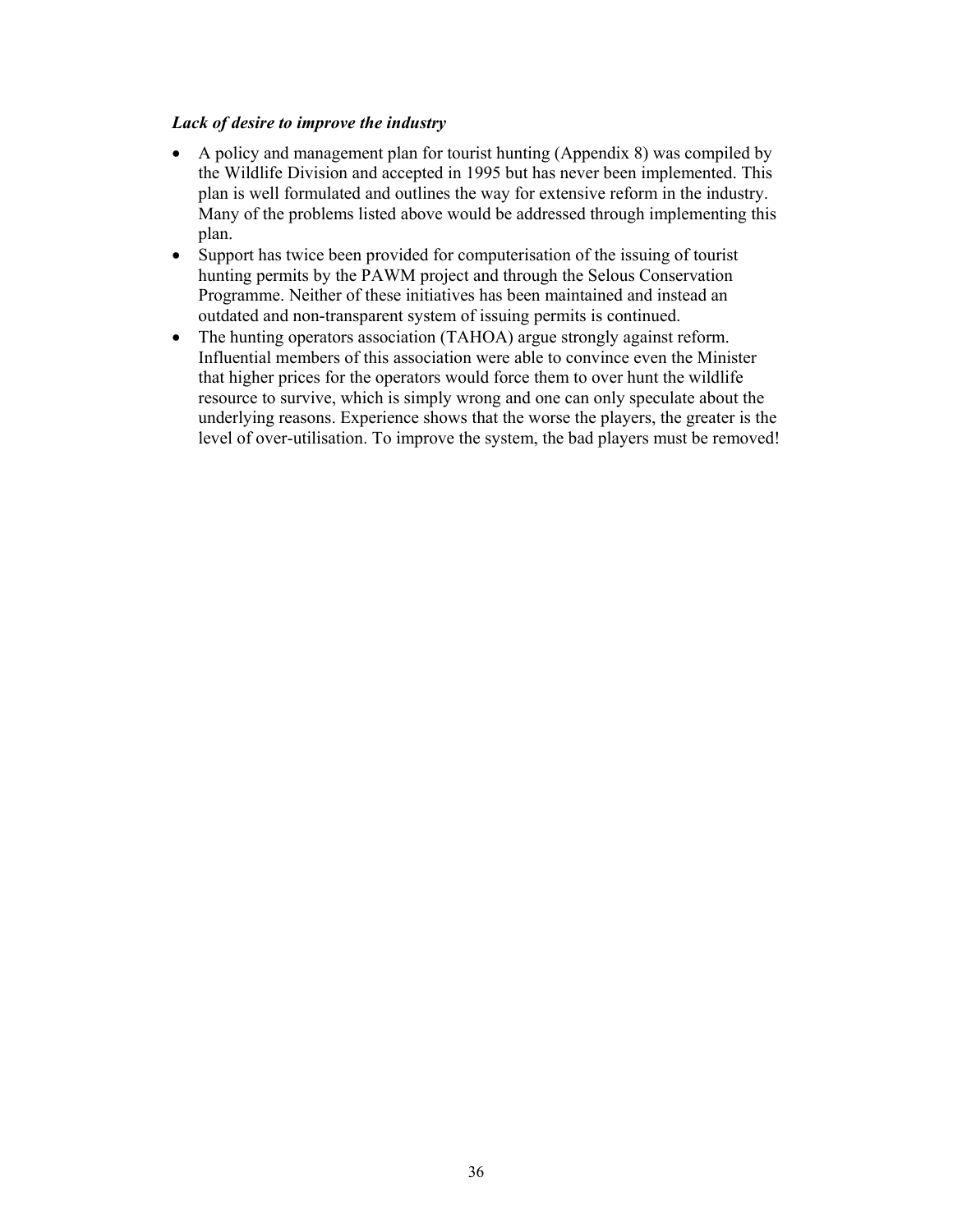# **5. TOWARDS BETTER MANAGEMENT OF THE HUNTING INDUSTRY**

While credit goes to the Wildlife Division for the growth of the hunting industry and improved management since take over from TAWICO in the late 1980s, there remain many problems that must be addressed. A draft management plan for tourist hunting was compiled by the Wildlife Division, which would bring about significant improvement. The original management plan has been retyped and is attached as Appendix 8. The Director of Wildlife accepted the document and the easiest fast track reform of the industry would be to begin implementing it, irrespective of some modifications and correction of mistakes that are necessary. Some aspects of reform are nevertheless discussed below.

# **5.1 General Considerations for Management of the Tourist Hunting Industry**

The following principles should be considered when planning reform of the hunting industry:

- Competition between operations should be fostered so that realistic market prices are achieved. To achieve this, the wildlife authority should plan to offer fewer concessions than there are operators willing to take them up. In addition, the availability of concessions should be staggered so that a few come up for auction/tender each year or each alternate year.
- Where possible, systems should be transparent, and avoid any command allocation decisions. This requires that the wildlife authority should declare the terms and conditions of the award system well in advance, and that the award is done in public.
- Medium to long-term concession leases are required. Investment in, and development of, the industry with clear management objectives should be encouraged. Reasonable duration of lease is one of the cornerstones to improving quality in the hunting industry.
- Systems must be simple, practical and enforceable. Experience in Tanzania shows that complicated systems do not work.
- The systems for regulating the industry must be appropriate, and conducive to further development of the industry.
- It is easiest to regulate an industry by minimising the rules and maximising the penalties for contravention.

# **5.2 The Revised Draft Management Plan for Tourist Hunting, Jan 1995**

The Planning and Assessment for Wildlife Management (PAWM) project was funded by USAID from 1990 to 1995 to undertake an analysis of the tourist hunting industry and provide guidance to the Wildlife Division. A key output of this project was the Revised Draft Management Plan for Tourist Hunting dated January 1995, it was accepted by the Wildlife Division but has never been implemented. The management plan is simple but well formulated and outlines a detailed reform of the tourist hunting industry. Implementing these reforms would most certainly solve many of the problems inherent in the industry.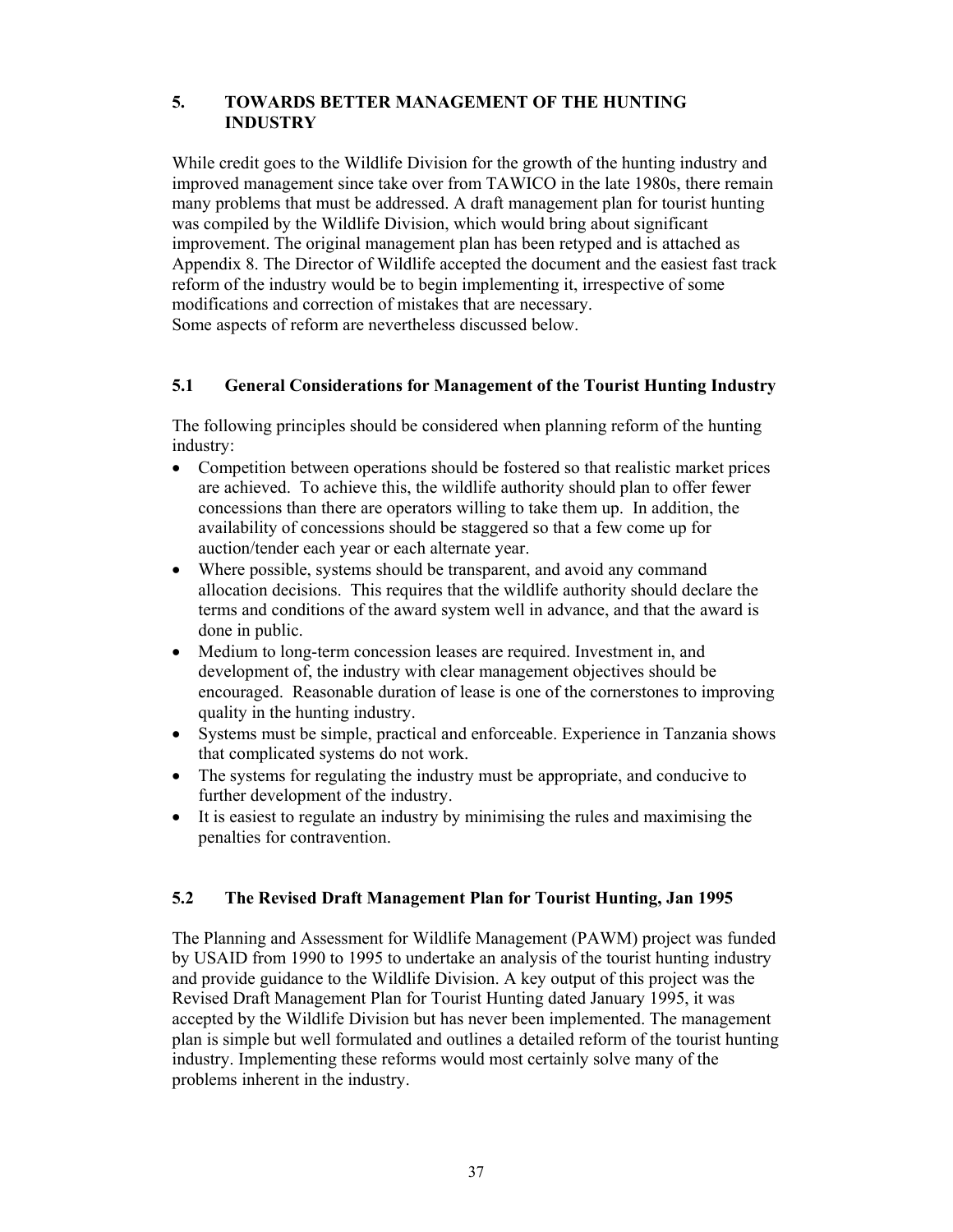The management plan emphasises the allocation of hunting blocks through public tender for a 5-year lease. A system is outlined that would realize the market value of hunting blocks while also encouraging the continuity of lease by companies that occupy concessions.

The management plan provides much emphasis on the involvement of local communities in tourist hunting that takes place on their land through the following means:

- The system works towards situations where communities negotiate directly with the hunting outfitters through their own tender systems for allocating their lease(s);
- Communities provide personnel to supervise hunting on their land;
- Communities participate in the setting of quota;
- Communities receive and manage the revenue from hunting.
- The current layout of hunting concessions in game controlled areas (GCAs), open areas and WMAs should be maintained as far as is possible.

The Wildlife Division remains responsible for hunting in the game reserves. However the responsibilities of the Wildlife Division to control hunting on GCAs, open areas and WMAs shall be:

- To secure the status of threatened species through banning their hunting throughout Tanzania
- Management of the quota for species controlled by international treaties.
- Control the export and handling of trophies
- Oversee the conduct and licensing of tourist hunting and those participating in the industry.

The management plan clearly outlines the various responsibilities necessary to maintain harmonious relationships between outfitters and the local communities.

Reform of the pricing structures and earnings from tourist hunting are well elaborated:

- Concession fees shall be raised up to market rates but shall include the conservation and observer fees and shall be payable prior to each hunting season
- Trophy fees shall be continued, but subject to annual adjustments by the Minister
- Permit and trophy fees shall be continued, and shall be managed by the Wildlife Division
- Outfitters shall be required to submit audit reports with evidence that 55% of earnings are deposited into their Tanzanian bank accounts.

Concession and trophy fees shall be distributed as follows:

## **Fees from Game Reserves**

| Game Reserve Retention (to meet management costs)                 | 50% |
|-------------------------------------------------------------------|-----|
| Tanzania Wildlife Protection Fund (for administration)            | 10% |
| District Council (as an opportunity cost of the Game Reserves)    | 15% |
| Treasury                                                          | 25% |
| Fees from GCA, open areas and WMAs                                |     |
| Local community (for management and community development)        | 75% |
| District Council (for support of local government wildlife staff) | 15% |
| Tanzania Wildlife Protection Fund (for administration)            | 10% |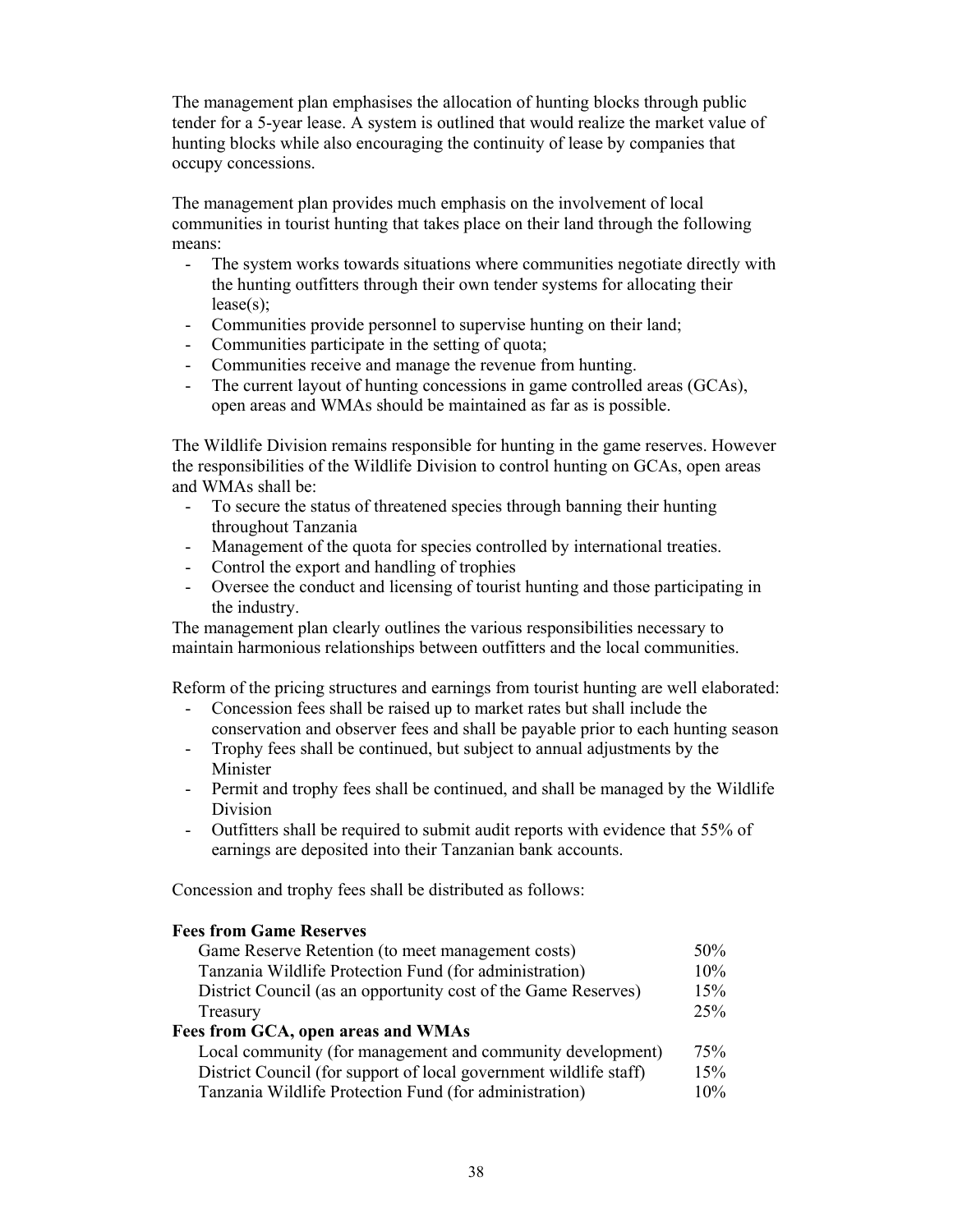Licensing of professional hunters shall be based on their experience in Tanzania, formal training and an examination. Various levels of licensing shall be introduced, i.e. Full Professional Hunter, Learner Professional Hunter and Trainee. New comers shall be required to undergo formal training and a period of in-service training. Only Full Professional Hunters are authorised to hunt dangerous game.

The management plan calls for a 5-yearly revision and update.

## **5.3 Adopt a Flexible Approach Towards Marketing**

The above-mentioned management plan for tourist hunting (PAWM 1995) incorporates alterations to the marketing strategies for hunting to be adopted by the Wildlife Division, i.e. primarily the lengths of safari necessary for various types of game. Shorter safaris maximise hunter days and thus increase overall income generating capacity by the industry. The Management Plan retains the classic 21-day safari for which the Tanzanian industry is now well known.

A proposal (Appendix 4: Optimisation Proposal) was submitted by the outfitters to the Wildlife Division in 2003 to adjust the days required on a hunting license to hunt various types of game. The authors of this proposal strongly emphasise that an increase to the trophy fees will have a negative impact on the hunting industry. They have observed an over-hunting of key species but under-utilisation of a wide variety of lesser species, referred to below as large antelope, plains, and small game. The proposal assigns groups of animals into various categories that enable the client to select what he/she wishes to hunt within the confines of the number of days he/she is willing to pay for.

The Optimisation Proposal proposes to abolish the 21-day safari and increase the numbers of animals that can be hunted on shorter safaris. However, the number of days required to hunt the big game, lion, leopard and elephant are effectively increased. Under the current system all three animals can be hunted on a 21-day safari, whereas the proposal allows only one of these animals to be available on a 16 day permit. Availability of buffalo is also reduced whereby two can be hunted on a 16-day permit or one on a 7 to 14-day permit.

## *Comment on the optimisation proposal*

The optimisation proposal is included as an annex to this document for the sake of discussion. The authors of this document do not necessarily agree with every aspect of the proposal, it does nevertheless include some pertinent points.

The proposal allows hunting up to 31 animals on a 14-day permit, which is considered by some to be too much. However the proposal does allow the hunting outfitters and their clients a far greater flexibility in selecting their hunting bag. The increased freedom of choice will lead to improved peace of mind for clients and greater tendency to return to hunt again in Tanzania, and thus provide a boost for the industry. By optimising into 16-day safaris with one primary game species per hunt essentially allows the outfitters to sell more hunts, which increases their revenue. It also means that the major game species will be taken for each hunt, since a client will come expressly for that particular animal and potentially more lion and leopard will be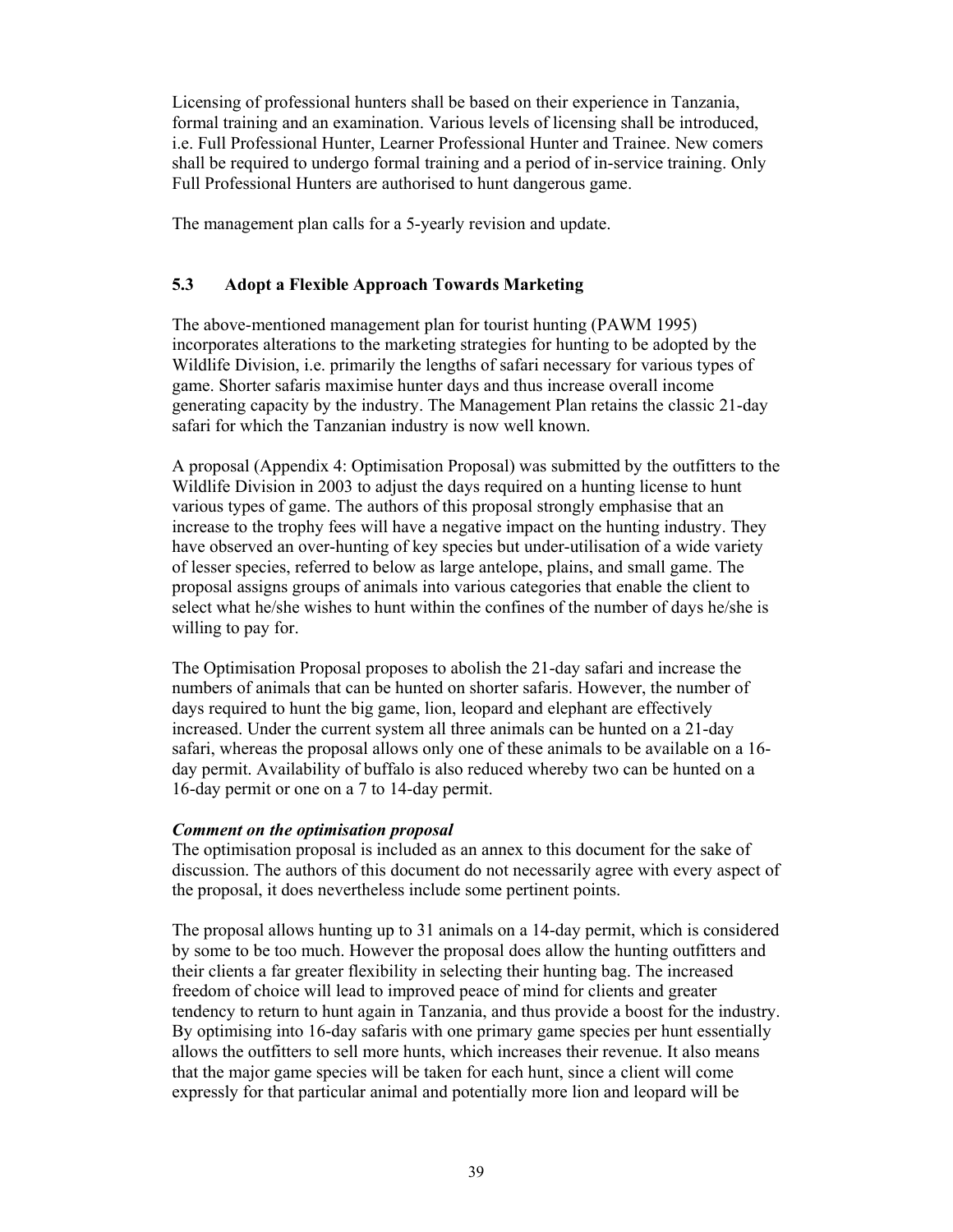hunted than at present. This would emphasise the need for quotas of the primary game species to be set on an ecologically sustainable basis.

The proposal of Mantheakis & Oelofse (2003) was tested using the Selous hunting data for 2000 and the quota for that period. This resulted in a 24% increase in the overall income generation by the Wildlife Division without any significant change in the ratio between daily fees and trophy fees for the same offtake of primary game. However the calculations assume a 100% success rate for hunting of primary game. The Selous hunting data reveals that only 1 in 5 clients visiting the reserve actually takes a lion trophy, 1 in 4 clients takes a leopard and 1 in 15 clients takes an elephant (based on the 2001 analysis). While not every client necessarily attempts to take a lion trophy, the low success rates may to some extent be deliberately caused by the outfitters to generate a maximum number of days from their allocated quota, as the outfitters generate the bulk of their fees from daily rates. Therefore assuming similarly low success rates, the same offtake of primary game could potentially yield a greater than 24% improvement to the overall income generation.

## **5.4 Improved Monitoring and Quota Setting Capacity**

The Wildlife Division is urged to rationalise the quota setting system basing it on more objective criteria.

#### *Computerisation of hunting data*

It is essential that the issuing of hunting permits and the returns be computerised, as adaptive management based on quota utilisation requires the analysis of a huge volume of hunting data, which simply cannot be achieved without computerised support. This process should be linked to a database, which facilitates analysis of hunting data from all areas of the country. Custom software needs to be developed as the hunting industry has many peculiarities that would not be accommodated in regular off-the-shelf computer packages. Such software would be costly but would make a substantial contribution to the Wildlife Division's understanding of the industry and its source of income, thus justifying the cost of its development.

Software introduced through the PAWM project and the Broomhead study are now somewhat outdated due to rapid advancements in computer technology. The database developed for the Selous works well, and has the capacity for computerisation of hunting data at reserve level, but the volume of Selous hunting data may be the limit of an Access database. It is doubtful if this database would have the ability to analyse data for the whole country. This database can however make a significant contribution towards development of comprehensive software.

The hunting permits need to be upgraded and the issuing process needs to be incorporated into a computerisation process. The permits need to include the data on the presence of observers and client nationalities. Funds due from observers are being lost because data are not being recorded, and this provides a loophole for many outfitters that are not recording the presence of observers. It shall also help to control the activities of wandering professional hunters. Also a better understanding of the origins of hunting clientele would assist marketing strategies for Tanzania's tourism. Trophy data recording forms have been developed for the Selous Game Reserve.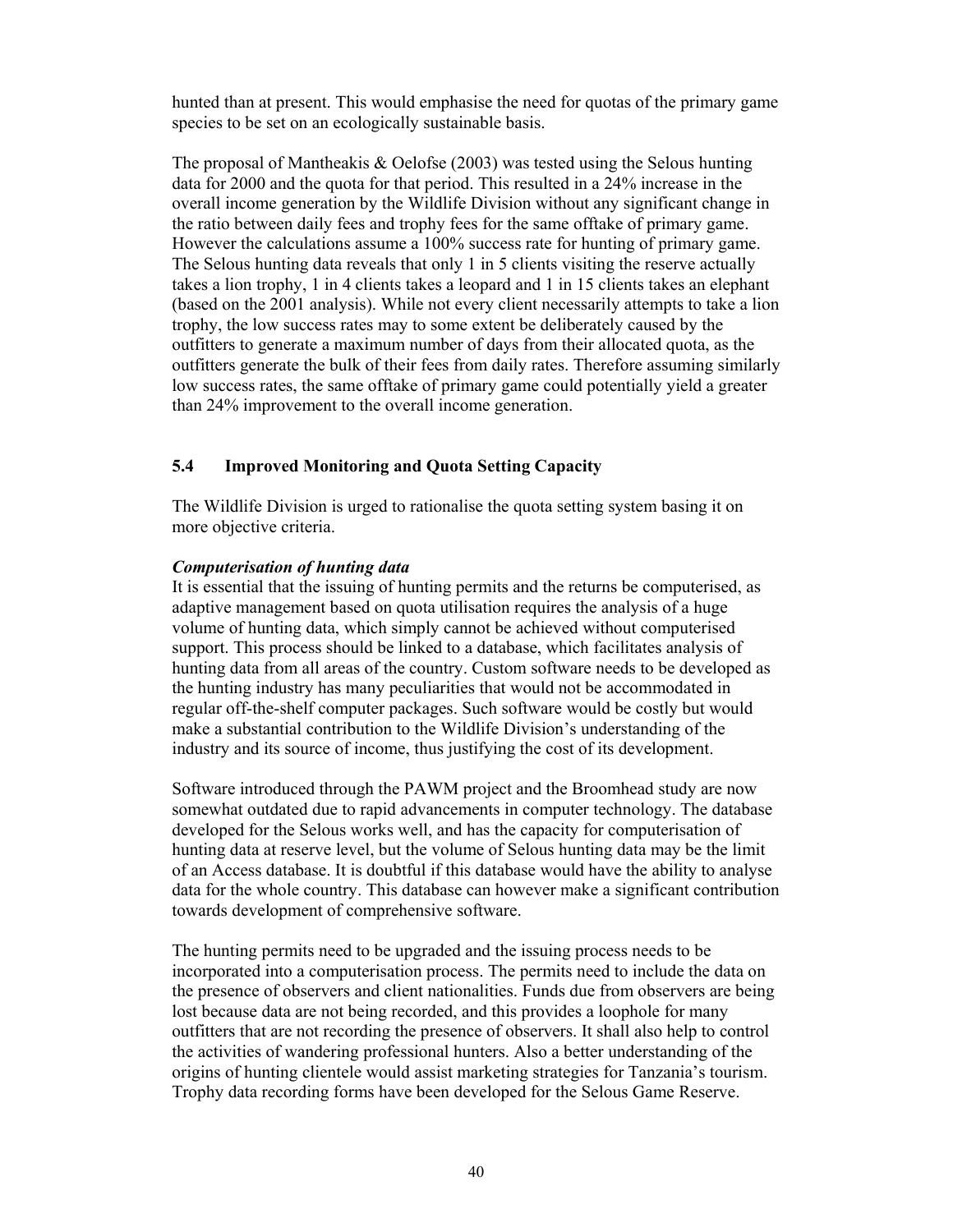These should be issued together with hunting permits that appropriate data can be recorded and returned.

#### *Aerial census*

It is accepted that monitoring of wildlife populations is costly given the extent of the hunting areas. Aerial censes are conducted but in many cases these do not provide adequate data for setting hunting quota.

Aerial census does however represent a first stage of population monitoring and yields a lot of useful information on population trends. The current system should continue on a more regular basis, but more effective monitoring is required on which to develop a sound basis for setting quota.

#### *Trophy quality and age*

A requirement to accurately record the trophy quality and age of every hunted animal should be imposed by the Wildlife Division upon the outfitters. The necessary procedures for trophy quality have been developed and tested in the Selous Game Reserve and should be implemented across the country.

The Wildlife Division needs to give consideration towards development of procedures for the simple analysis of trophy data to show trends in trophy quality for various key species. Such data has potential to be a good indicator of sustainable hunting practices. Maintaining adequate trophy quality from a population over a period of time is sufficient evidence that the population is not being over-hunted.

# **5.5 Improved Performance Criteria for Outfitters**

The current system assesses the performance of outfitters by their ability to utilise the allocated quota (i.e. the 40% rule). In some cases this strategy has led to over-hunting which could be detrimental to the Tanzania tourist industry as a whole in the long term.

This strategy should be altered to one in which the outfitter is judged by the total income generated from a concession including its lease. Emphasis should be on the maximum income generation from the least number of animals hunted and encourage other forms of income generation.

Increased responsibility should be placed on the outfitters to contribute towards protection of the wildlife resources, development of their concessions and community involvement. Effective and unbiased indicators are required upon which to assess the contributions made to these requirements. While some outfitters make substantial contributions, others pay lip service to these requirements and do window dressing with paid journalists. Some of the responsibility for monitoring of wildlife populations should be placed upon the outfitters. Indeed some of the most effective monitoring is based on trends in trophy quality and requires involvement of the outfitters. A stringent and independent certification would be the best criteria for outfitters as discussed below.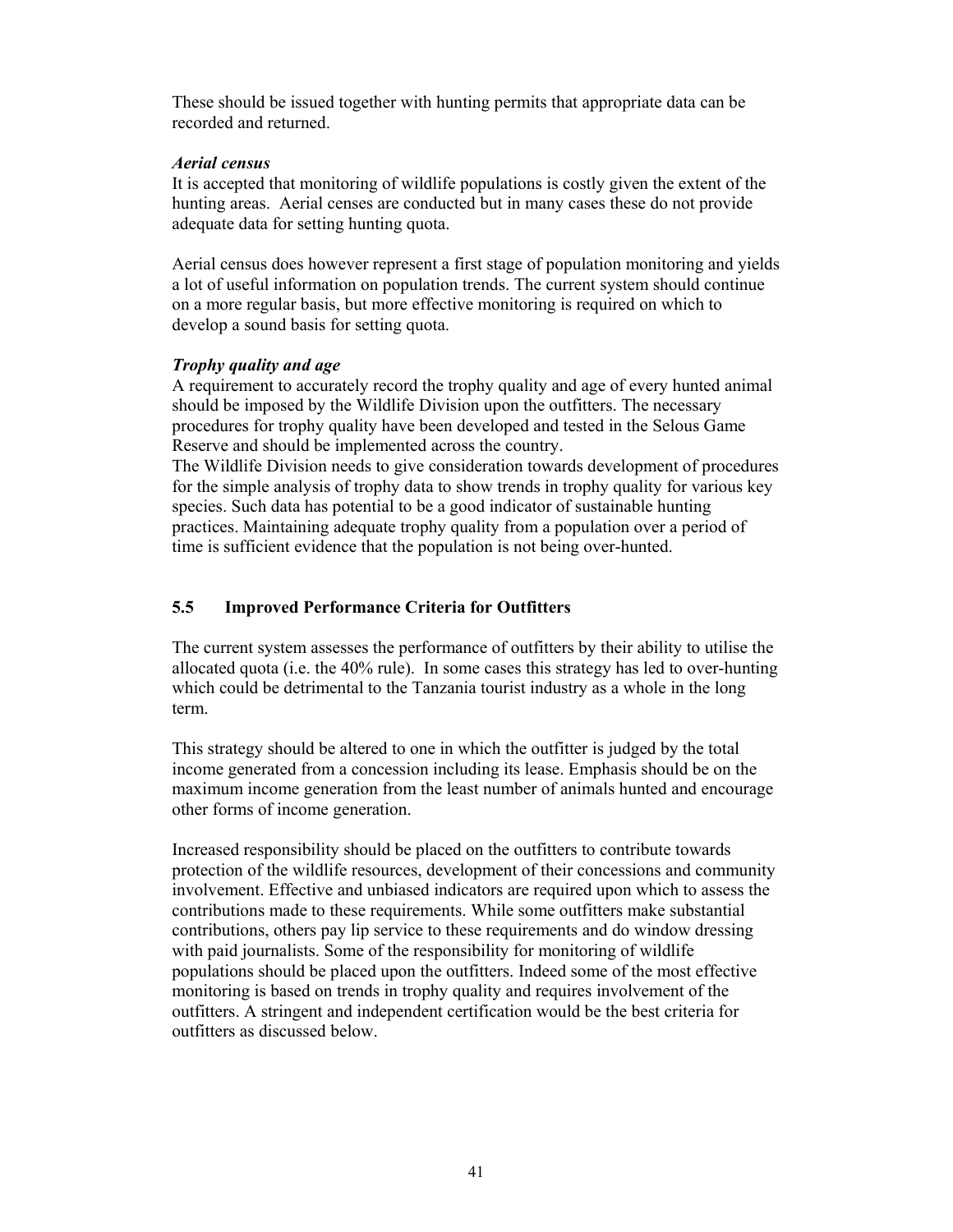# **5.6 Improved Management of Depleted Hunting Areas**

The pressure on protected areas imposed by the surrounding communities is relentless. The WMA concept is an initiative to reverse this pressure and encourage the development of buffer zones around protected areas. In some areas this concept can be easily implemented, particularly those areas with only a few small communities that neighbour large protected areas with healthy wildlife populations. Sadly this is not the case for all of the protected areas in Tanzania. Many small protected areas are scattered around the country and the growing human populations are making these areas into islands of wildlife habitat surrounded by a sea of cultivated and semi-urban land. The pressure for natural resource exploitation from the local communities in such circumstances can become too much for the protected area to sustain and its wildlife populations decline to a level that is no longer attractive to the tourist hunting industry. Income generated by the reserve then rapidly diminishes and heralds the beginning of the end of that reserve.

While the above text describes extreme situations, most protected areas find themselves located somewhere between these extremes. Many of the game reserves face heavy and relentless pressure for illegal resource exploitation, wildlife populations are heavily affected but are still able to sustain the hunting industry. However the trend is depressing. A number of hunting concessions have ceased to be viable, while the situation is delicate in many others. Yet there remains a strong demand to hunt these areas, indicating there are no excuses for lack of resources to maintain these areas. It is the pressure to illegally exploit these areas that is on the increase. The costs of protecting and managing these areas are therefore increasing, and the income generated by these areas therefore needs to increase in order to fund their increasing costs. Sadly this is not happening at present, and there is a steady decline in the general viability and number of most hunting areas.

The Wildlife Division needs to take measures to reverse the situation. Special attention needs to be given to those many areas that are becoming marginal, and their viability needs to be improved. This requires greater management skills than is needed to effectively manage the good areas. Sadly these marginal areas are the "Siberia's" and are used to distance some less effective managers and staff from the focus of attention of the Wildlife Division. In such situations the inevitable becomes predictable, the only question that remains is how long will it take.

Many donors similarly focus their attentions on the better protected areas. Increased funding from whatever source needs to be channelled towards reviving the many depleted areas.

# **5.7 Diversify the Income Base**

Outfitters should be encouraged to explore other forms of income generation within their concessions. Various forms of photographic tourism can easily be encouraged as many ecologically unique areas, including wetlands, forests and mountains are leased as concessions to hunting operators.

Many concessions have attributes conducive to different forms of adventure tourism such as fishing, hiking, canoeing etc. which would reduce the dependence of the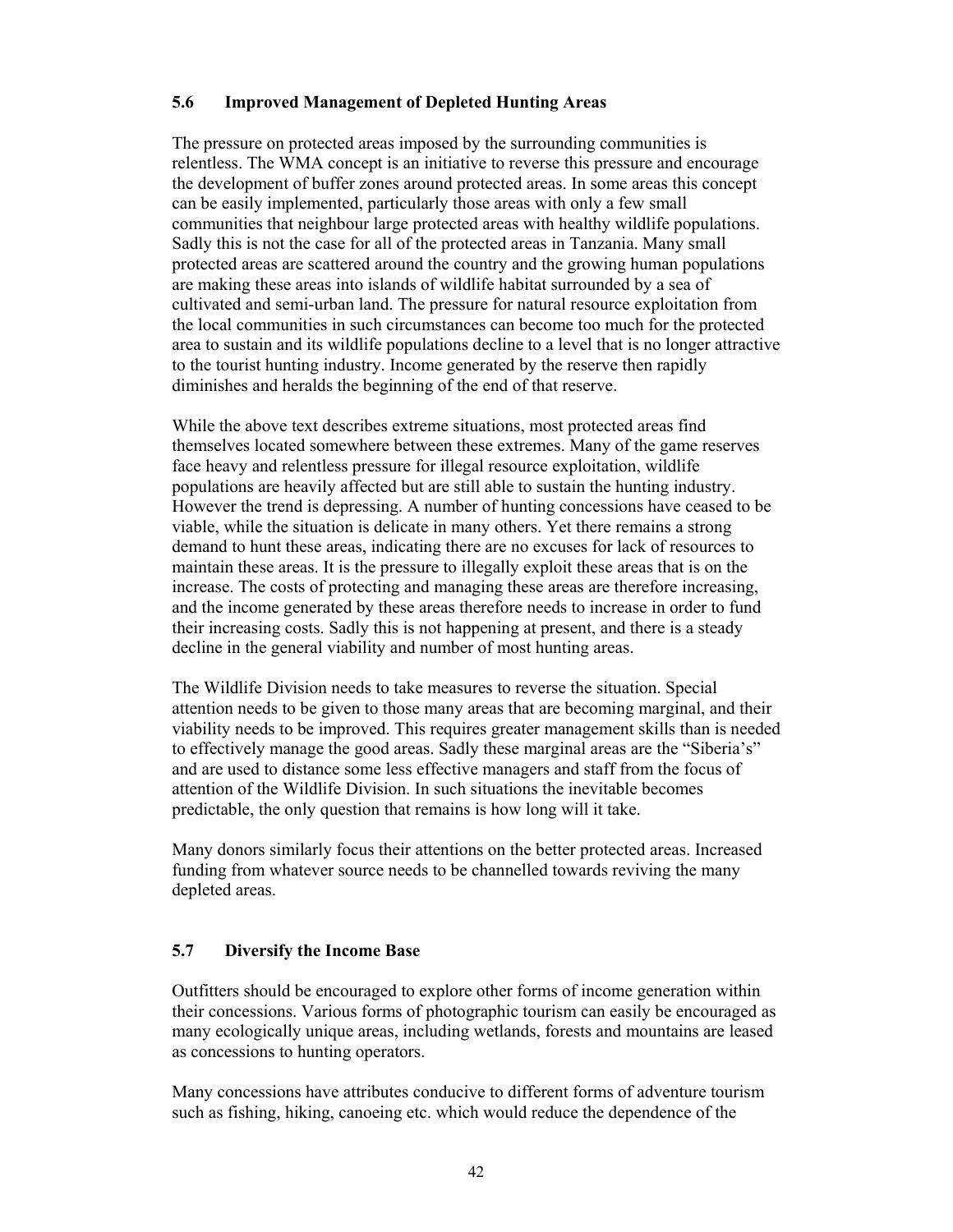Wildlife Division's income from hunting. Professional hunters are outdoors people, many of them with levels of competence in such activities. While such activities are unlikely to contribute significantly in the short term, if encouraged such activities will find their niche and increasingly contribute to income generation from the concessions.

The Wildlife Policy does state that the protected areas must provide a high quality tourist product rather than attempt to accommodate mass tourism. In keeping with this policy, income generation from concessions should continue to explore the more exclusive forms of income generation from alternative tourist activities. Hunting and photographic tourism mix like fire and water and careful consideration needs to given to ways of diversifying the income base and the risks involved. A precondition is that rights of access must remain exclusive to the operator (outfitter) leasing a concession.

## **5.8 Certification of the Hunting Industry**

Numerous problems are inherent in the tourist hunting industry. Finding solutions to many of the problems is not always easy, particularly when there is a lack of effective control on the industry. A new idea being considered in the international hunting industry is the concept of certification. Ideas are still in an infant stage, but this concept does offer a constructive approach towards setting standards and improving the industry. The concept is based on the systems applied for control of Forestry.

## *Forest Certification*

Forest certification is a tool that has been developed since the early 1990s to improve forest management. The aim of certification is to make timber production more ecologically and socially responsible, and economically viable by grading sources so that consumers can choose on these grounds. The argument is that environmentally aware consumers will be prepared to pay more for products if they know where these come from and how they have been produced. The certification sets comprehensive standards against which the timber industry's performance can be measured. The Forest Stewardship Council (FSC) is the largest forest certification body, and is funded by charitable foundations, government donors, membership subscriptions and accreditation fees. It is not funded directly by the forestry industry, but companies do pay an annual fee for certification. The fee depends on the size of the company and the volume of timber produced. The FSC is a voluntary scheme. Applicants (timber companies) must request certification and submit full documentation for inspection, including annual work plans and reports prior to a field inspection. Local communities can contribute towards the assessment process.

## *Drawbacks and challenges to certification*

The certification process is costly, time consuming and needs qualified and carefully selected personnel.

It is not easy to set the necessary balance between certification standards and the need to certify sufficient companies

It is a challenge to set the degree to which local communities are consulted / have a voice in the certification process.

Withdrawal of certification from companies that are not showing sufficient progress is not easy and can present confusing signals to the consumers (hunting clients).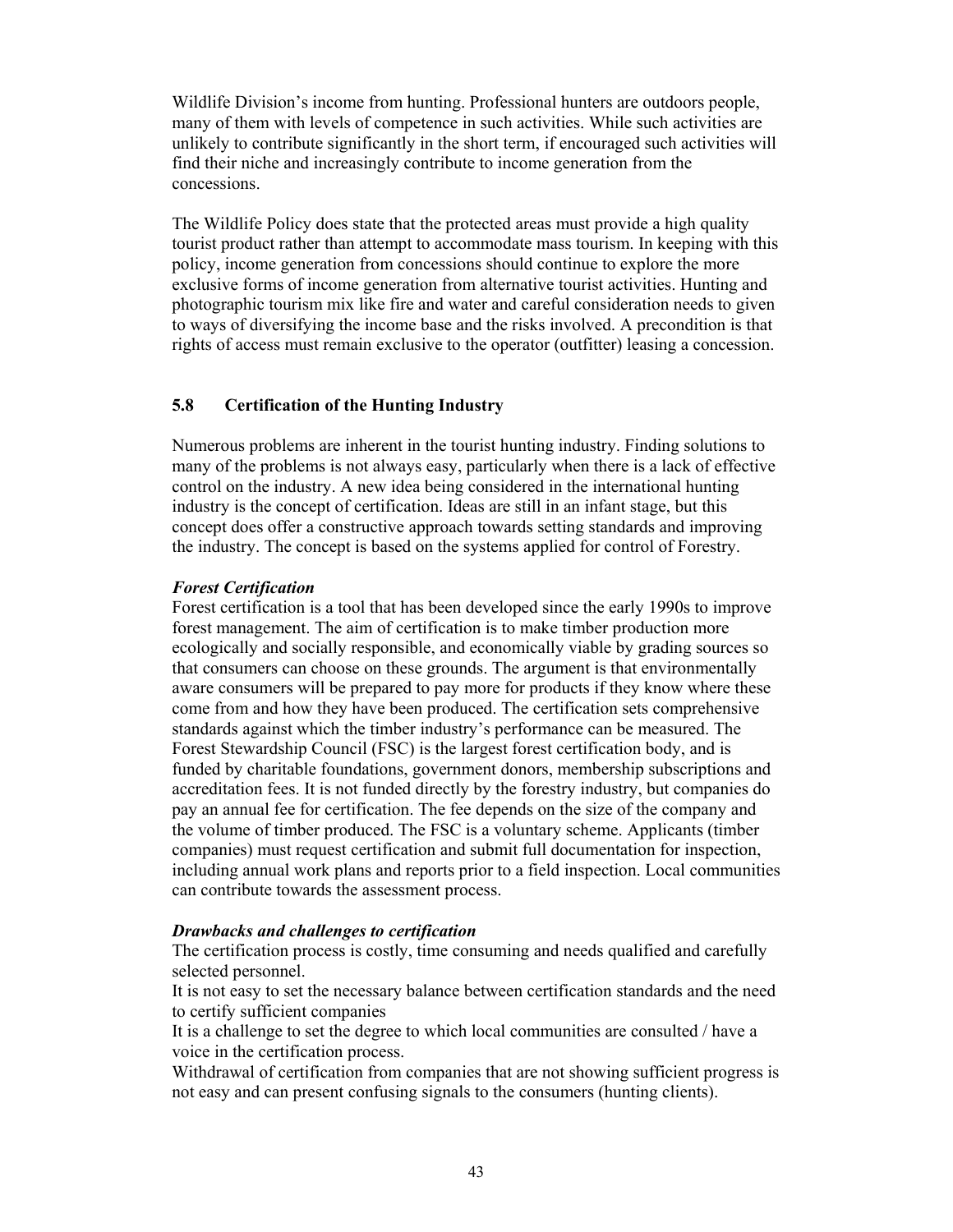The issue of security of tenure and duration of lease are raised as concerns that will relate to certification. Outfitters are not willing to invest the necessary effort when they are not assured of long-term involvement in a concession. The Management Plan for Tourist Hunting, which this document supports, proposes a 5-year lease, as is currently the case. Renewal of the lease is assured provided the leasing outfitter has fulfilled all obligations and bids appropriately for that block. In economic terms five years is a long time to issue a lease, and extending beyond that would have detrimental effect on establishing the market values for concessions.

## *Hunting certification*

The concept of certification is considered here in the form of a high profile independent board that would evaluate and provide certificates of approval on both hunting areas and hunting outfitters. Evaluation of outfitters is on their own invitation. The Certification Board needs the influence to lobby for competitive advantages for certified outfitters with the international hunting associations and access to Western economies.

Maintaining a high standard of hunting requires: i) proper management of the hunting area; ii) professional conduct by the outfitter; and iii) appropriate training for professional hunters. Certification requirements discussed in this document are thus split accordingly into three components.

The certification requirements need to be accessible to the many outfitters that do strive to provide a sustainable and ethical hunting product. To ease initial recognition of outfitters by a Certification Board, the requirements should be split between minimum entry requirements and annual progress requirements. Minimum requirements being standards that all outfitters must meet to obtain a first level of certification, or within a specified period; and progress requirements being standards against which permanent improvement can be shown. A report on the achievement of progress requirements should be made each year, and checked with annual field visits and discussions with local communities. Minimum entry requirements should be limited to encourage cooperation with many outfitters from an early stage, with greater emphasis placed on progress requirements. Where insufficient progress can be shown in two successive years, accreditation should be withdrawn. Proposed minimum and progress requirements are presented in Appendix 5 to this document based on the following criteria:

#### **1.** *Certificate of approval on hunting areas (concessions) to be based on:*

- 1.1 Game populations are naturally sustained within the area or ecosystem of which the area is a part;
- 1.2 Management is in accordance with an approved management plan;
- 1.3 Key wildlife populations are stable and effectively monitored;
- 1.4 Hunting quota are sustainable;
- 1.5 A fair proportion of the funds generated by hunting are reinvested into the management of the area.

#### *2. Certificate of approval for outfitters to be based on:*

- 2.1 Hunting shall be conducted only in approved areas;
- 2.2 Outfitter abides by national legislation;
- 2.3 Outfitter agrees to a code of hunting ethics, which are prominently displayed in every hunting camp and advertising media (brochures, websites etc);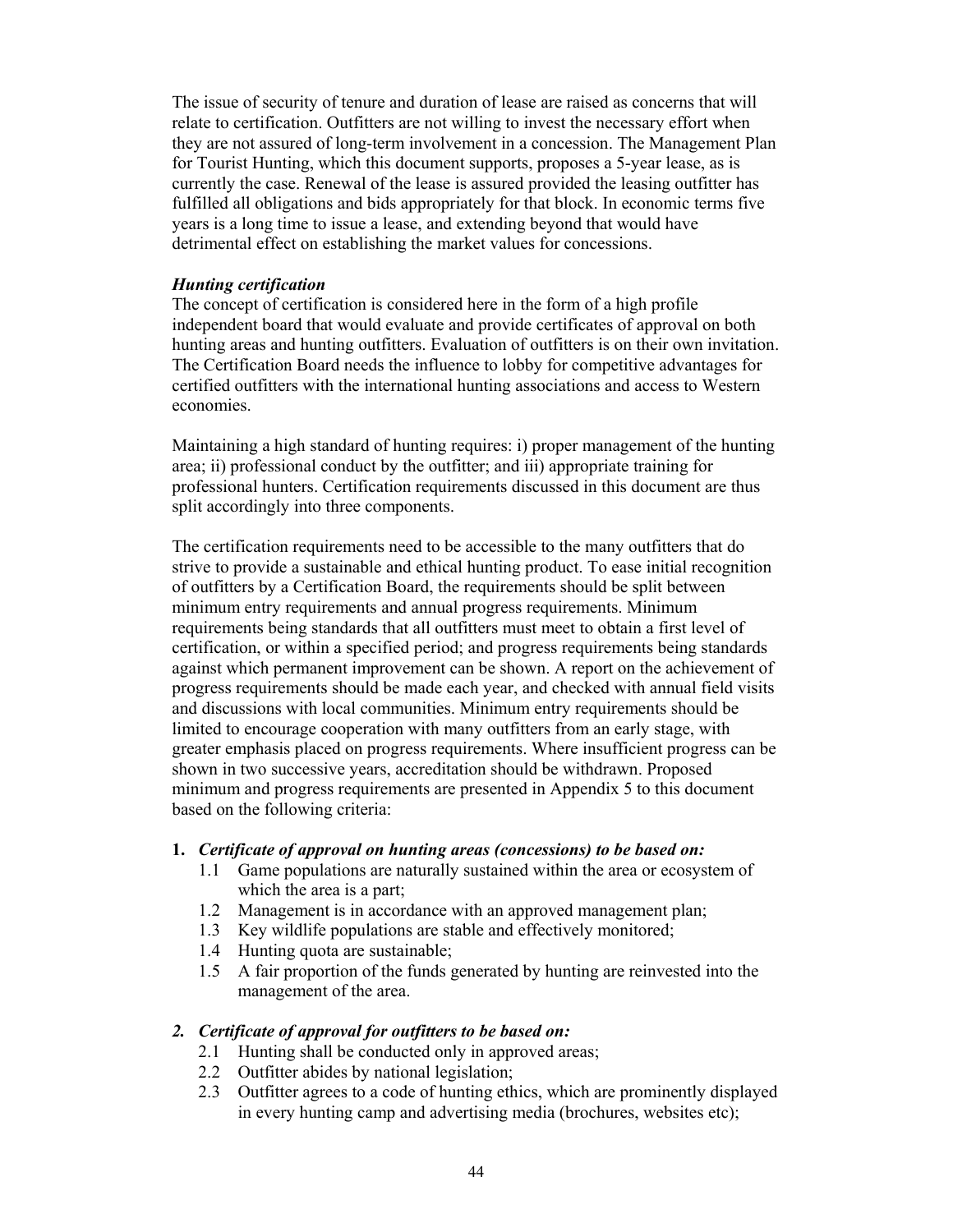- 2.4 Outfitter initiates projects bringing tangible contributions towards the areas of operation;
- 2.5 Outfitter engages in appropriate community empowerment schemes;
- 2.6 Hunting is within quota;
- 2.7 Trophy quality meets minimum standards acceptable for the area;
- 2.8 Baiting for predators according to acceptable methods;
- 2.9 Minimised environmental impact of hunting activities;
- 2.10 Effective company administration;
- 2.11 Audit reports are presented.

## *3. Certificate of competence for professional hunters*

A school of professional hunting needs to be established where concepts and field experience appropriate to African conditions are taught to the highest standards of excellence. This school should be independent but needs recognition from many wildlife authorities and international hunting associations. A strong cooperation with the Certification Board is essential. The school would require its own area where wildlife is abundant, big game is present and extensive field practice is possible. Tanzania would be a suitable country to host the school. Various options are possible for the establishment of such a school, some of these options being:

- The school is established and managed by the Tanzania Hunters Association;
- The school falls under the umbrella of MWEKA, the African Wildlife College;
- The school is managed as a private venture.

In recent years there has been a proliferation of fly-by-night private schools in South Africa offering short courses of dubious standards to school leavers on a range of topics relating to wildlife management, including professional hunting. The essential requirement for a professional hunter there is to be able to shoot an impala. Certificates offered by such schools are of no value, but are giving false hopes and are bringing the wildlife sector into disrepute. A school is required here of sufficient standard and with affiliations and links to various wildlife authorities and international hunting organisations, but ideally should fall entirely within any one of these organisations.

Entry requirements should be based on approval by a selection panel and having an appropriate tertiary qualification to ensure an adequate level of maturity among students. The school must teach field skills as well as theoretical subjects. Firm discipline and keeping physical fitness should be underlying themes to the school curriculum. The school shall issue certificates of competence for professional hunters based upon both practical field tests and written examinations.

Graduates of the school shall be issued with a Learner Professional Hunter certificate, which shall be upgraded to a Full Professional Hunter certificate following satisfactory completion of in-service training. Full Professional Hunter certificates may be issued to experienced hunters based on a few basic criteria that need to be developed.